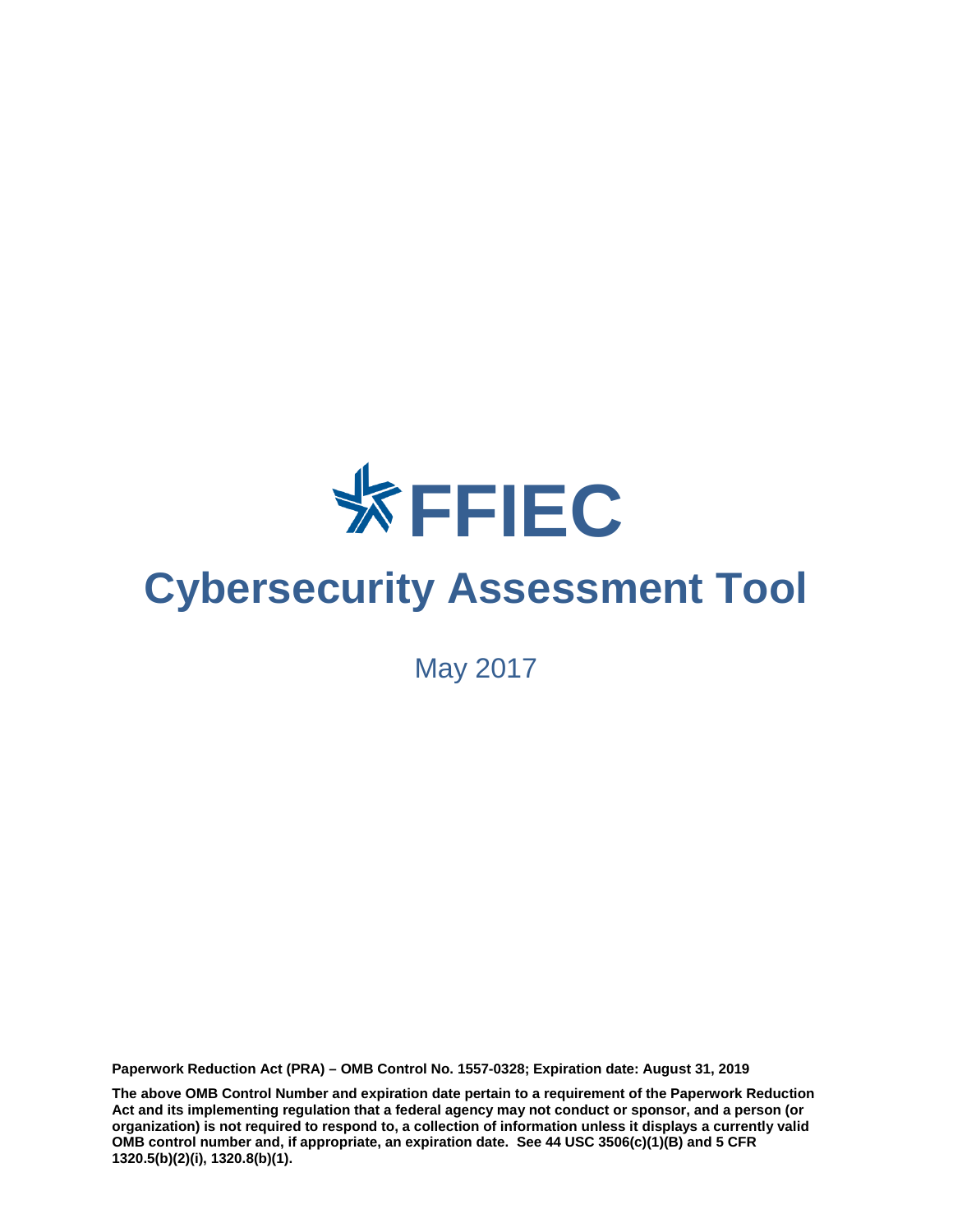## <span id="page-1-0"></span>**Contents**

## **Additional Resources**

**Overview for Chief Executive Officers and Boards of Directors Appendix A: Mapping Baseline Statements to FFIEC IT Examination Handbook** Appendix B: Mapping Cybersecurity Assessment Tool to NIST Cybersecurity Framework Appendix C: Glossary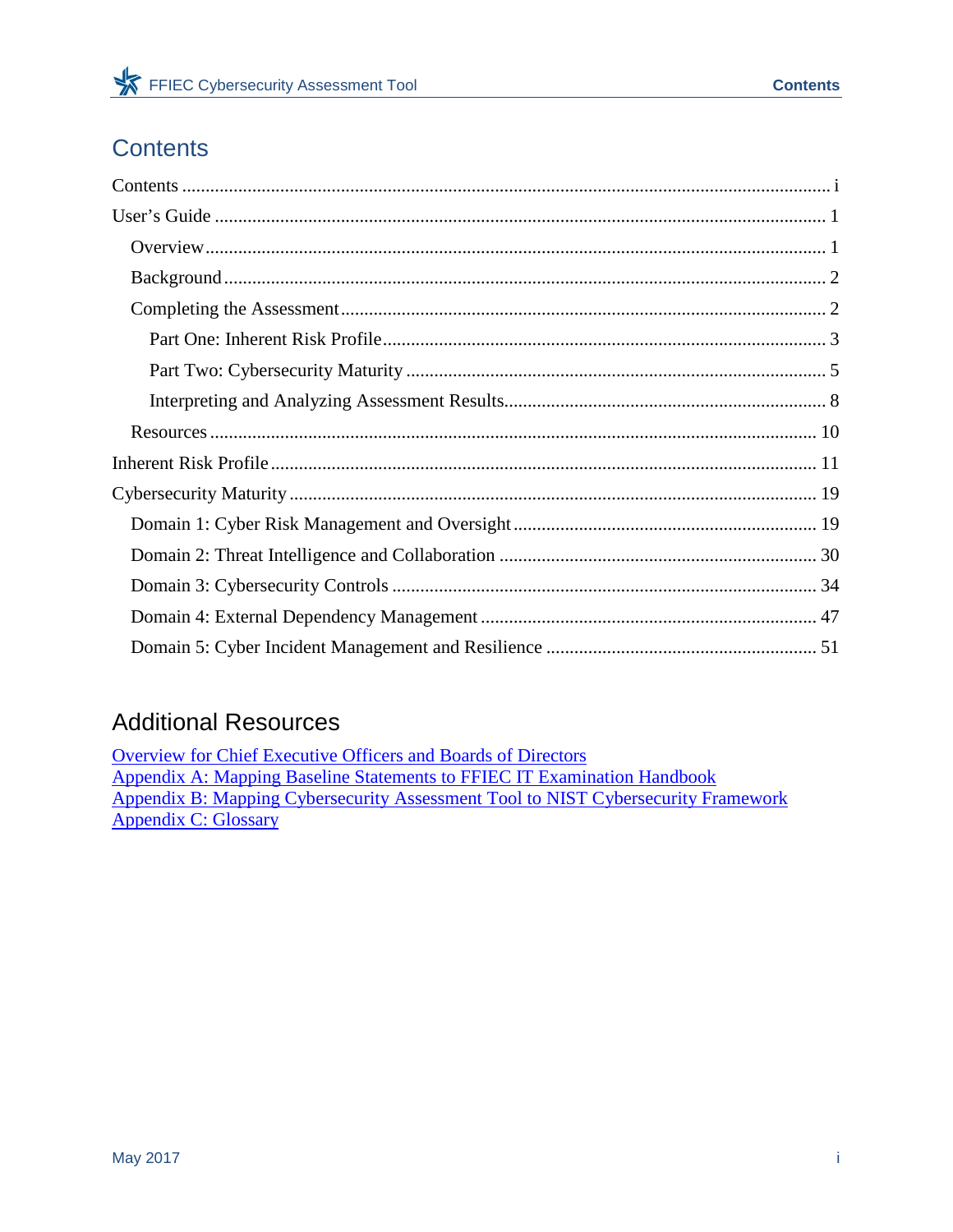## <span id="page-2-0"></span>**User's Guide**

## <span id="page-2-1"></span>**Overview**

In light of the increasing volume and sophistication of cyber threats, the Federal Financial Institutions Examination Council<sup>[1](#page-2-2)</sup> (FFIEC) developed the Cybersecurity Assessment Tool (Assessment), on behalf of its members, to help institutions identify their risks and determine their cybersecurity maturity.

The content of the Assessment is consistent with the principles of the *FFIEC Information Technology Examination Handbook (IT Handbook)* and the National Institute of Standards and Technology (NIST) Cybersecurity Framework,<sup>[2](#page-2-3)</sup> as well as industry accepted cybersecurity practices. The Assessment provides institutions with a repeatable and measureable process to inform management of their institution's risks and cybersecurity preparedness.

The Assessment consists of two parts: Inherent Risk Profile and Cybersecurity Maturity. The Inherent Risk Profile identifies the institution's inherent risk before implementing controls. The Cybersecurity Maturity includes domains, assessment factors, components, and individual declarative statements across five maturity levels to identify specific controls and practices that are in place. While management can determine the institution's maturity level in each domain, the Assessment is not designed to identify an overall cybersecurity maturity level.

To complete the Assessment, management first assesses the institution's inherent risk profile based on five categories:

- Technologies and Connection Types
- Delivery Channels
- Online/Mobile Products and Technology Services
- Organizational Characteristics
- External Threats

Management then evaluates the institution's Cybersecurity Maturity level for each of five domains:

- Cyber Risk Management and Oversight
- Threat Intelligence and Collaboration
- Cybersecurity Controls
- External Dependency Management
- Cyber Incident Management and Resilience

 $\overline{a}$ 

<span id="page-2-2"></span><sup>&</sup>lt;sup>1</sup> The FFIEC comprises the principals of the following: The Board of Governors of the Federal Reserve System, Federal Deposit Insurance Corporation, National Credit Union Administration, Office of the Comptroller of the Currency, Consumer Financial Protection Bureau, and State Liaison Committee.

<span id="page-2-3"></span><sup>&</sup>lt;sup>2</sup> A mapping is available in **Appendix B: Mapping Cybersecurity Assessment Tool to the NIST Cybersecurity** [Framework.](http://www.ffiec.gov/pdf/cybersecurity/FFIEC_CAT_App_B_Map_to_NIST_CSF_June_2015_PDF4.pdf) NIST reviewed and provided input on the mapping to ensure consistency with Framework principles and to highlight the complementary nature of the two resources.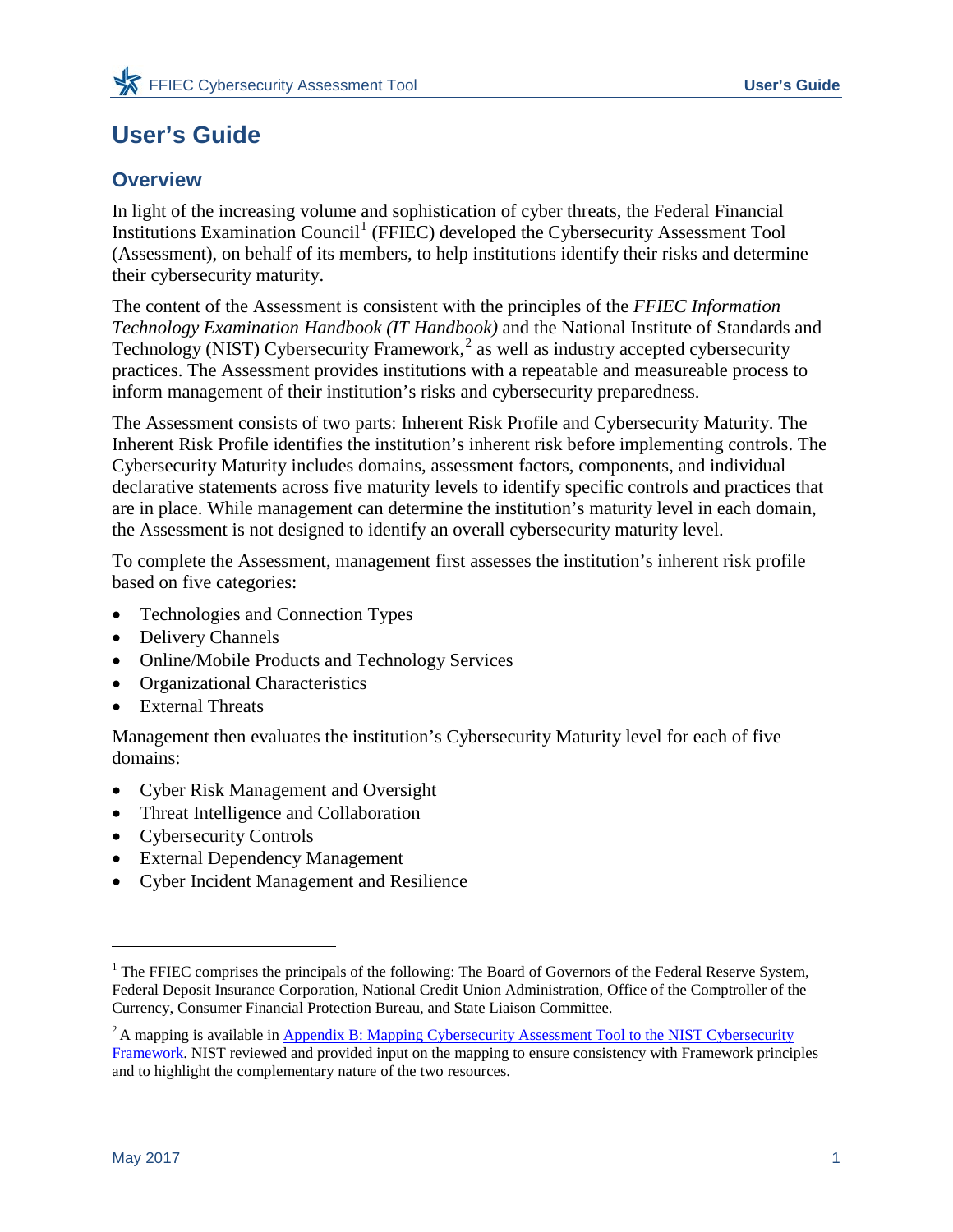**EXAMPLE CONSECUTE ASSESS IN THE CONSECUTE ASSESSMENT TOOL CONSECUTE ASSESSMENT CONSECUTE ASSESSMENT CONSECUTED ASSESSMENT CONSECUTED ASSESSMENT CONSECUTED ASSESSMENT CONSECUTED ASSESSMENT CONSECUTED ASSESSMENT CONSECUTED** 

By reviewing both the institution's inherent risk profile and maturity levels across the domains, management can determine whether its maturity levels are appropriate in relation to its risk. If not, the institution may take action either to reduce the level of risk or to increase the levels of maturity. This process is intended to complement, not replace, an institution's risk management process and cybersecurity program.

## <span id="page-3-0"></span>**Background**

The Assessment is based on the cybersecurity assessment that the FFIEC members piloted in 2014, which was designed to evaluate community institutions' preparedness to mitigate cyber risks. NIST defines cybersecurity as "the process of protecting information by preventing, detecting, and responding to attacks." As part of cybersecurity, institutions should consider managing internal and external threats and vulnerabilities to protect infrastructure and information assets. The definition builds on information security as defined in FFIEC guidance.

Cyber incidents can have financial, operational, legal, and reputational impact. Recent highprofile cyber attacks demonstrate that cyber incidents can significantly affect capital and earnings. Costs may include forensic investigations, public relations campaigns, legal fees, consumer credit monitoring, and technology changes. As such, cybersecurity needs to be integrated throughout an institution as part of enterprise-wide governance processes, information security, business continuity, and third-party risk management. For example, an institution's cybersecurity policies may be incorporated within the information security program. In addition, cybersecurity roles and processes referred to in the Assessment may be separate roles within the security group (or outsourced) or may be part of broader roles across the institution.

## <span id="page-3-1"></span>**Completing the Assessment**

The Assessment is designed to provide a measurable and repeatable process to assess an institution's level of cybersecurity risk and preparedness. Part one of this Assessment is the Inherent Risk Profile, which identifies an institution's inherent risk relevant to cyber risks. Part two is the Cybersecurity Maturity, which determines an institution's current state of cybersecurity preparedness represented by maturity levels across five domains. For this Assessment to be an effective risk management tool, an institution may want to complete it periodically and as significant operational and technological changes occur.

Cyber risk programs build upon and align existing information security, business continuity, and disaster recovery programs. The Assessment is intended to be used primarily on an enterprisewide basis and when introducing new products and services as follows:

- **Enterprise-wide.** Management may review the Inherent Risk Profile and the declarative statements to understand which policies, procedures, processes, and controls are in place enterprise-wide and where gaps may exist. Following this review, management can determine appropriate maturity levels for the institution in each domain or the target state for Cybersecurity Maturity. Management can then develop action plans for achieving the target state.
- **New products, services, or initiatives.** Using the Assessment before launching a new product, service, or initiative can help management understand how these might affect the institution's inherent risk profile and resulting desired maturity levels.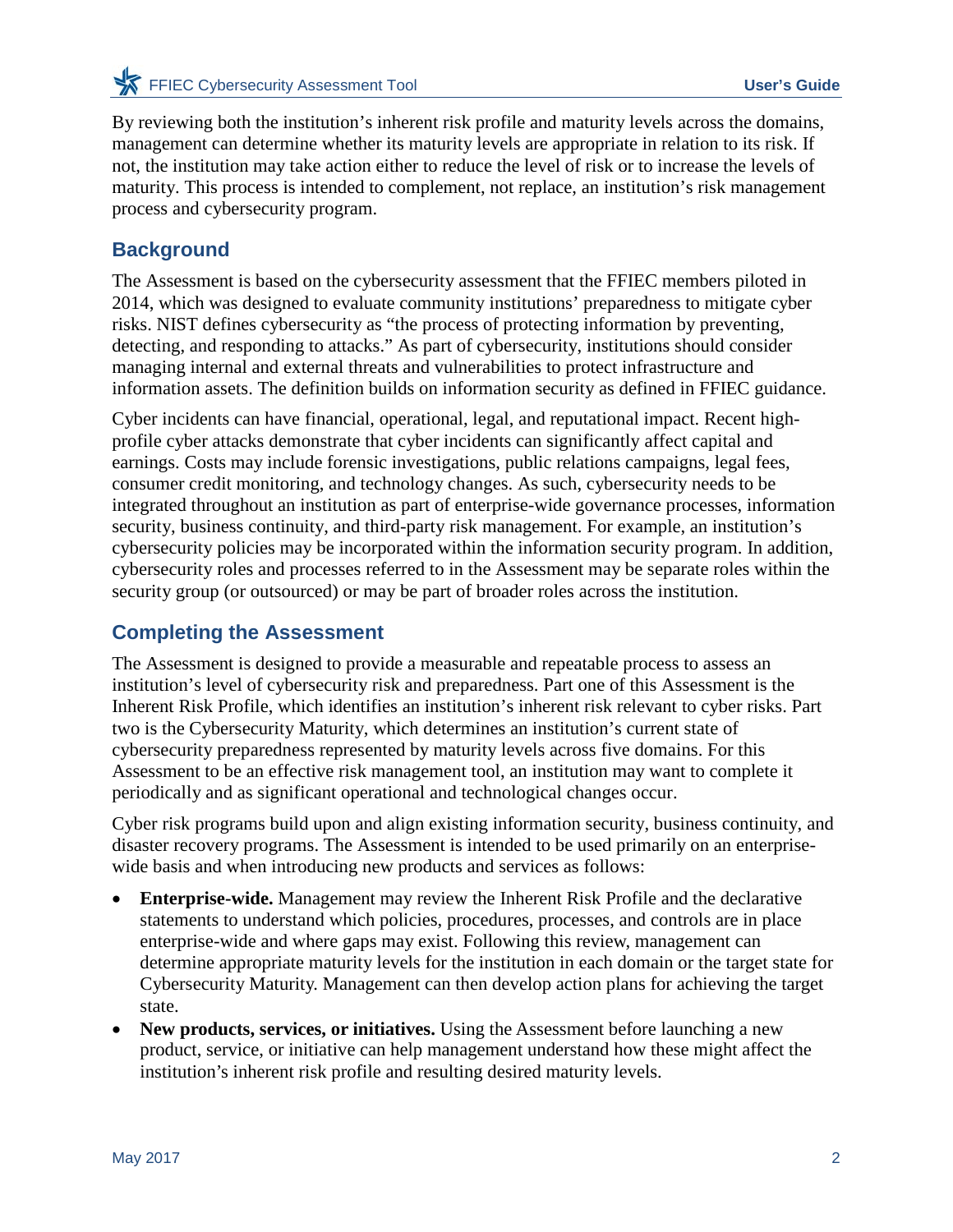## <span id="page-4-0"></span>Part One: Inherent Risk Profile

Part one of the Assessment identifies the institution's inherent risk. The Inherent Risk Profile identifies activities, services, and products organized in the following categories:

- **Technologies and Connection Types.** Certain types of connections and technologies may pose a higher inherent risk depending on the complexity and maturity, connections, and nature of the specific technology products or services. This category includes the number of Internet service provider (ISP) and third-party connections, whether systems are hosted internally or outsourced, the number of unsecured connections, the use of wireless access, volume of network devices, end-of-life systems, extent of cloud services, and use of personal devices.
- **Delivery Channels.** Various delivery channels for products and services may pose a higher inherent risk depending on the nature of the specific product or service offered. Inherent risk increases as the variety and number of delivery channels increases. This category addresses whether products and services are available through online and mobile delivery channels and the extent of automated teller machine (ATM) operations.
- **Online/Mobile Products and Technology Services.** Different products and technology services offered by institutions may pose a higher inherent risk depending on the nature of the specific product or service offered. This category includes various payment services, such as debit and credit cards, person-to-person payments, originating automated clearing house (ACH), retail wire transfers, wholesale payments, merchant remote deposit capture, treasury services and clients and trust services, global remittances, correspondent banking, and merchant acquiring activities. This category also includes consideration of whether the institution provides technology services to other organizations.
- **Organizational Characteristics**. This category considers organizational characteristics, such as mergers and acquisitions, number of direct employees and cybersecurity contractors, changes in security staffing, the number of users with privileged access, changes in information technology (IT) environment, locations of business presence, and locations of operations and data centers.
- **External Threats.** The volume and type of attacks (attempted or successful) affect an institution's inherent risk exposure. This category considers the volume and sophistication of the attacks targeting the institution.

### **Risk Levels**

Risk Levels incorporate the type, volume, and complexity of the institution's operations and threats directed at the institution. Inherent risk does not include mitigating controls.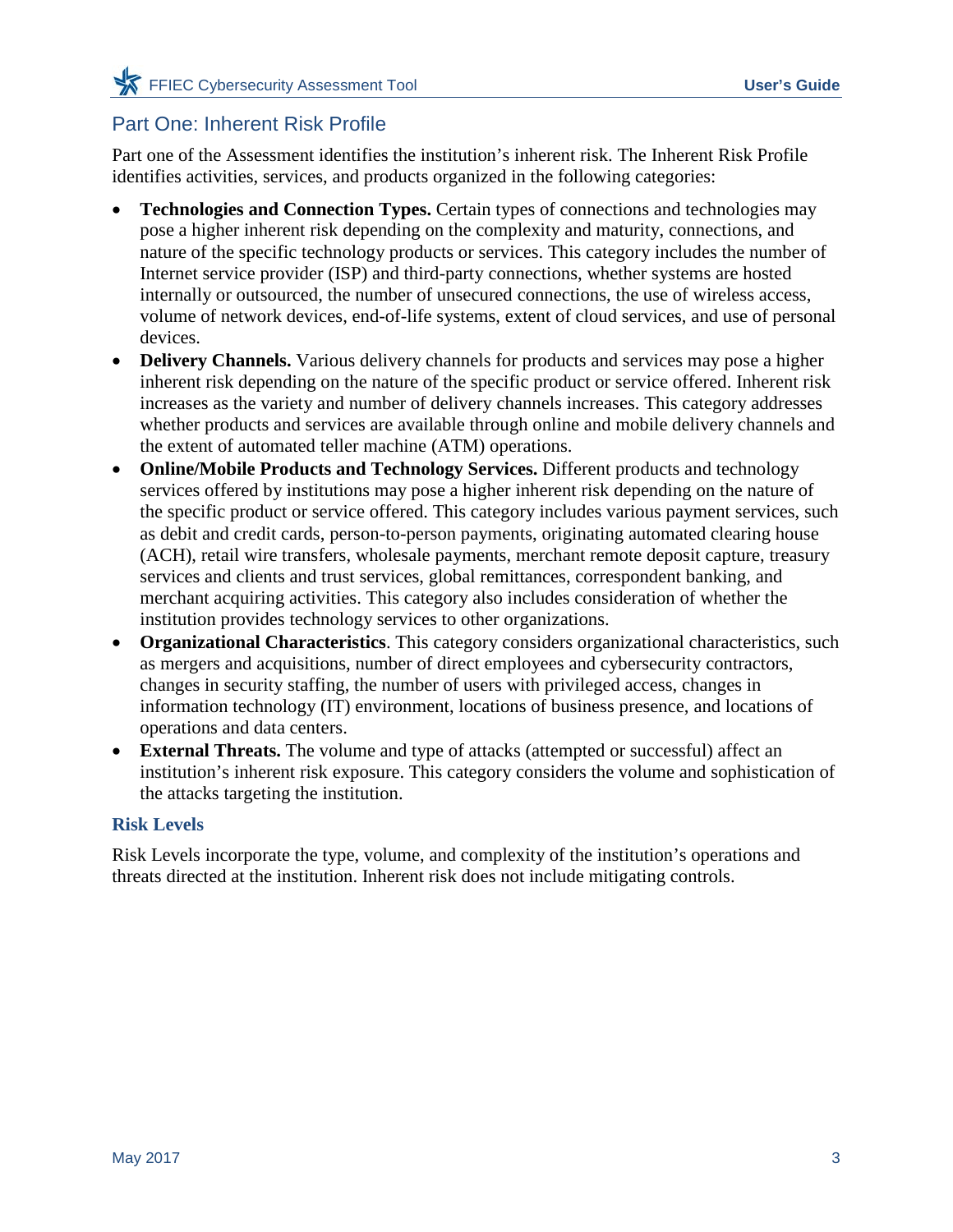Select the most appropriate inherent risk level for each activity, service, or product within each category. The levels range from Least Inherent Risk to Most Inherent Risk [\(Figure 1\)](#page-5-0) and incorporate a wide range of descriptions. The risk levels provide parameters for determining the inherent risk for each category. These parameters are not intended to be rigid but rather instructive to assist with assessing a risk level within each activity, service, or product. For situations where the risk level falls between two levels, management should select the higher risk level.

<span id="page-5-0"></span>**Figure 1: Inherent Risk Profile Layout**

**Risk Levels**

|                          |                                                                                                                            | <b>Risk Levels</b> |                                                                           |                                                                                                                                                                     |                                                                                                                                          |                                                                                                                                                          |  |  |
|--------------------------|----------------------------------------------------------------------------------------------------------------------------|--------------------|---------------------------------------------------------------------------|---------------------------------------------------------------------------------------------------------------------------------------------------------------------|------------------------------------------------------------------------------------------------------------------------------------------|----------------------------------------------------------------------------------------------------------------------------------------------------------|--|--|
|                          | Category: Technologies and<br><b>Connection Types</b>                                                                      | Least              | <b>Minimal</b>                                                            | Moderate                                                                                                                                                            | <b>Significant</b>                                                                                                                       | <b>Most</b>                                                                                                                                              |  |  |
|                          | Total number of Internet service provider<br>(ISP) connections (including branch<br>connections)                           | No connections     | Minimal complexity (1-<br>20 connections)                                 | Moderate complexity<br>(21-100 connections)                                                                                                                         | Significant complexity<br>(101-200 connections)                                                                                          | Substantial complexity<br>(>200 connections)                                                                                                             |  |  |
| Activity,<br>Service, or | Unsecured external connections, number<br>of connections not users (e.g., file transfer<br>protocol (FTP), Telnet, rlogin) | None               | Few instances of<br>unsecured<br>connections (1-5)                        | Several instances of<br>unsecured connections<br>$(6 - 10)$                                                                                                         | Significant instances of<br>unsecured connections<br>$(11 - 25)$                                                                         | Substantial instances of<br>unsecured connections<br>( >25)                                                                                              |  |  |
| <b>Product</b>           | Wireless network access                                                                                                    | No wireless access | Separate access<br>points for quest<br>wireless and corporate<br>wireless | Guest and corporate<br>wireless network access<br>are logically separated;<br>limited number of users<br>and access points (1-<br>250 users: 1-25 access<br>points) | Wireless corporate<br>network access:<br>significant number of<br>users and access points<br>(251-1,000 users; 26-<br>100 access points) | Wireless corporate<br>network access: all<br>employees have<br>access: substantial<br>number of access<br>points $(>1,000$ users;<br>>100 access points) |  |  |

### **Determine Inherent Risk Profile**

Management can determine the institution's overall Inherent Risk Profile based on the number of applicable statements in each risk level for all activities [\(Figure 2\)](#page-5-1). For example, when a majority of activities, products, or services fall within the Moderate Risk Level, management may determine that the institution has a Moderate Inherent Risk Profile. Each category may, however, pose a different level of inherent risk. Therefore, in addition to evaluating the number of instances that an institution selects for a specific risk level, management may also consider evaluating whether the specific category poses additional risk.

<span id="page-5-1"></span>**Figure 2: Inherent Risk Summary**

|                                                                                     |       | <b>Risk Levels</b> |          |                    |             |  |  |
|-------------------------------------------------------------------------------------|-------|--------------------|----------|--------------------|-------------|--|--|
|                                                                                     | Least | <b>Minimal</b>     | Moderate | <b>Significant</b> | <b>Most</b> |  |  |
| Number of Statements Selected in Each<br><b>Risk Level</b>                          |       |                    |          |                    |             |  |  |
| <b>Based on Individual Risk Levels</b><br>Selected, Assign an Inherent Risk Profile | Least | Minimal            | Moderate | <b>Significant</b> | <b>Most</b> |  |  |

The following includes definitions of risk levels.

- Least Inherent Risk. An institution with a Least Inherent Risk Profile generally has very limited use of technology. It has few computers, applications, systems, and no connections. The variety of products and services are limited. The institution has a small geographic footprint and few employees.
- **Minimal Inherent Risk.** An institution with a Minimal Inherent Risk Profile generally has limited complexity in terms of the technology it uses. It offers a limited variety of less risky products and services. The institution's mission-critical systems are outsourced. The institution primarily uses established technologies. It maintains a few types of connections to customers and third parties with limited complexity.
- **Moderate Inherent Risk.** An institution with a Moderate Inherent Risk Profile generally uses technology that may be somewhat complex in terms of volume and sophistication. The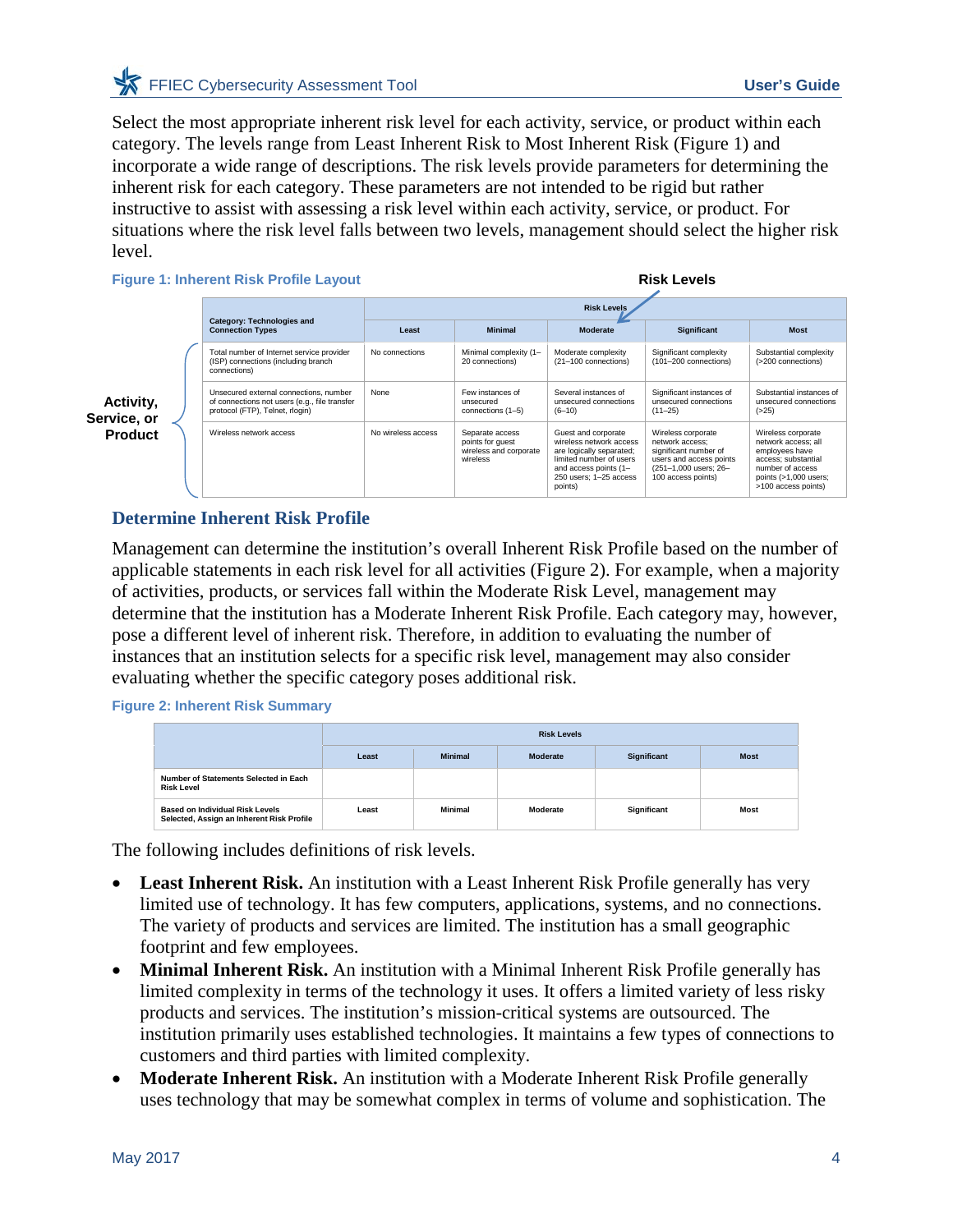institution may outsource mission-critical systems and applications and may support elements internally. There is a greater variety of products and services offered through diverse channels.

- **Significant Inherent Risk**. An institution with a Significant Inherent Risk Profile generally uses complex technology in terms of scope and sophistication. The institution offers highrisk products and services that may include emerging technologies. The institution may host a significant number of applications internally. The institution allows either a large number of personal devices or a large variety of device types. The institution maintains a substantial number of connections to customers and third parties. A variety of payment services are offered directly rather than through a third party and may reflect a significant level of transaction volume.
- **Most Inherent Risk.** An institution with a Most Inherent Risk Profile uses extremely complex technologies to deliver myriad products and services. Many of the products and services are at the highest level of risk, including those offered to other organizations. New and emerging technologies are utilized across multiple delivery channels. The institution may outsource some mission-critical systems or applications, but many are hosted internally. The institution maintains a large number of connection types to transfer data with customers and third parties.

## <span id="page-6-0"></span>Part Two: Cybersecurity Maturity

After determining the Inherent Risk Profile, the institution transitions to the Cybersecurity Maturity part of the Assessment to determine the institution's maturity level within each of the following five domains:

- **Domain 1:** Cyber Risk Management and Oversight
- **Domain 2:** Threat Intelligence and Collaboration
- **Domain 3:** Cybersecurity Controls
- **Domain 4:** External Dependency Management
- **Domain 5:** Cyber Incident Management and Resilience

### **Domains, Assessment Factors, Components, and Declarative Statements**

Within each domain are assessment factors and contributing components. Under each component, there are declarative statements describing an activity that supports the assessment factor at that level of maturity. [Table 1](#page-7-0) provides definitions for each domain and the underlying assessment factors.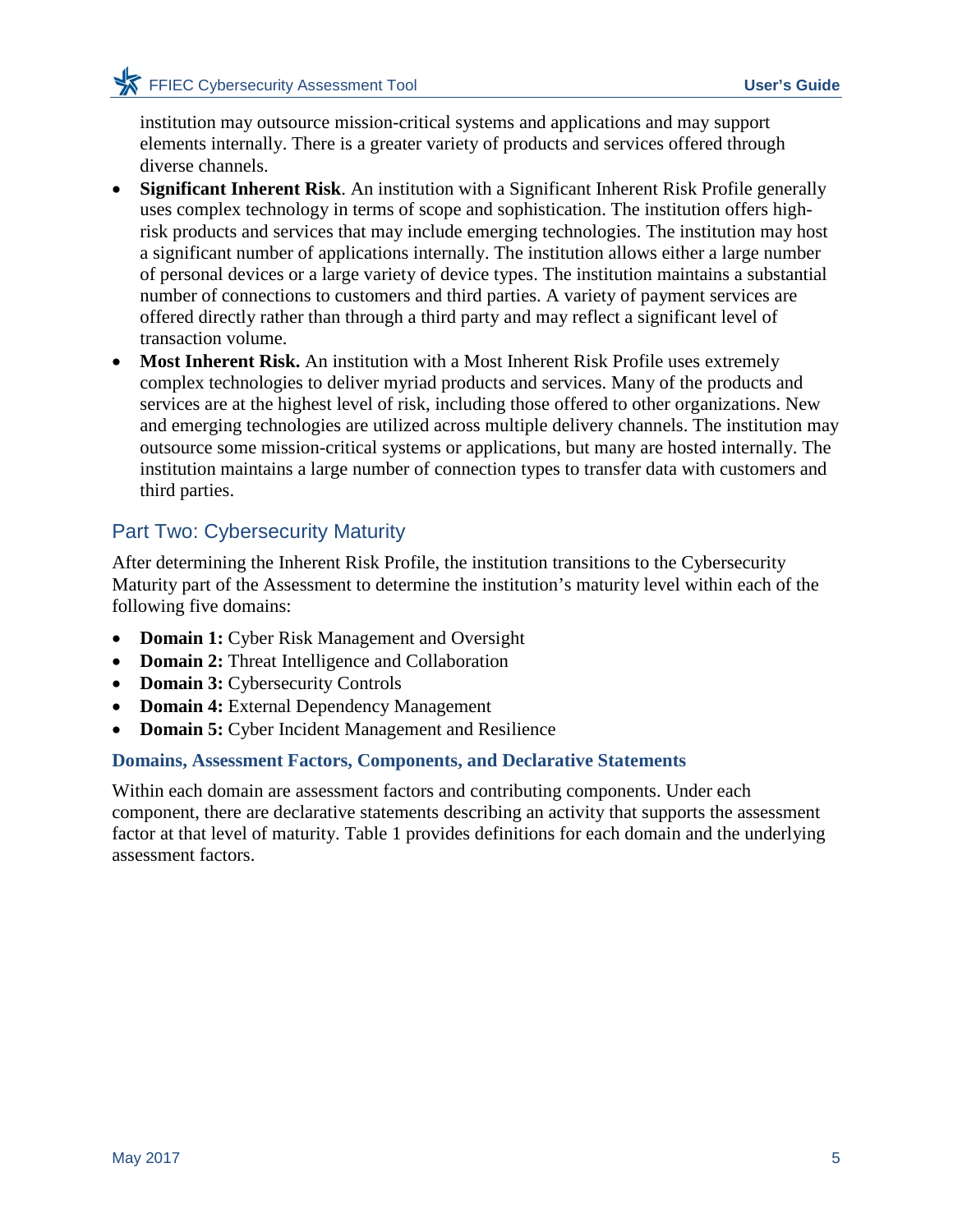### <span id="page-7-0"></span>**Table 1: Domains and Assessment Factors Defined**

|                                                                                                                                                                                                                     | <b>Domains and Assessment Factors Defined</b>                                                                                                                                                                                                                                                                                                                         |  |  |  |  |  |
|---------------------------------------------------------------------------------------------------------------------------------------------------------------------------------------------------------------------|-----------------------------------------------------------------------------------------------------------------------------------------------------------------------------------------------------------------------------------------------------------------------------------------------------------------------------------------------------------------------|--|--|--|--|--|
|                                                                                                                                                                                                                     | Domain 1<br><b>Cyber Risk Management and Oversight</b><br>Cyber risk management and oversight addresses the board of directors' (board's) oversight and management's<br>development and implementation of an effective enterprise-wide cybersecurity program with comprehensive policies<br>and procedures for establishing appropriate accountability and oversight. |  |  |  |  |  |
| <b>Assessment</b><br><b>Factors</b>                                                                                                                                                                                 | Governance includes oversight, strategies, policies, and IT asset management to implement an<br>effective governance of the cybersecurity program.                                                                                                                                                                                                                    |  |  |  |  |  |
|                                                                                                                                                                                                                     | Risk Management includes a risk management program, risk assessment process, and audit<br>function to effectively manage risk and assess the effectiveness of key controls.                                                                                                                                                                                           |  |  |  |  |  |
|                                                                                                                                                                                                                     | Resources include staffing, tools, and budgeting processes to ensure the institution's staff or<br>external resources have knowledge and experience commensurate with the institution's risk profile.                                                                                                                                                                 |  |  |  |  |  |
|                                                                                                                                                                                                                     | Training and Culture includes the employee training and customer awareness programs<br>contributing to an organizational culture that emphasizes the mitigation of cybersecurity threats.                                                                                                                                                                             |  |  |  |  |  |
|                                                                                                                                                                                                                     | Domain 2                                                                                                                                                                                                                                                                                                                                                              |  |  |  |  |  |
|                                                                                                                                                                                                                     | <b>Threat Intelligence and Collaboration</b>                                                                                                                                                                                                                                                                                                                          |  |  |  |  |  |
| Threat intelligence and collaboration includes processes to effectively discover, analyze, and understand cyber<br>threats, with the capability to share information internally and with appropriate third parties. |                                                                                                                                                                                                                                                                                                                                                                       |  |  |  |  |  |
| <b>Assessment</b><br><b>Factors</b>                                                                                                                                                                                 | Threat Intelligence refers to the acquisition and analysis of information to identify, track, and<br>predict cyber capabilities, intentions, and activities that offer courses of action to enhance decision<br>making.                                                                                                                                               |  |  |  |  |  |
|                                                                                                                                                                                                                     | Monitoring and Analyzing refers to how an institution monitors threat sources and what analysis<br>may be performed to identify threats that are specific to the institution or to resolve conflicts in the<br>different threat intelligence streams.                                                                                                                 |  |  |  |  |  |
|                                                                                                                                                                                                                     | Information Sharing encompasses establishing relationships with peers and information-sharing<br>forums and how threat information is communicated to those groups as well as internal<br>stakeholders.                                                                                                                                                               |  |  |  |  |  |
|                                                                                                                                                                                                                     | <b>Domain 3</b>                                                                                                                                                                                                                                                                                                                                                       |  |  |  |  |  |
|                                                                                                                                                                                                                     | <b>Cybersecurity Controls</b>                                                                                                                                                                                                                                                                                                                                         |  |  |  |  |  |
|                                                                                                                                                                                                                     | Cybersecurity controls are the practices and processes used to protect assets, infrastructure, and information by<br>strengthening the institution's defensive posture through continuous, automated protection and monitoring.                                                                                                                                       |  |  |  |  |  |
| <b>Assessment</b><br><b>Factors</b>                                                                                                                                                                                 | Preventative Controls deter and prevent cyber attacks and include infrastructure management,<br>access management, device and end-point security, and secure coding.                                                                                                                                                                                                  |  |  |  |  |  |
|                                                                                                                                                                                                                     | Detective Controls include threat and vulnerability detection, anomalous activity detection, and<br>event detection, may alert the institution to network and system irregularities that indicate an<br>incident has or may occur.                                                                                                                                    |  |  |  |  |  |
|                                                                                                                                                                                                                     | Corrective Controls are utilized to resolve system and software vulnerabilities through patch<br>management and remediation of issues identified during vulnerability scans and penetration testing.                                                                                                                                                                  |  |  |  |  |  |
|                                                                                                                                                                                                                     | Domain 4                                                                                                                                                                                                                                                                                                                                                              |  |  |  |  |  |
|                                                                                                                                                                                                                     | <b>External Dependency Management</b>                                                                                                                                                                                                                                                                                                                                 |  |  |  |  |  |
| information.                                                                                                                                                                                                        | External dependency management involves establishing and maintaining a comprehensive program to oversee and<br>manage external connections and third-party relationships with access to the institution's technology assets and                                                                                                                                       |  |  |  |  |  |
| <b>Assessment</b><br><b>Factors</b>                                                                                                                                                                                 | <b>Connections</b> incorporate the identification, monitoring, and management of external connections<br>and data flows to third parties.                                                                                                                                                                                                                             |  |  |  |  |  |
|                                                                                                                                                                                                                     | Relationship Management includes due diligence, contracts, and ongoing monitoring to help<br>ensure controls complement the institution's cybersecurity program.                                                                                                                                                                                                      |  |  |  |  |  |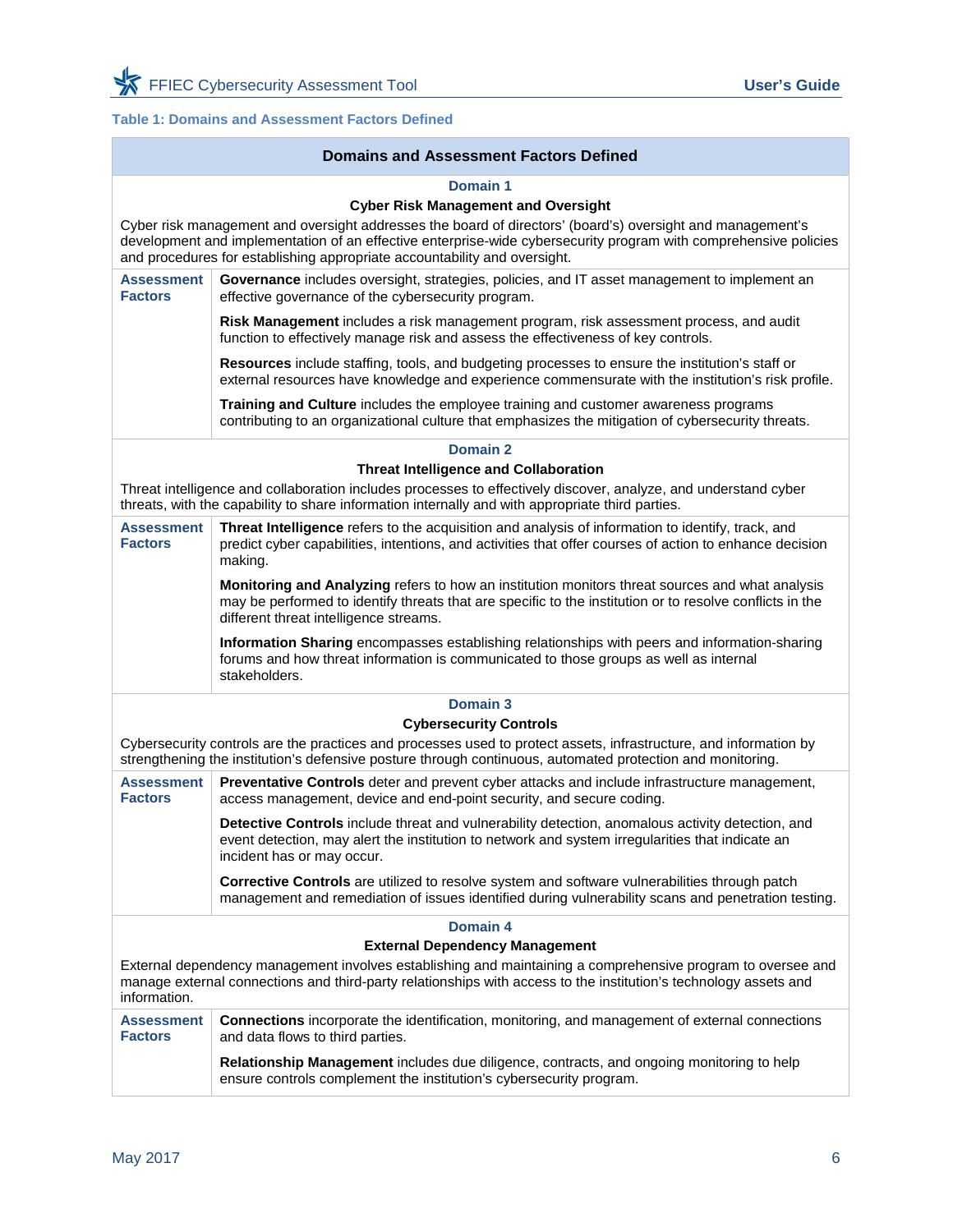#### **Domain 5**

#### **Cyber Incident Management and Resilience**

Cyber incident management includes establishing, identifying, and analyzing cyber events; prioritizing the institution's containment or mitigation; and escalating information to appropriate stakeholders. Cyber resilience encompasses both planning and testing to maintain and recover ongoing operations during and following a cyber incident.

| <b>Assessment</b><br><b>Factors</b> | Incident Resilience Planning & Strategy incorporates resilience planning and testing into existing<br>business continuity and disaster recovery plans to minimize service disruptions and the destruction<br>or corruption of data. |
|-------------------------------------|-------------------------------------------------------------------------------------------------------------------------------------------------------------------------------------------------------------------------------------|
|                                     | Detection, Response, & Mitigation refers to the steps management takes to identify, prioritize,<br>respond to, and mitigate the effects of internal and external threats and vulnerabilities.                                       |
|                                     | <b>Escalation &amp; Reporting</b> ensures key stakeholders are informed about the impact of cyber<br>incidents, and regulators, law enforcement, and customers are notified as required.                                            |

Each maturity level includes a set of declarative statements that describe how the behaviors, practices, and processes of an institution can consistently produce the desired outcomes.

The Assessment starts at the Baseline maturity level and progresses to the highest maturity, the Innovative level [\(Figure 3](#page-8-0)). [Table 2](#page-8-1) provides definitions for each of the maturity levels, which are cumulative.

#### <span id="page-8-1"></span>**Table 2: Maturity Levels Defined**

#### <span id="page-8-0"></span>**Figure 3: Cybersecurity Maturity Levels**



|                     | <b>Maturity Levels Defined</b>                                                                                                                                                                                                                                                                                                             |
|---------------------|--------------------------------------------------------------------------------------------------------------------------------------------------------------------------------------------------------------------------------------------------------------------------------------------------------------------------------------------|
| <b>Baseline</b>     | Baseline maturity is characterized by minimum expectations required by law and regulations or<br>recommended in supervisory guidance. This level includes compliance-driven objectives.<br>Management has reviewed and evaluated guidance.                                                                                                 |
| <b>Evolving</b>     | Evolving maturity is characterized by additional formality of documented procedures and policies<br>that are not already required. Risk-driven objectives are in place. Accountability for cybersecurity is<br>formally assigned and broadened beyond protection of customer information to incorporate<br>information assets and systems. |
| <b>Intermediate</b> | Intermediate maturity is characterized by detailed, formal processes. Controls are validated and<br>consistent. Risk-management practices and analysis are integrated into business strategies.                                                                                                                                            |
| <b>Advanced</b>     | Advanced maturity is characterized by cybersecurity practices and analytics that are integrated<br>across lines of business. Majority of risk-management processes are automated and include<br>continuous process improvement. Accountability for risk decisions by frontline businesses is<br>formally assigned.                         |
| <b>Innovative</b>   | Innovative maturity is characterized by driving innovation in people, processes, and technology for<br>the institution and the industry to manage cyber risks. This may entail developing new controls, new<br>tools, or creating new information-sharing groups. Real-time, predictive analytics are tied to<br>automated responses.      |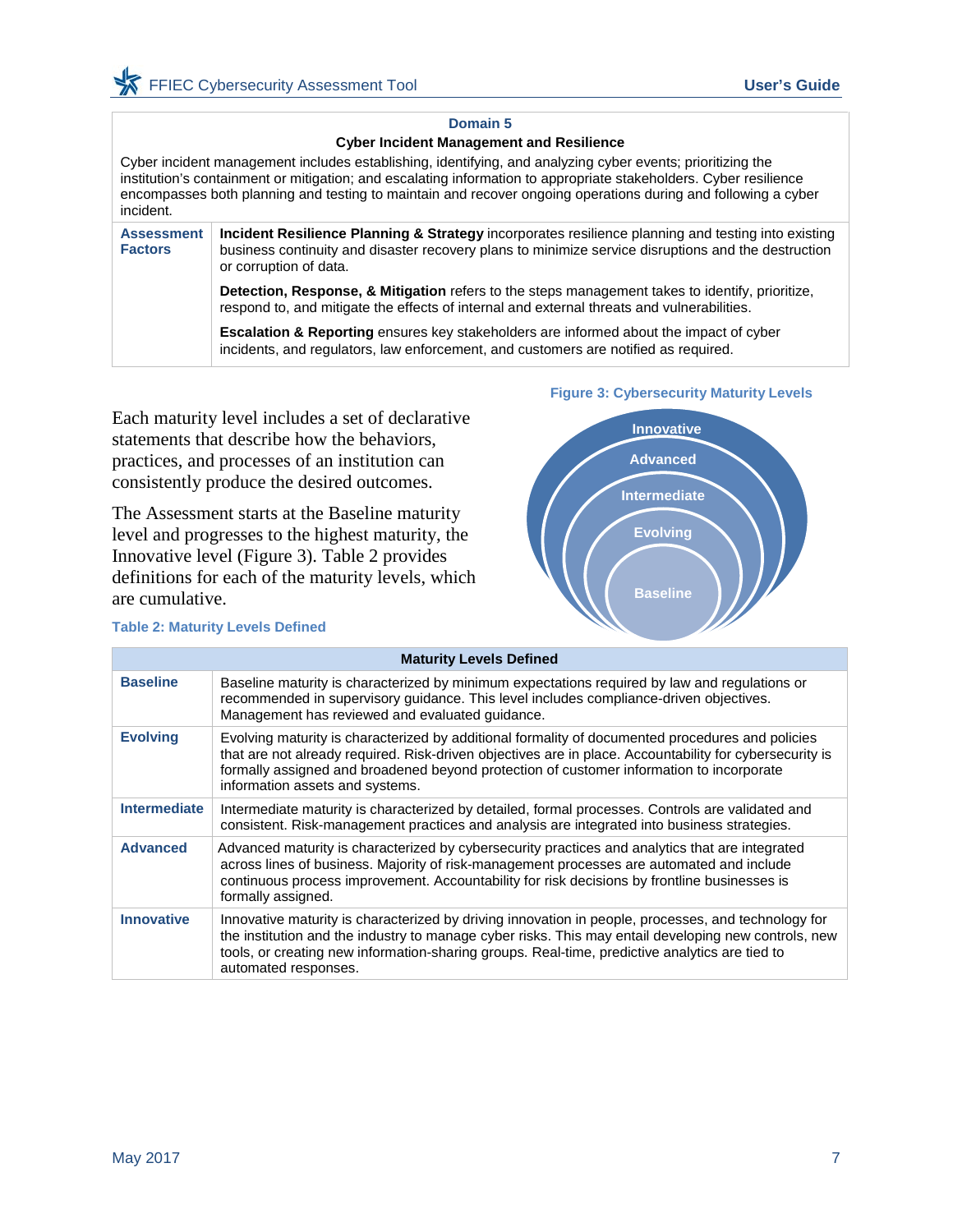### **Completing the Cybersecurity Maturity**

Each domain and maturity level has a set of declarative statements organized by assessment factor. To assist the institution's ability to follow common themes across maturity levels, statements are categorized by components. The components are groups of similar declarative statements to make the Assessment easier to use [\(Figure 4\)](#page-9-1).

<span id="page-9-1"></span>

Management determines which declarative statements best fit the current practices of the institution. *All declarative statements in each maturity level, and previous levels, must be attained and sustained to achieve that domain's maturity level.* Attained and sustained requires affirmative answers to either "Yes" or "Yes with Compensating Controls"[3](#page-9-2) for each of the declarative questions within a maturity level. While management can determine the institution's maturity level in each domain, the Assessment is not designed to identify an overall cybersecurity maturity level.

Management may determine that a declarative statement has been sufficiently sustained based on proven results. Certain declarative statements may not apply to all institutions if the product, service, or technology is not offered or used. Declarative statements that may not be applicable to all institutions are clearly designated and would not affect the determination of the specific maturity level.

## <span id="page-9-0"></span>Interpreting and Analyzing Assessment Results

Management can review the institution's Inherent Risk Profile in relation to its Cybersecurity Maturity results for each domain to understand whether they are aligned.

[Table 3](#page-10-0) depicts the relationship between an institution's Inherent Risk Profile and its domain Maturity Levels, as there is no single expected level for an institution. In general, as inherent risk

 $\overline{a}$ 

<span id="page-9-2"></span> $3$ Compensating control - A management, operational, and/or technical control (e.g., safeguard or countermeasure) employed by an organization in lieu of a recommended security control in the low, moderate, or high baselines that provides equivalent or comparable protection for an information system.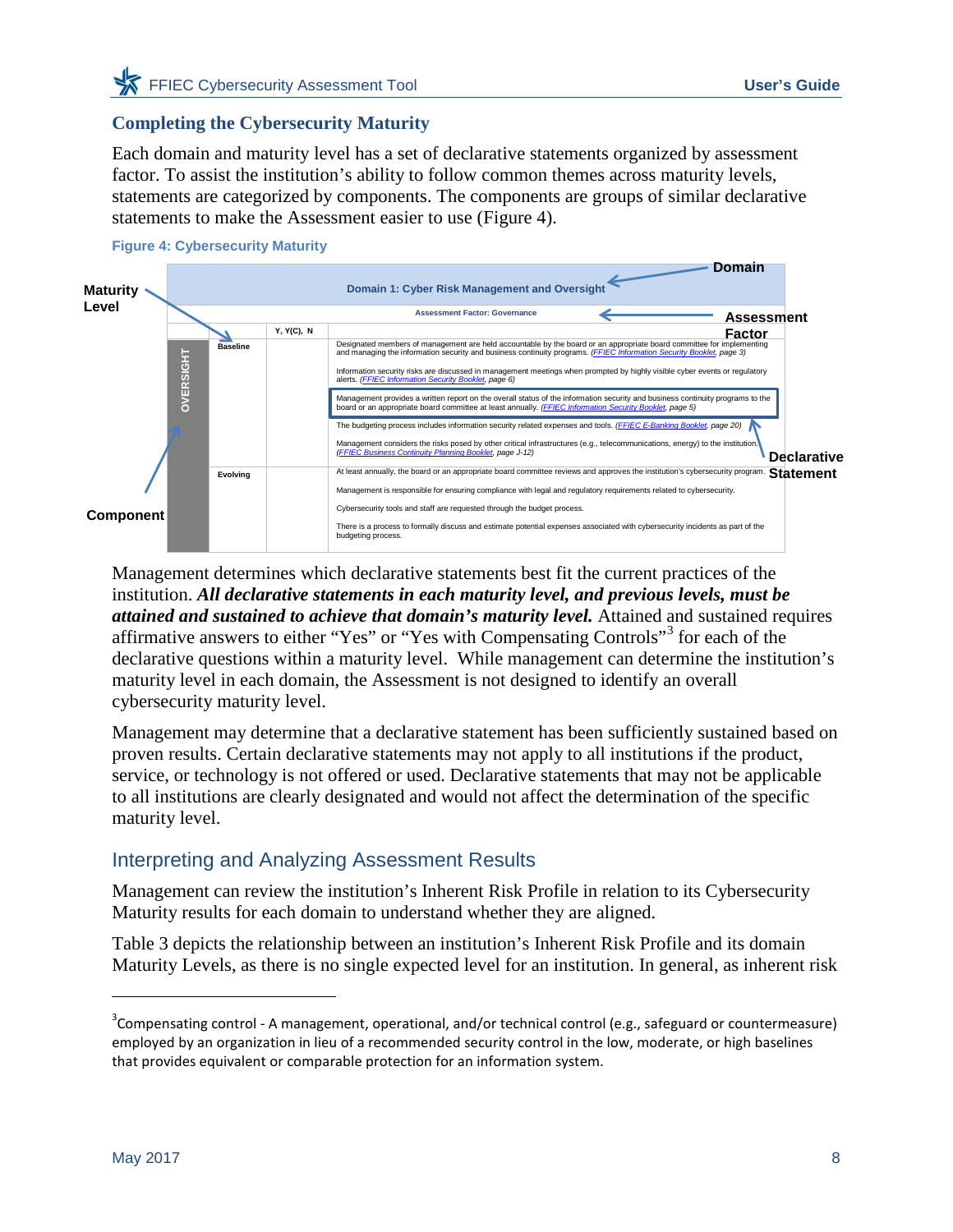rises, an institution's maturity levels should increase. An institution's inherent risk profile and maturity levels will change over time as threats, vulnerabilities, and operational environments change. Thus, management should consider reevaluating its inherent risk profile and cybersecurity maturity periodically and when planned changes can affect its inherent risk profile (e.g., launching new products or services, new connections).

|                                       |  |                 | <b>Inherent Risk Levels</b> |                |                 |             |             |  |                 |  |  |  |  |  |
|---------------------------------------|--|-----------------|-----------------------------|----------------|-----------------|-------------|-------------|--|-----------------|--|--|--|--|--|
|                                       |  |                 |                             |                |                 |             |             |  |                 |  |  |  |  |  |
|                                       |  |                 | Least                       | <b>Minimal</b> | <b>Moderate</b> | Significant | <b>Most</b> |  |                 |  |  |  |  |  |
|                                       |  | Innovative      |                             |                |                 |             |             |  |                 |  |  |  |  |  |
| Cybersecurity Maturity Level for Each |  |                 |                             |                |                 |             |             |  | <b>Advanced</b> |  |  |  |  |  |
|                                       |  | Intermediate    |                             |                |                 |             |             |  |                 |  |  |  |  |  |
|                                       |  | <b>Evolving</b> |                             |                |                 |             |             |  |                 |  |  |  |  |  |
|                                       |  | <b>Baseline</b> |                             |                |                 |             |             |  |                 |  |  |  |  |  |

#### <span id="page-10-0"></span>**Table 3: Risk/Maturity Relationship**

If management determines that the institution's maturity levels are not appropriate in relation to the inherent risk profile, management should consider reducing inherent risk or developing a strategy to improve the maturity levels. This process includes

- determining target maturity levels.
- conducting a gap analysis.
- prioritizing and planning actions.
- implementing changes.
- reevaluating over time.
- communicating the results.

Management can set target maturity levels for each domain or across domains based on the institution's business objectives and risk appetite. Management can conduct a gap analysis between the current and target maturity levels and initiate improvements based on the gaps. Each declarative statement can represent a range of strategies and processes that have enterprise-wide impact. For example, declarative statements not yet attained provide insights for policies, processes, procedures, and controls that may improve risk management in relation to a specific risk or the institution's overall cybersecurity preparedness.

Using the maturity levels in each domain, management can identify potential actions that would increase the institution's overall cybersecurity preparedness. Management can review declarative statements at maturity levels beyond what the institution has achieved to determine the actions needed to reach the next level and implement changes to address gaps. Management's periodic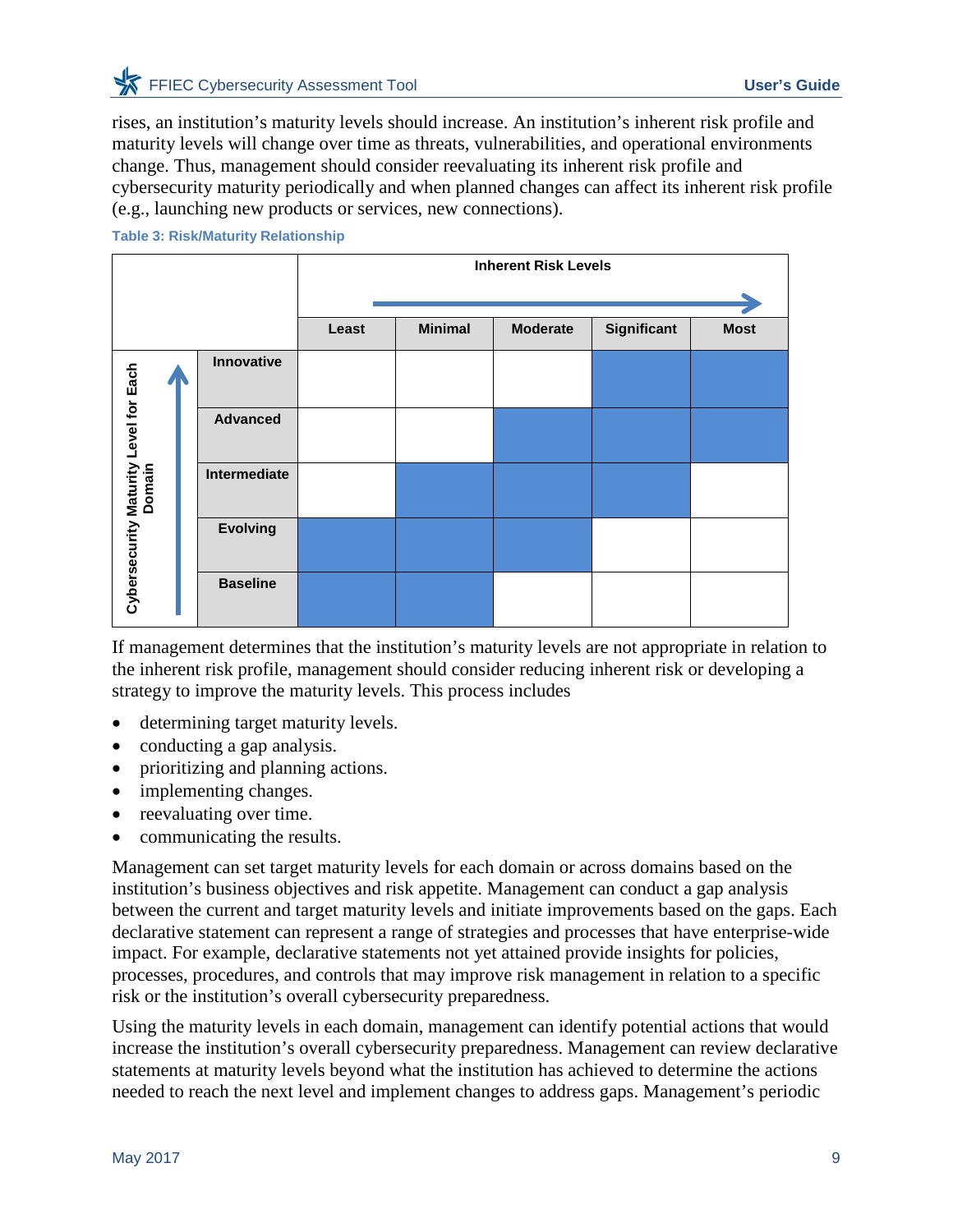reevaluations of the inherent risk profile and maturity levels may further assist the institution in maintaining an appropriate level of cybersecurity preparedness. In addition, management may also seek an independent validation, such as by the internal audit function, of the institution's Assessment process and findings.

The Assessment results should be communicated to the chief executive officer (CEO) and board. More information and questions to consider are contained in the ["Overview for Chief Executive](http://www.ffiec.gov/pdf/cybersecurity/FFIEC_CAT_CEO_Board_Overview_June_2015_PDF1.pdf)  [Officers and Boards of Directors.](http://www.ffiec.gov/pdf/cybersecurity/FFIEC_CAT_CEO_Board_Overview_June_2015_PDF1.pdf)"

## <span id="page-11-0"></span>**Resources**

In addition to the "Overview for Chief Executive Officers and Boards of Directors," the FFIEC has released the following documents to assist institutions with the Cybersecurity Assessment Tool.

- [Appendix A: Mapping Baseline Statements to FFIEC IT Examination Handbook](https://www.ffiec.gov/pdf/cybersecurity/FFIEC_CAT_Appendix_A_May_2017.pdf)
- [Appendix B: Mapping Cybersecurity Assessment Tool to NIST Cybersecurity Framework](http://www.ffiec.gov/pdf/cybersecurity/FFIEC_CAT_App_B_Map_to_NIST_CSF_June_2015_PDF4.pdf)
- [Appendix C: Glossary](http://www.ffiec.gov/pdf/cybersecurity/FFIEC_CAT_App_C_Glossary_June_2015_PDF5.pdf)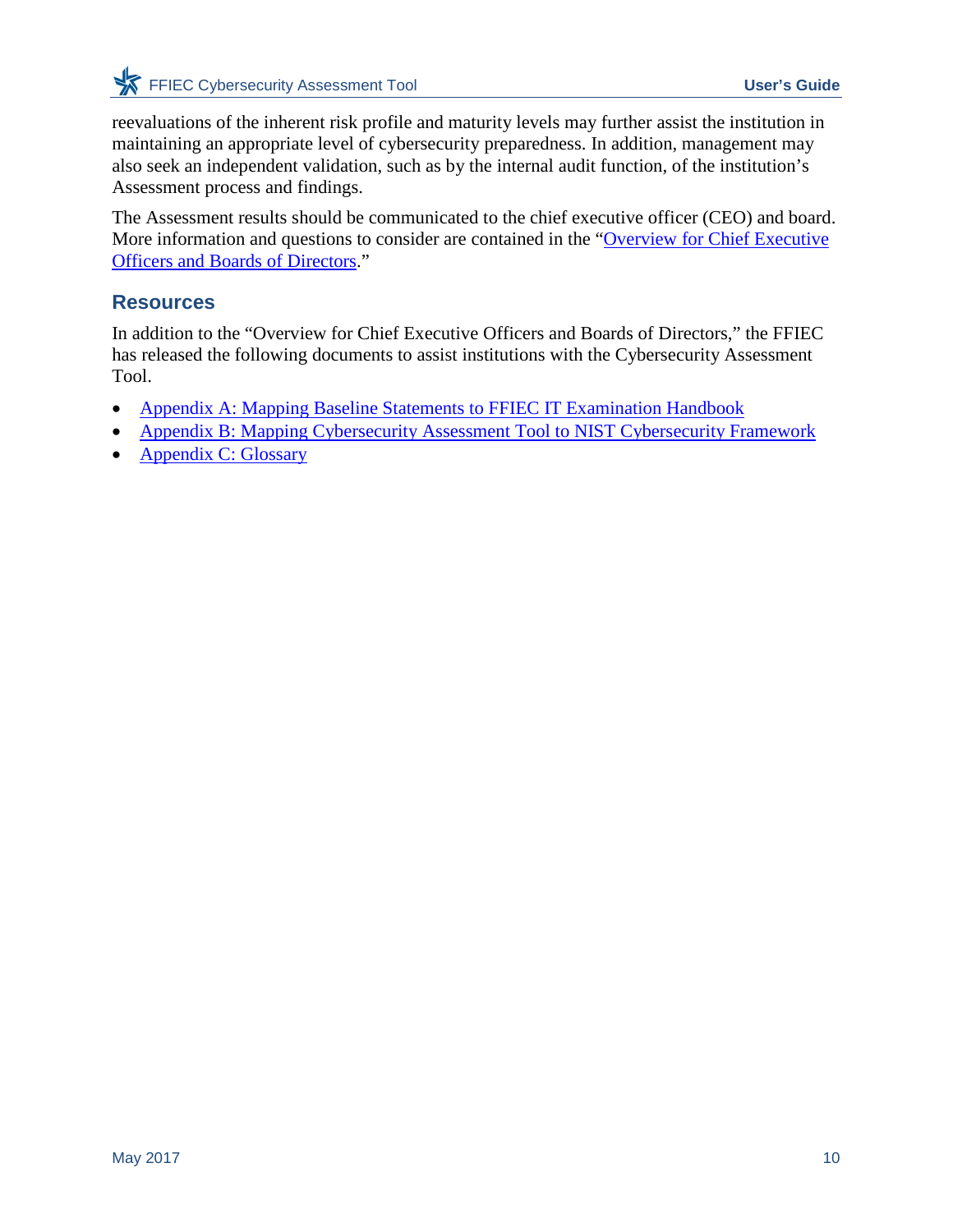## **Inherent Risk Profile**

<span id="page-12-0"></span>

| <b>Category: Technologies and</b>                                                                                                                                                                                                 | <b>Risk Levels</b>                                                                     |                                                                                                                                                                                  |                                                                                                                                                                                        |                                                                                                                                                                                                                         |                                                                                                                                                                                          |  |  |
|-----------------------------------------------------------------------------------------------------------------------------------------------------------------------------------------------------------------------------------|----------------------------------------------------------------------------------------|----------------------------------------------------------------------------------------------------------------------------------------------------------------------------------|----------------------------------------------------------------------------------------------------------------------------------------------------------------------------------------|-------------------------------------------------------------------------------------------------------------------------------------------------------------------------------------------------------------------------|------------------------------------------------------------------------------------------------------------------------------------------------------------------------------------------|--|--|
| <b>Connection Types</b>                                                                                                                                                                                                           | Least                                                                                  | <b>Minimal</b>                                                                                                                                                                   | <b>Moderate</b>                                                                                                                                                                        | <b>Significant</b>                                                                                                                                                                                                      | <b>Most</b>                                                                                                                                                                              |  |  |
| Total number of Internet service<br>provider (ISP) connections (including<br>branch connections)                                                                                                                                  | No connections                                                                         | Minimal complexity<br>(1-20 connections)                                                                                                                                         | Moderate complexity<br>(21-100 connections)                                                                                                                                            | Significant<br>complexity (101-200<br>connections)                                                                                                                                                                      | Substantial complexity<br>(>200 connections)                                                                                                                                             |  |  |
| Unsecured external connections,<br>number of connections not users<br>(e.g., file transfer protocol (FTP),<br>Telnet, rlogin)                                                                                                     | None                                                                                   | Few instances of<br>unsecured<br>connections (1-5)                                                                                                                               | Several instances of<br>unsecured<br>connections (6-10)                                                                                                                                | Significant instances<br>of unsecured<br>connections (11-25)                                                                                                                                                            | Substantial instances of<br>unsecured connections<br>( >25)                                                                                                                              |  |  |
| Wireless network access                                                                                                                                                                                                           | No wireless access                                                                     | Separate access<br>points for guest<br>wireless and<br>corporate wireless                                                                                                        | Guest and corporate<br>wireless network<br>access are logically<br>separated; limited<br>number of users and<br>access points (1-250)<br>users; 1-25 access<br>points)                 | Wireless corporate<br>network access;<br>significant number of<br>users and access<br>points (251-1,000<br>users; 26-100<br>access points)                                                                              | Wireless corporate<br>network access; all<br>employees have access;<br>substantial number of<br>access points $($ >1,000<br>users; >100 access<br>points)                                |  |  |
| Personal devices allowed to connect<br>to the corporate network                                                                                                                                                                   | None                                                                                   | Only one device type<br>available; available<br>to <5% of employees<br>(staff, executives,<br>managers); e-mail<br>access only                                                   | Multiple device types<br>used: available to<br><10% of employees<br>(staff, executives,<br>managers) and<br>board; e-mail access<br>only                                               | Multiple device types<br>used; available to<br><25% of authorized<br>employees (staff,<br>executives,<br>managers) and<br>board; e-mail and<br>some applications<br>accessed                                            | Any device type used;<br>available to >25% of<br>employees (staff,<br>executives, managers)<br>and board; all<br>applications accessed                                                   |  |  |
| Third parties, including number of<br>organizations and number of<br>individuals from vendors and<br>subcontractors, with access to<br>internal systems (e.g., virtual private<br>network, modem, intranet, direct<br>connection) | No third parties and<br>no individuals from<br>third parties with<br>access to systems | Limited number of<br>third parties $(1-5)$<br>and limited number<br>of individuals from<br>third parties $(<50)$<br>with access; low<br>complexity in how<br>they access systems | Moderate number of<br>third parties (6-10)<br>and moderate<br>number of individuals<br>from third parties<br>(50-500) with<br>access: some<br>complexity in how<br>they access systems | Significant number of<br>third parties $(11-25)$<br>and significant<br>number of individuals<br>from third parties<br>(501-1,500) with<br>access; high level of<br>complexity in terms<br>of how they access<br>systems | Substantial number of<br>third parties (>25) and<br>substantial number of<br>individuals from third<br>parties (>1,500) with<br>access; high complexity<br>in how they access<br>systems |  |  |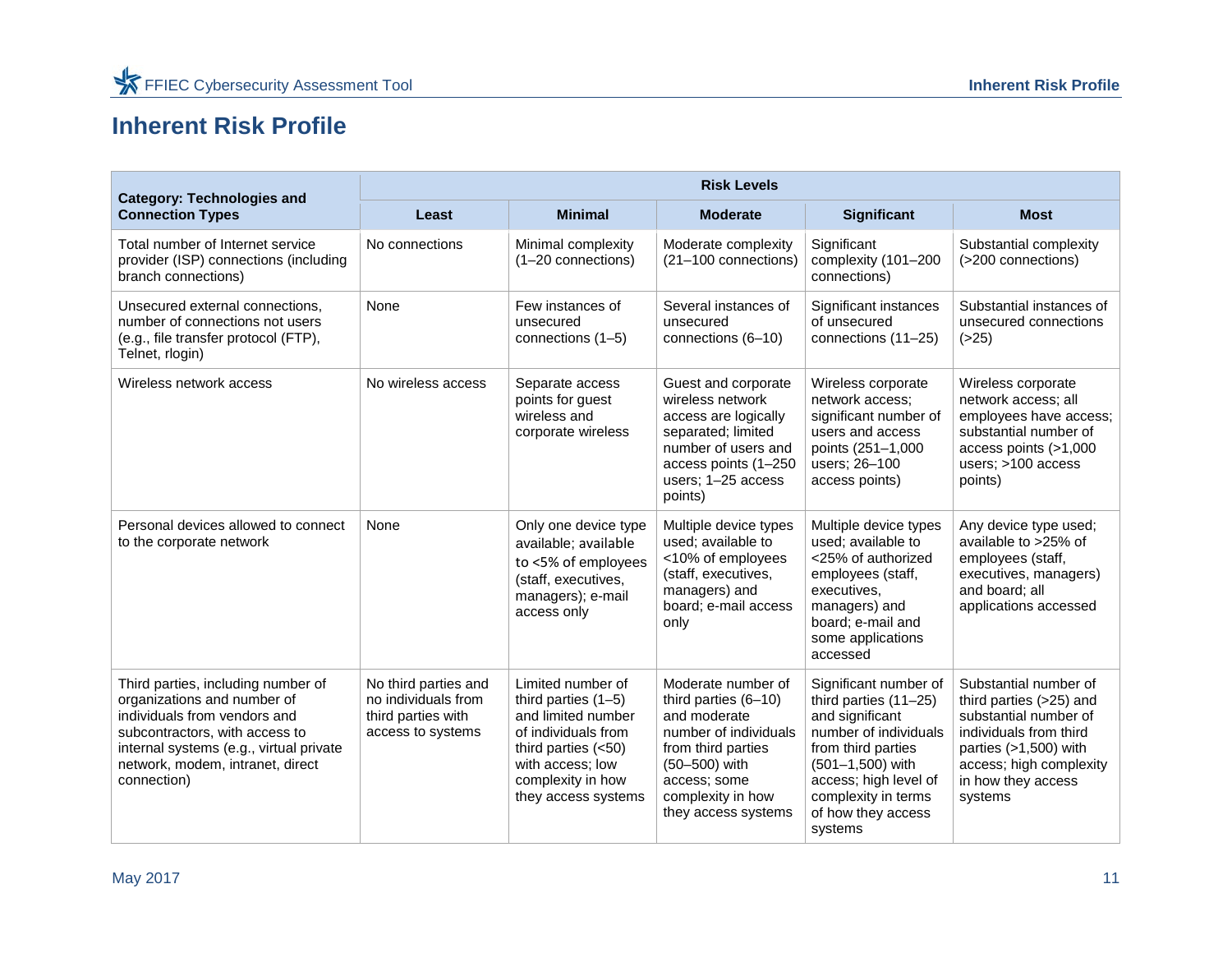| <b>Category: Technologies and</b>                                                                                                                                                                       | <b>Risk Levels</b>                                                                                          |                                                                                        |                                                                                                          |                                                                                                                            |                                                                                                                                                                                                    |  |  |
|---------------------------------------------------------------------------------------------------------------------------------------------------------------------------------------------------------|-------------------------------------------------------------------------------------------------------------|----------------------------------------------------------------------------------------|----------------------------------------------------------------------------------------------------------|----------------------------------------------------------------------------------------------------------------------------|----------------------------------------------------------------------------------------------------------------------------------------------------------------------------------------------------|--|--|
| <b>Connection Types</b>                                                                                                                                                                                 | Least                                                                                                       | <b>Minimal</b>                                                                         | <b>Moderate</b>                                                                                          | Significant                                                                                                                | <b>Most</b>                                                                                                                                                                                        |  |  |
| Wholesale customers with dedicated<br>connections                                                                                                                                                       | None                                                                                                        | Few dedicated<br>connections<br>(between 1-5)                                          | Several dedicated<br>connections<br>(between 6-10)                                                       | Significant number of<br>dedicated<br>connections<br>(between 11-25)                                                       | Substantial number of<br>dedicated connections<br>( >25)                                                                                                                                           |  |  |
| Internally hosted and developed or<br>modified vendor applications<br>supporting critical activities                                                                                                    | No applications                                                                                             | Few applications<br>(between 1-5)                                                      | Several applications<br>(between 6-10)                                                                   | Significant number of<br>applications<br>(between 11-25)                                                                   | Substantial number of<br>applications and<br>complexity (>25)                                                                                                                                      |  |  |
| Internally hosted, vendor-developed<br>applications supporting critical<br>activities                                                                                                                   | Limited applications<br>$(0 - 5)$                                                                           | Few applications (6-<br>30)                                                            | Several applications<br>$(31 - 75)$                                                                      | Significant number of<br>applications (76-200)                                                                             | Substantial number of<br>applications and<br>complexity (>200)                                                                                                                                     |  |  |
| User-developed technologies and<br>user computing that support critical<br>activities (includes Microsoft Excel<br>spreadsheets and Access databases<br>or other user-developed tools)                  | No user-developed<br>technologies                                                                           | 1-100 technologies                                                                     | $101 - 500$<br>technologies                                                                              | $501 - 2,500$<br>technologies                                                                                              | >2,500 technologies                                                                                                                                                                                |  |  |
| End-of-life (EOL) systems                                                                                                                                                                               | No systems<br>(hardware or<br>software) that are<br>past EOL or at risk of<br>nearing EOL within 2<br>years | Few systems that are<br>at risk of EOL and<br>none that support<br>critical operations | Several systems that<br>will reach EOL within<br>2 years and some<br>that support critical<br>operations | A large number of<br>systems that support<br>critical operations at<br>EOL or are at risk of<br>reaching EOL in 2<br>years | Majority of critical<br>operations dependent<br>on systems that have<br>reached EOL or will<br>reach EOL within the<br>next 2 years or an<br>unknown number of<br>systems that have<br>reached EOL |  |  |
| Open Source Software (OSS)                                                                                                                                                                              | No OSS                                                                                                      | Limited OSS and<br>none that support<br>critical operations                            | Several OSS that<br>support critical<br>operations                                                       | Large number of<br>OSS that support<br>critical operations                                                                 | Majority of operations<br>dependent on OSS                                                                                                                                                         |  |  |
| Network devices (e.g., servers,<br>routers, and firewalls; include<br>physical and virtual)                                                                                                             | Limited or no network<br>devices (<250)                                                                     | Few devices (250-<br>1,500                                                             | Several devices<br>$(1,501 - 25,000)$                                                                    | Significant number of<br>devices (25,001-<br>50,000)                                                                       | Substantial number of<br>devices (>50,000)                                                                                                                                                         |  |  |
| Third-party service providers storing<br>and/or processing information that<br>support critical activities (Do not have<br>access to internal systems, but the<br>institution relies on their services) | No third parties that<br>support critical<br>activities                                                     | 1-25 third parties<br>that support critical<br>activities                              | 26-100 third parties<br>that support critical<br>activities                                              | 101-200 third parties<br>that support critical<br>activities; 1 or more<br>are foreign-based                               | >200 third parties that<br>support critical activities;<br>1 or more are foreign-<br>based                                                                                                         |  |  |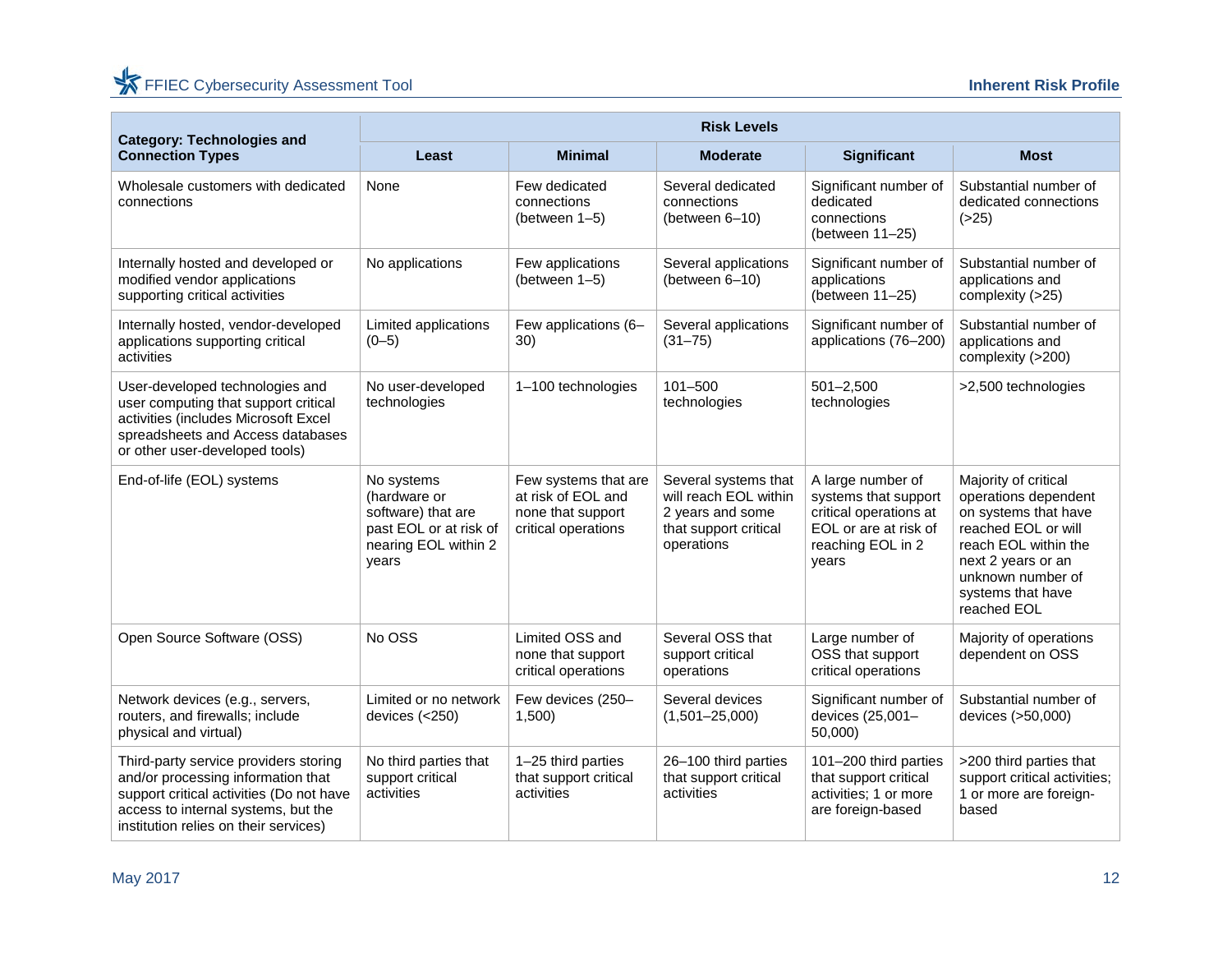| <b>Category: Technologies and</b>                                            | <b>Risk Levels</b> |                                                      |                                  |                                                                                                                                        |                                                                                                                                         |  |  |
|------------------------------------------------------------------------------|--------------------|------------------------------------------------------|----------------------------------|----------------------------------------------------------------------------------------------------------------------------------------|-----------------------------------------------------------------------------------------------------------------------------------------|--|--|
| <b>Connection Types</b>                                                      | Least              | <b>Minimal</b>                                       | <b>Moderate</b>                  | <b>Significant</b>                                                                                                                     | <b>Most</b>                                                                                                                             |  |  |
| Cloud computing services hosted<br>externally to support critical activities | No cloud providers | Few cloud providers:<br>private cloud only (1–<br>3) | Several cloud<br>providers (4–7) | Significant number of<br>cloud providers (8-<br>10); cloud-provider<br>locations used<br>include international;<br>use of public cloud | Substantial number of<br>cloud providers $(>10)$ ;<br>cloud-provider locations<br>used include<br>international; use of<br>public cloud |  |  |

|                                                | <b>Risk Levels</b>                                        |                                                                                                                                              |                                                                                                                                       |                                                                                                                                       |                                                                                                                                                                                                                           |  |  |
|------------------------------------------------|-----------------------------------------------------------|----------------------------------------------------------------------------------------------------------------------------------------------|---------------------------------------------------------------------------------------------------------------------------------------|---------------------------------------------------------------------------------------------------------------------------------------|---------------------------------------------------------------------------------------------------------------------------------------------------------------------------------------------------------------------------|--|--|
| <b>Category: Delivery Channels</b>             | Least                                                     | <b>Minimal</b>                                                                                                                               | <b>Moderate</b>                                                                                                                       | Significant                                                                                                                           | <b>Most</b>                                                                                                                                                                                                               |  |  |
| Online presence (customer)                     | No Web-facing<br>applications or social<br>media presence | Serves as an<br>informational Web<br>site or social media<br>page (e.g., provides<br>branch and ATM<br>locations and<br>marketing materials) | Serves as a delivery<br>channel for retail<br>online banking; may<br>communicate to<br>customers through<br>social media              | Serves as a delivery<br>channel for<br>wholesale<br>customers; may<br>include retail account<br>origination                           | Internet applications<br>serve as a channel to<br>wholesale customers to<br>manage large value<br>assets                                                                                                                  |  |  |
| Mobile presence                                | None                                                      | SMS text alerts or<br>notices only;<br>browser-based<br>access                                                                               | Mobile banking<br>application for retail<br>customers (e.g., bill<br>payment, mobile<br>check capture,<br>internal transfers<br>only) | Mobile banking<br>application includes<br>external transfers<br>(e.g., for corporate<br>clients, recurring<br>external transactions)  | Full functionality,<br>including originating new<br>transactions (e.g., ACH,<br>wire)                                                                                                                                     |  |  |
| Automated Teller Machines (ATM)<br>(Operation) | No ATM services                                           | ATM services offered<br>but no owned<br>machines                                                                                             | ATM services<br>managed by a third<br>party; ATMs at local<br>and regional<br>branches; cash<br>reload services<br>outsourced         | <b>ATM</b> services<br>managed internally;<br>ATMs at U.S.<br>branches and retail<br>locations; cash<br>reload services<br>outsourced | ATM services managed<br>internally; ATM services<br>provided to other<br>financial institutions:<br>ATMs at domestic and<br>international branches<br>and retail locations;<br>cash reload services<br>managed internally |  |  |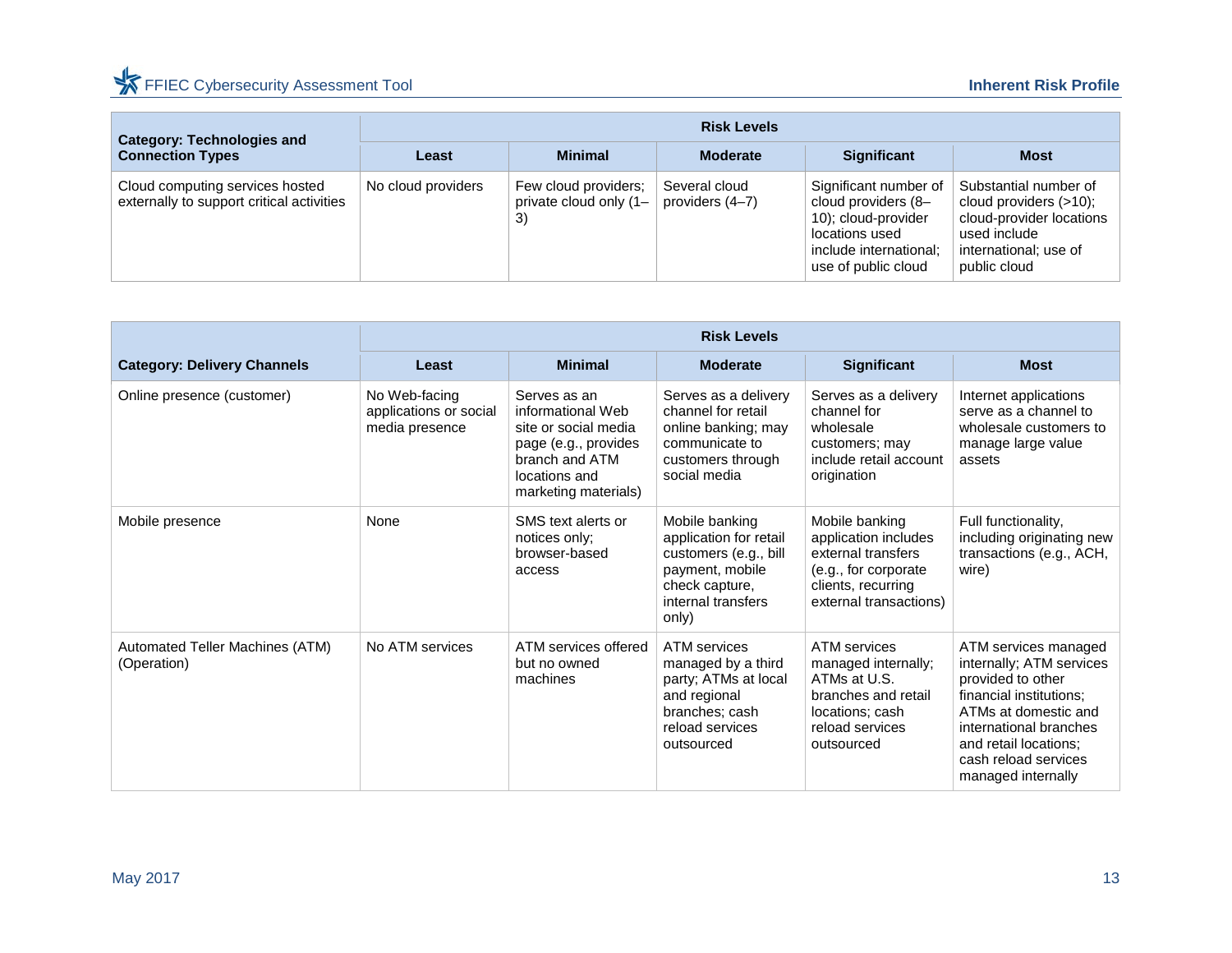| <b>Category: Online/Mobile Products</b>                                   | <b>Risk Levels</b>                                        |                                                                                                                                    |                                                                                                                                                           |                                                                                                                                                          |                                                                                                                                                   |  |  |
|---------------------------------------------------------------------------|-----------------------------------------------------------|------------------------------------------------------------------------------------------------------------------------------------|-----------------------------------------------------------------------------------------------------------------------------------------------------------|----------------------------------------------------------------------------------------------------------------------------------------------------------|---------------------------------------------------------------------------------------------------------------------------------------------------|--|--|
| and Technology Services                                                   | Least                                                     | <b>Minimal</b>                                                                                                                     | <b>Moderate</b>                                                                                                                                           | <b>Significant</b>                                                                                                                                       | <b>Most</b>                                                                                                                                       |  |  |
| Issue debit or credit cards                                               | Do not issue debit or<br>credit cards                     | Issue debit and/or<br>credit cards through<br>a third party; $<$ 10,000<br>cards outstanding                                       | Issue debit or credit<br>cards through a third<br>party; between<br>10,000-50,000 cards<br>outstanding                                                    | Issue debit or credit<br>cards directly;<br>between 50,000-<br>100,000 cards<br>outstanding                                                              | Issue debit or credit<br>cards directly; >100,000<br>cards outstanding; issue<br>cards on behalf of other<br>financial institutions               |  |  |
| Prepaid cards                                                             | Do not issue prepaid<br>cards                             | Issue prepaid cards<br>through a third party;<br>$<$ 5,000 cards<br>outstanding                                                    | Issue prepaid cards<br>through a third party;<br>5,000-10,000 cards<br>outstanding                                                                        | Issue prepaid cards<br>through a third party;<br>10,001-20,000 cards<br>outstanding                                                                      | Issue prepaid cards<br>internally, through a<br>third party, or on behalf<br>of other financial<br>institutions; >20,000<br>cards outstanding     |  |  |
| Emerging payments technologies<br>(e.g., digital wallets, mobile wallets) | Do not accept or use<br>emerging payments<br>technologies | Indirect acceptance<br>or use of emerging<br>payments<br>technologies<br>(customer use may<br>affect deposit or<br>credit account) | Direct acceptance or<br>use of emerging<br>payments<br>technologies; partner<br>or co-brand with non-<br>bank providers;<br>limited transaction<br>volume | Direct acceptance or<br>use of emerging<br>payments<br>technologies; small<br>transaction volume;<br>no foreign payments                                 | Direct acceptance of<br>emerging payments<br>technologies; moderate<br>transaction volume<br>and/or foreign payments                              |  |  |
| Person-to-person payments (P2P)                                           | Not offered                                               | Customers allowed<br>to originate<br>payments; used by<br><1,000 customers or<br>monthly transaction<br>volume is $<$ 50,000       | Customers allowed to<br>originate payments;<br>used by 1,000-5,000<br>customers or monthly<br>transaction volume is<br>between 50,000-<br>100,000         | Customers allowed<br>to originate<br>payments; used by<br>5,001-10,000<br>customers or monthly<br>transaction volume is<br>between 100,001-<br>1 million | Customers allowed to<br>request payment or to<br>originate payment; used<br>by $>10,000$ customers<br>or monthly transaction<br>volume >1 million |  |  |
| Originating ACH payments                                                  | No ACH origination                                        | Originate ACH<br>credits; daily volume<br><3% of total assets                                                                      | Originate ACH debits<br>and credits; daily<br>volume is 3%-5% of<br>total assets                                                                          | Sponsor third-party<br>payment processor;<br>originate ACH debits<br>and credits with daily<br>volume 6%-25% of<br>total assets                          | Sponsor nested third-<br>party payment<br>processors; originate<br>debits and credits with<br>daily volume that is<br>>25% of total assets        |  |  |
| Originating wholesale payments (e.g.,<br>CHIPS)                           | Do not originate<br>wholesale payments                    | Daily originated<br>wholesale payment<br>volume <3% of total<br>assets                                                             | Daily originated<br>wholesale payment<br>volume 3%-5% of<br>total assets                                                                                  | Daily originated<br>wholesale payment<br>volume 6%-25% of<br>total assets                                                                                | Daily originated<br>wholesale payment<br>volume >25% of total<br>assets                                                                           |  |  |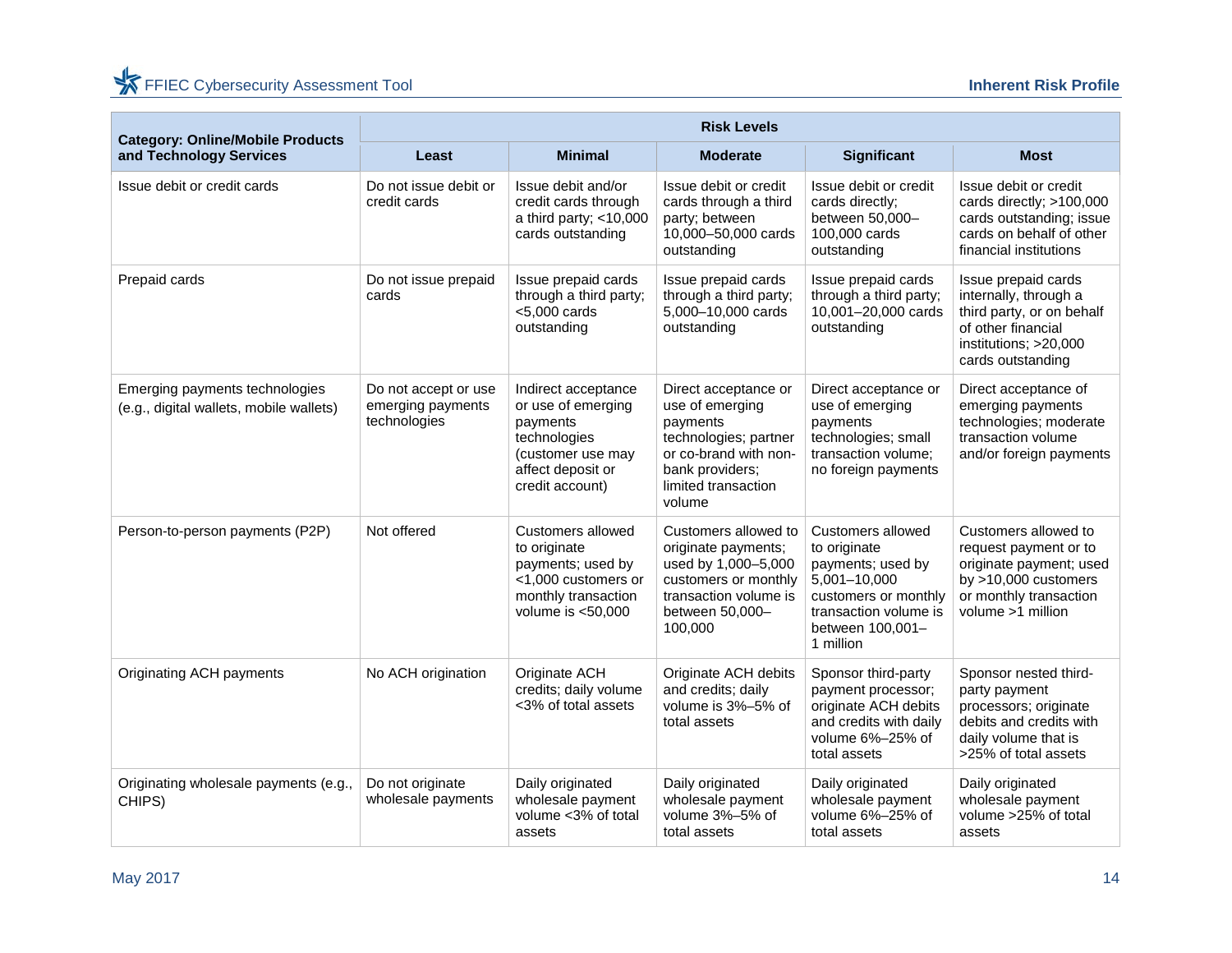| <b>Category: Online/Mobile Products</b>              | <b>Risk Levels</b>                                |                                                                                                                        |                                                                                                                                                                     |                                                                                                                                                                                                              |                                                                                                                                                                                                       |  |  |
|------------------------------------------------------|---------------------------------------------------|------------------------------------------------------------------------------------------------------------------------|---------------------------------------------------------------------------------------------------------------------------------------------------------------------|--------------------------------------------------------------------------------------------------------------------------------------------------------------------------------------------------------------|-------------------------------------------------------------------------------------------------------------------------------------------------------------------------------------------------------|--|--|
| and Technology Services                              | Least                                             | <b>Minimal</b>                                                                                                         | <b>Moderate</b>                                                                                                                                                     | <b>Significant</b>                                                                                                                                                                                           | <b>Most</b>                                                                                                                                                                                           |  |  |
| Wire transfers                                       | Not offered                                       | In person wire<br>requests only;<br>domestic wires only;<br>daily wire volume<br><3% of total assets                   | In person, phone,<br>and fax wire<br>requests; domestic<br>daily wire volume<br>3%-5% of total<br>assets; international<br>daily wire volume<br><3% of total assets | Multiple request<br>channels (e.g.,<br>online, text, e-mail,<br>fax, and phone); daily<br>domestic wire<br>volume 6%-25% of<br>total assets; daily<br>international wire<br>volume 3%-10% of<br>total assets | Multiple request<br>channels (e.g., online,<br>text, e-mail, fax, and<br>phone); daily domestic<br>wire volume >25% of<br>total assets; daily<br>international wire<br>volume >10% of total<br>assets |  |  |
| Merchant remote deposit capture<br>(RDC)             | Do not offer Merchant<br><b>RDC</b>               | <100 merchant<br>clients; daily volume<br>of transactions is<br><3% of total assets                                    | 100-500 merchant<br>clients; daily volume<br>of transactions is<br>3%-5% of total<br>assets                                                                         | 501-1,000 merchant<br>clients; daily volume<br>of transactions is<br>6%-25% of total<br>assets                                                                                                               | >1,000 merchant clients;<br>daily volume of<br>transactions is >25% of<br>total assets                                                                                                                |  |  |
| Global remittances                                   | Do not offer global<br>remittances                | Gross daily<br>transaction volume is<br><3% of total assets                                                            | Gross daily<br>transaction volume is<br>3%-5% of total<br>assets                                                                                                    | Gross daily<br>transaction volume is<br>6%-25% of total<br>assets                                                                                                                                            | Gross daily transaction<br>volume is >25% of total<br>assets                                                                                                                                          |  |  |
| Treasury services and clients                        | No treasury<br>management<br>services are offered | <b>Limited services</b><br>offered; number of<br>clients is $<$ 1,000                                                  | Services offered<br>include lockbox, ACH<br>origination, and<br>remote deposit<br>capture; number of<br>clients is between<br>1,000-10,000                          | Services offered<br>include accounts<br>receivable solutions<br>and liquidity<br>management;<br>number of clients is<br>between 10,001-<br>20,000                                                            | Multiple services offered<br>including currency<br>services, online<br>investing, and<br>investment sweep<br>accounts; number of<br>clients is $>20,000$                                              |  |  |
| <b>Trust services</b>                                | Trust services are not<br>offered                 | Trust services are<br>offered through a<br>third-party provider;<br>assets under<br>management total<br><\$500 million | <b>Trust services</b><br>provided directly;<br>portfolio of assets<br>under management<br>total \$500 million-<br>\$999 million                                     | <b>Trust services</b><br>provided directly;<br>assets under<br>management total<br>\$1 billion-\$10 billion                                                                                                  | Trust services provided<br>directly; assets under<br>management total<br>>\$10 billion                                                                                                                |  |  |
| Act as a correspondent bank<br>(Interbank transfers) | Do not act as a<br>correspondent bank             | Act as a<br>correspondent bank<br>for <100 institutions                                                                | Act as a<br>correspondent bank<br>for 100-250<br>institutions                                                                                                       | Act as a<br>correspondent bank<br>for 251-500<br>institutions                                                                                                                                                | Act as a correspondent<br>bank for >500<br>institutions                                                                                                                                               |  |  |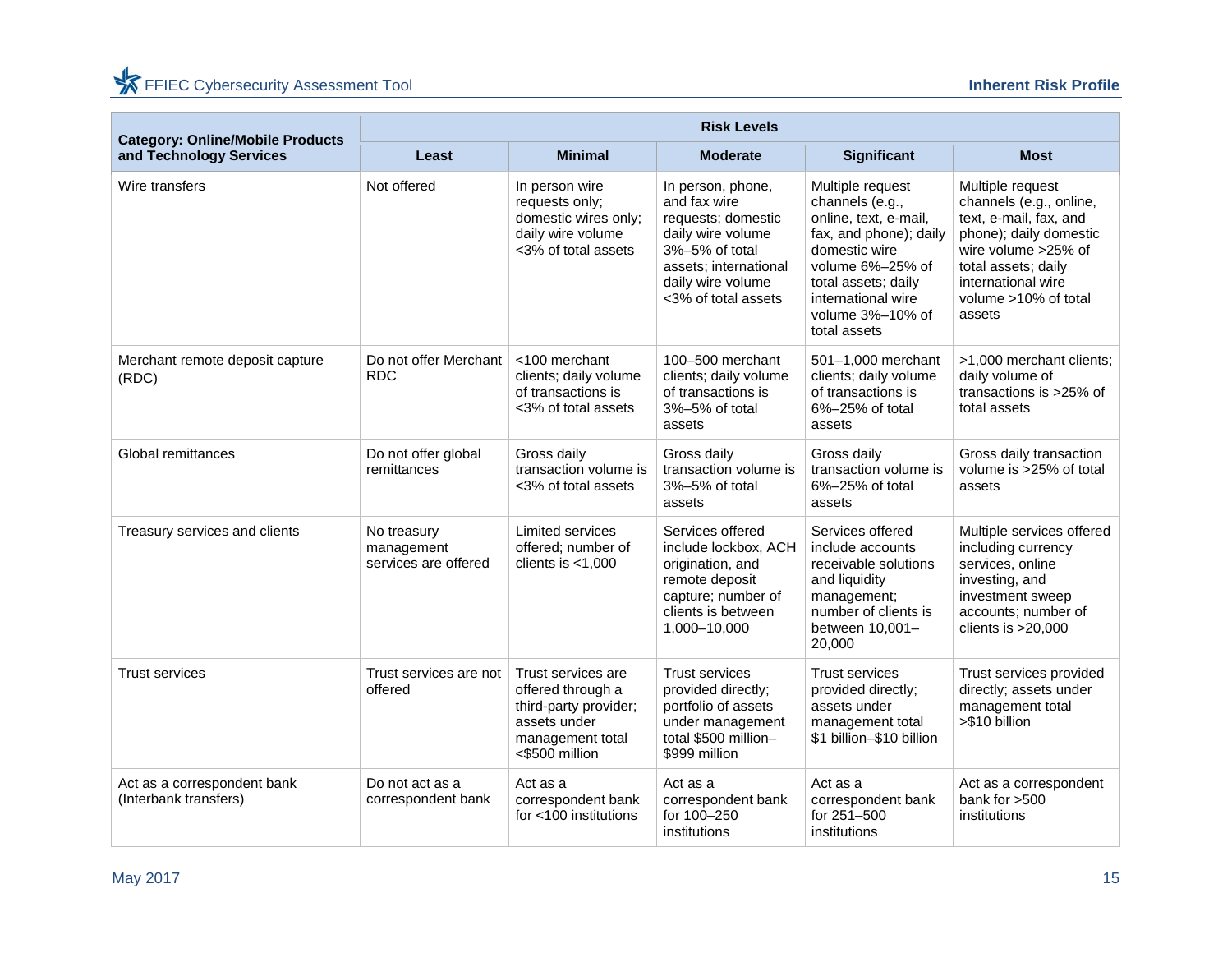| <b>Category: Online/Mobile Products</b>                                                                 | <b>Risk Levels</b>                                       |                                                                |                                                                                                    |                                                                                             |                                                                                      |  |  |
|---------------------------------------------------------------------------------------------------------|----------------------------------------------------------|----------------------------------------------------------------|----------------------------------------------------------------------------------------------------|---------------------------------------------------------------------------------------------|--------------------------------------------------------------------------------------|--|--|
| and Technology Services                                                                                 | Least                                                    | <b>Minimal</b>                                                 | <b>Moderate</b>                                                                                    | <b>Significant</b>                                                                          | <b>Most</b>                                                                          |  |  |
| Merchant acquirer (sponsor<br>merchants or card processor activity<br>into the payment system)          | Do not act as a<br>merchant acquirer                     | Act as a merchant<br>acquirer; $<$ 1,000<br>merchants          | Act as a merchant<br>acquirer; outsource<br>card payment<br>processing: 1,000-<br>10,000 merchants | Act as a merchant<br>acquirer and card<br>payment processor;<br>10.001-100.000<br>merchants | Act as a merchant<br>acquirer and card<br>payment processor;<br>$>100.000$ merchants |  |  |
| Host IT services for other<br>organizations (either through joint<br>systems or administrative support) | Do not provide IT<br>services for other<br>organizations | Host or provide IT<br>services for affiliated<br>organizations | Host or provide IT<br>services for up to 25<br>unaffiliated<br>organizations                       | Host or provide IT<br>services for 26-50<br>unaffiliated<br>organizations                   | Host or provide IT<br>services for $>50$<br>unaffiliated<br>organizations            |  |  |

| <b>Category: Organizational</b>                                                          | <b>Risk Levels</b>                                                               |                                                                                                                                       |                                                                                                                                                                        |                                                                                                                                              |                                                                                                                                                                                           |  |
|------------------------------------------------------------------------------------------|----------------------------------------------------------------------------------|---------------------------------------------------------------------------------------------------------------------------------------|------------------------------------------------------------------------------------------------------------------------------------------------------------------------|----------------------------------------------------------------------------------------------------------------------------------------------|-------------------------------------------------------------------------------------------------------------------------------------------------------------------------------------------|--|
| <b>Characteristics</b>                                                                   | Least                                                                            | <b>Minimal</b>                                                                                                                        | <b>Moderate</b>                                                                                                                                                        | Significant                                                                                                                                  | <b>Most</b>                                                                                                                                                                               |  |
| Mergers and acquisitions (including<br>divestitures and joint ventures)                  | None planned                                                                     | Open to initiating<br>discussions or<br>actively seeking a<br>merger or acquisition                                                   | In discussions with<br>at least 1 party                                                                                                                                | A sale or acquisition<br>has been publicly<br>announced within the<br>past year, in<br>negotiations with 1 or<br>more parties                | Multiple ongoing<br>integrations of<br>acquisitions are in<br>process                                                                                                                     |  |
| Direct employees (including<br>information technology and<br>cybersecurity contractors)  | Number of<br>employees totals <50                                                | Number of<br>employees totals 50-<br>2,000                                                                                            | Number of<br>employees totals<br>2,001-10,000                                                                                                                          | Number of employees<br>totals 10,001-50,000                                                                                                  | Number of employees is<br>>50,000                                                                                                                                                         |  |
| Changes in IT and information<br>security staffing                                       | Key positions filled;<br>low or no turnover of<br>personnel                      | Staff vacancies exist<br>for non-critical roles                                                                                       | Some turnover in<br>key or senior<br>positions                                                                                                                         | Frequent turnover in<br>key staff or senior<br>positions                                                                                     | Vacancies in senior or<br>key positions for long<br>periods; high level of<br>employee turnover in IT<br>or information security                                                          |  |
| Privileged access (Administrators-<br>network, database, applications,<br>systems, etc.) | Limited number of<br>administrators;<br>limited or no external<br>administrators | Level of turnover in<br>administrators does<br>not affect operations<br>or activities; may<br>utilize some external<br>administrators | Level of turnover in<br>administrators<br>affects operations;<br>number of<br>administrators for<br>individual systems or<br>applications exceeds<br>what is necessary | High reliance on<br>external<br>administrators:<br>number of<br>administrators is not<br>sufficient to support<br>level or pace of<br>change | High employee turnover<br>in network<br>administrators; many or<br>most administrators are<br>external (contractors or<br>vendors); experience in<br>network administration<br>is limited |  |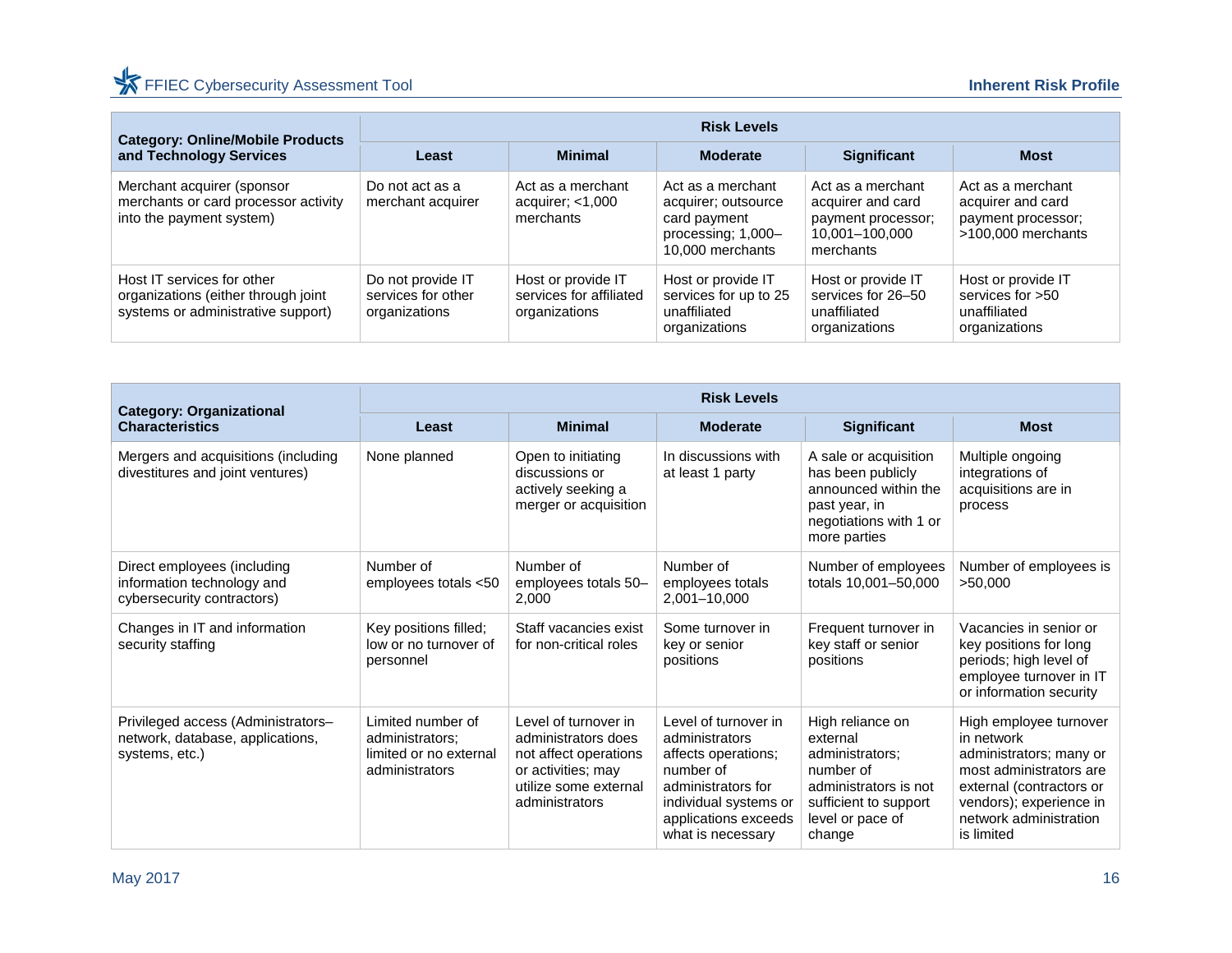## FFIEC Cybersecurity Assessment Tool **Inherent Risk Profile**

| <b>Category: Organizational</b>                                                                                                             | <b>Risk Levels</b>       |                                                           |                                          |                                          |                                                                                                                                                       |  |  |
|---------------------------------------------------------------------------------------------------------------------------------------------|--------------------------|-----------------------------------------------------------|------------------------------------------|------------------------------------------|-------------------------------------------------------------------------------------------------------------------------------------------------------|--|--|
| <b>Characteristics</b>                                                                                                                      | Least                    | <b>Minimal</b>                                            | <b>Moderate</b>                          | <b>Significant</b>                       | <b>Most</b>                                                                                                                                           |  |  |
| Changes in IT environment (e.g.,<br>network, infrastructure, critical<br>applications, technologies supporting<br>new products or services) | Stable IT<br>environment | Infrequent or minimal<br>changes in the IT<br>environment | Frequent adoption of<br>new technologies | Volume of significant<br>changes is high | Substantial change in<br>outsourced provider(s)<br>of critical IT services;<br>large and complex<br>changes to the<br>environment occur<br>frequently |  |  |
| Locations of branches/business<br>presence                                                                                                  | state                    | 1 region                                                  | 1 country                                | 1-20 countries                           | >20 countries                                                                                                                                         |  |  |
| Locations of operations/data centers                                                                                                        | state                    | 1 region                                                  | l country                                | $1-10$ countries                         | >10 countries                                                                                                                                         |  |  |

|                                   | <b>Risk Levels</b>                        |                                                                                                                               |                                                                                                                                                                                                                                                                                                    |                                                                                                                                                                                                                                                                                                                                                                                       |                                                                                                                                                                                                |
|-----------------------------------|-------------------------------------------|-------------------------------------------------------------------------------------------------------------------------------|----------------------------------------------------------------------------------------------------------------------------------------------------------------------------------------------------------------------------------------------------------------------------------------------------|---------------------------------------------------------------------------------------------------------------------------------------------------------------------------------------------------------------------------------------------------------------------------------------------------------------------------------------------------------------------------------------|------------------------------------------------------------------------------------------------------------------------------------------------------------------------------------------------|
| <b>Category: External Threats</b> | Least                                     | <b>Minimal</b>                                                                                                                | <b>Moderate</b>                                                                                                                                                                                                                                                                                    | <b>Significant</b>                                                                                                                                                                                                                                                                                                                                                                    | <b>Most</b>                                                                                                                                                                                    |
| Attempted cyber attacks           | No attempted attacks<br>or reconnaissance | Few attempts<br>monthly $(<100)$ ; may<br>have had generic<br>phishing campaigns<br>received by<br>employees and<br>customers | Several attempts<br>monthly (100-500);<br>phishing campaigns<br>targeting employees<br>or customers at the<br>institution or third<br>parties supporting<br>critical activities; may<br>have experienced an<br>attempted Distributed<br>Denial of Service<br>(DDoS) attack within<br>the last year | Significant number of<br>attempts monthly<br>$(501-100,000)$ ; spear<br>phishing campaigns<br>targeting high net<br>worth customers and<br>employees at the<br>institution or third<br>parties supporting<br>critical activities:<br>Institution specifically<br>is named in threat<br>reports; may have<br>experienced multiple<br>attempted DDoS<br>attacks within the last<br>year | Substantial number of<br>attempts monthly<br>$($ >100,000); persistent<br>attempts to attack senior<br>management and/or<br>network administrators:<br>frequently targeted for<br>DDoS attacks |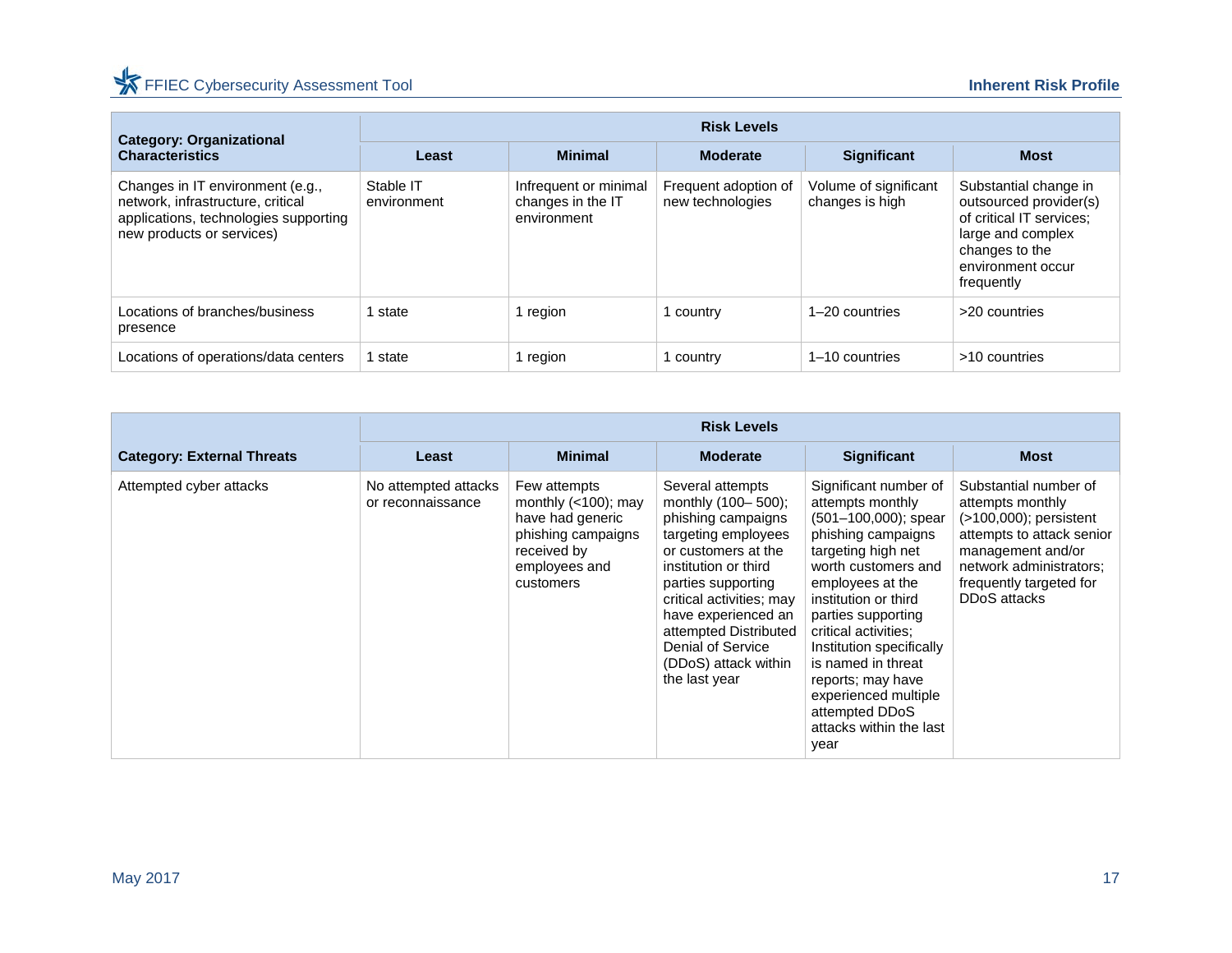## FFIEC Cybersecurity Assessment Tool **Inherent Risk Profile**

|                                                                                               |       | <b>Risk Levels</b> |                 |                    |             |  |
|-----------------------------------------------------------------------------------------------|-------|--------------------|-----------------|--------------------|-------------|--|
| <b>Total</b>                                                                                  | Least | <b>Minimal</b>     | <b>Moderate</b> | <b>Significant</b> | <b>Most</b> |  |
| <b>Number of Statements Selected in</b><br><b>Each Risk Level</b>                             |       |                    |                 |                    |             |  |
| <b>Based on Individual Risk Levels</b><br>Selected, Assign an Inherent Risk<br><b>Profile</b> | Least | Minimal            | Moderate        | <b>Significant</b> | <b>Most</b> |  |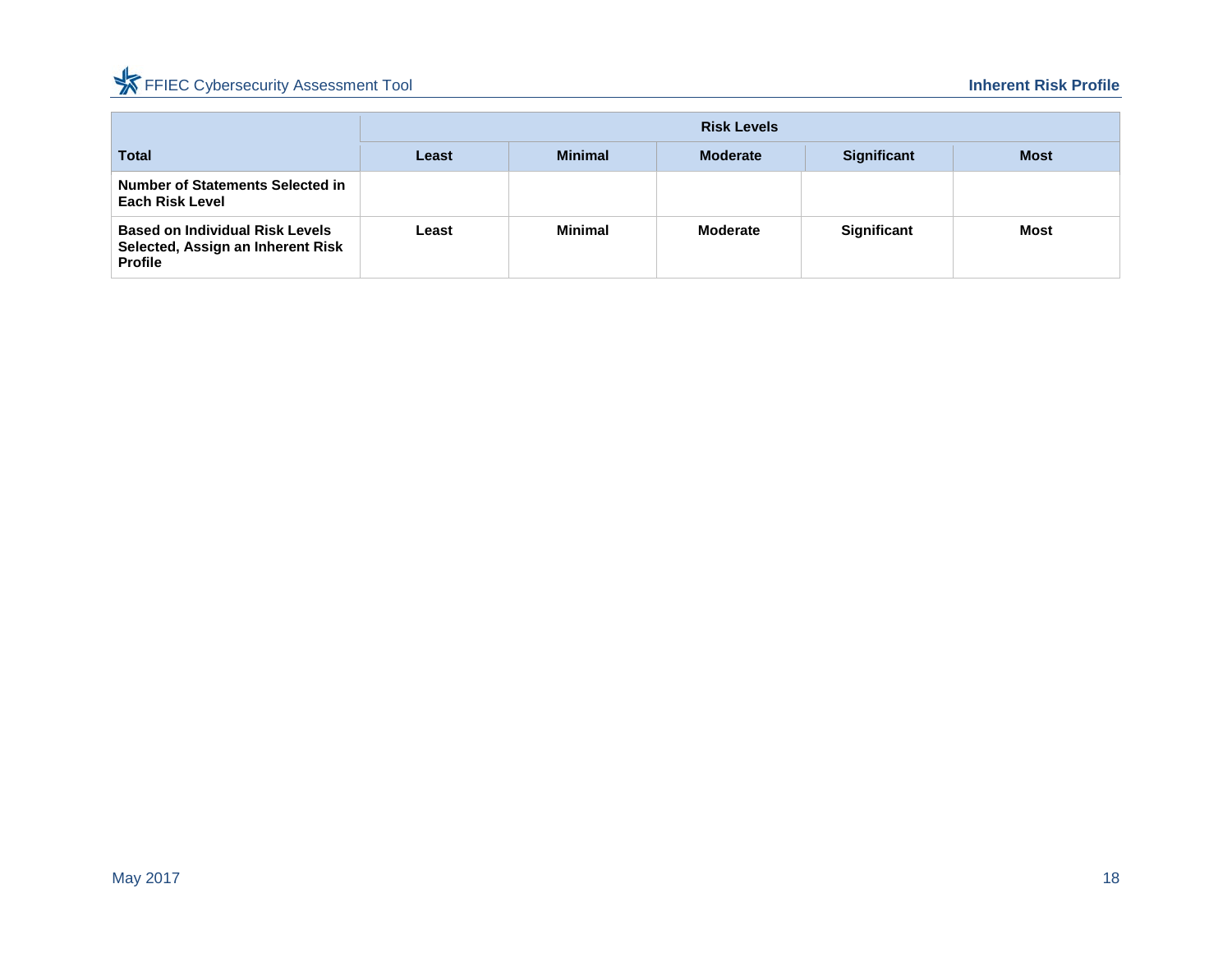## <span id="page-20-0"></span>**Cybersecurity Maturity**

<span id="page-20-1"></span>

|                  | <b>Domain 1: Cyber Risk Management and Oversight</b> |            |                                                                                                                                                                                                                                                                                                                                                                                                                                                                                                                                                                                                                                                                                                                                                                                                                                                                                                                                                                                                                                       |  |  |  |
|------------------|------------------------------------------------------|------------|---------------------------------------------------------------------------------------------------------------------------------------------------------------------------------------------------------------------------------------------------------------------------------------------------------------------------------------------------------------------------------------------------------------------------------------------------------------------------------------------------------------------------------------------------------------------------------------------------------------------------------------------------------------------------------------------------------------------------------------------------------------------------------------------------------------------------------------------------------------------------------------------------------------------------------------------------------------------------------------------------------------------------------------|--|--|--|
|                  |                                                      |            | <b>Assessment Factor: Governance</b>                                                                                                                                                                                                                                                                                                                                                                                                                                                                                                                                                                                                                                                                                                                                                                                                                                                                                                                                                                                                  |  |  |  |
|                  |                                                      | Y, Y(C), N |                                                                                                                                                                                                                                                                                                                                                                                                                                                                                                                                                                                                                                                                                                                                                                                                                                                                                                                                                                                                                                       |  |  |  |
| <b>OVERSIGHT</b> | <b>Baseline</b>                                      |            | Designated members of management are held accountable by the board or<br>an appropriate board committee for implementing and managing the<br>information security and business continuity programs. (FFIEC Information<br>Security Booklet, page 3)<br>Information security risks are discussed in management meetings when<br>prompted by highly visible cyber events or regulatory alerts. (FFIEC<br><b>Information Security Booklet, page 6)</b><br>Management provides a written report on the overall status of the<br>information security and business continuity programs to the board or an<br>appropriate board committee at least annually. (FFIEC Information Security<br>Booklet, page 5)<br>The budgeting process includes information security related expenses and<br>tools. (FFIEC E-Banking Booklet, page 20)<br>Management considers the risks posed by other critical infrastructures<br>(e.g., telecommunications, energy) to the institution. (FFIEC Business<br><b>Continuity Planning Booklet, page J-12)</b> |  |  |  |
|                  | <b>Evolving</b>                                      |            | At least annually, the board or an appropriate board committee reviews and<br>approves the institution's cybersecurity program.<br>Management is responsible for ensuring compliance with legal and<br>regulatory requirements related to cybersecurity.<br>Cybersecurity tools and staff are requested through the budget process.<br>There is a process to formally discuss and estimate potential expenses<br>associated with cybersecurity incidents as part of the budgeting process.                                                                                                                                                                                                                                                                                                                                                                                                                                                                                                                                            |  |  |  |
|                  | <b>Intermediate</b>                                  |            | The board or an appropriate board committee has cybersecurity expertise<br>or engages experts to assist with oversight responsibilities.<br>The standard board meeting package includes reports and metrics that go<br>beyond events and incidents to address threat intelligence trends and the<br>institution's security posture.<br>The institution has a cyber risk appetite statement approved by the board or<br>an appropriate board committee.<br>Cyber risks that exceed the risk appetite are escalated to management.<br>The board or an appropriate board committee ensures management's                                                                                                                                                                                                                                                                                                                                                                                                                                  |  |  |  |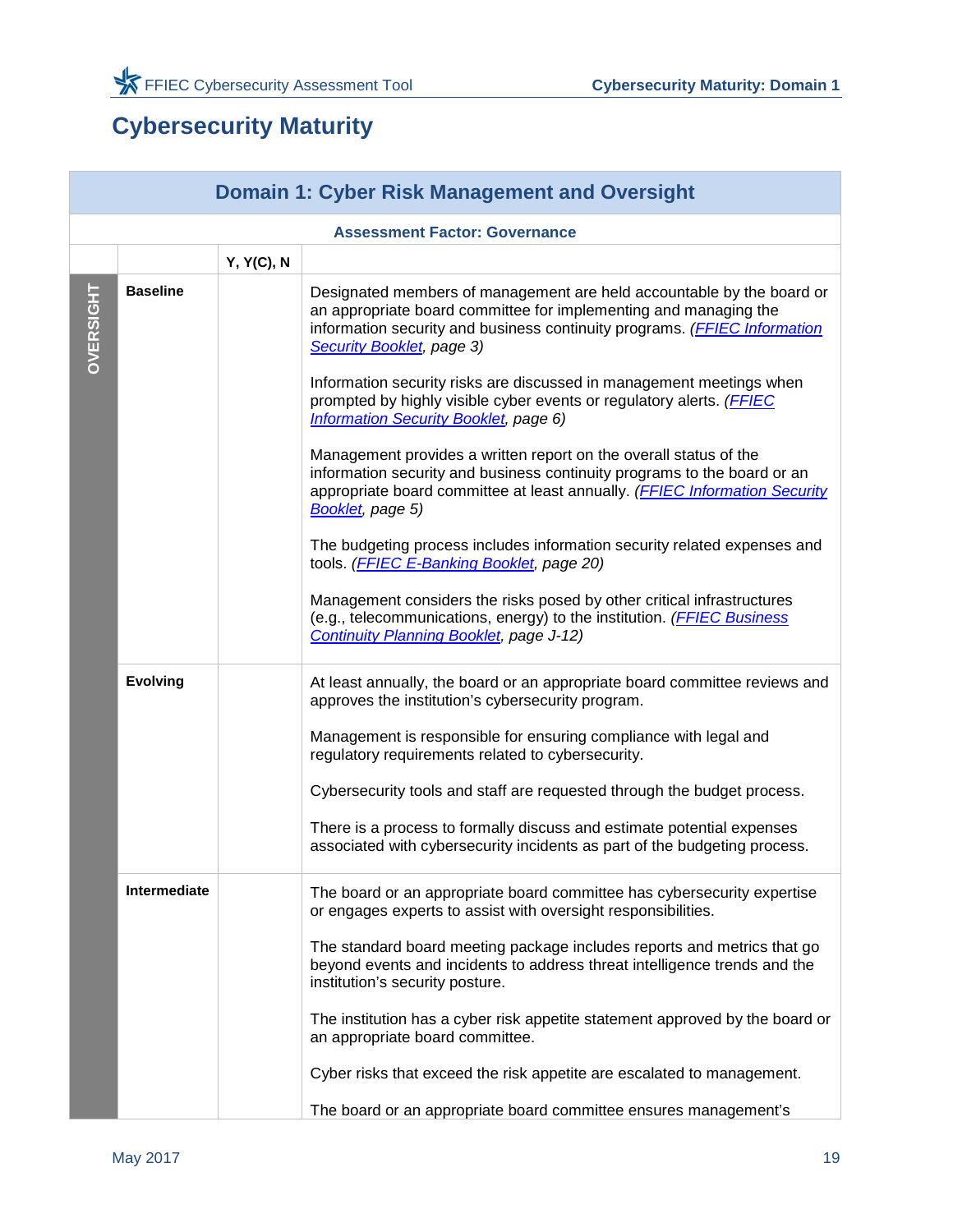|                   | annual cybersecurity self-assessment evaluates the institution's ability to<br>meet its cyber risk management standards.                                                                                       |
|-------------------|----------------------------------------------------------------------------------------------------------------------------------------------------------------------------------------------------------------|
|                   | The board or an appropriate board committee reviews and approves<br>management's prioritization and resource allocation decisions based on the<br>results of the cyber assessments.                            |
|                   | The board or an appropriate board committee ensures management takes<br>appropriate actions to address changing cyber risks or significant<br>cybersecurity issues.                                            |
|                   | The budget process for requesting additional cybersecurity staff and tools is<br>integrated into business units' budget processes.                                                                             |
| <b>Advanced</b>   | The board or board committee approved cyber risk appetite statement is<br>part of the enterprise-wide risk appetite statement.                                                                                 |
|                   | Management has a formal process to continuously improve cybersecurity<br>oversight.                                                                                                                            |
|                   | The budget process for requesting additional cybersecurity staff and tools<br>maps current resources and tools to the cybersecurity strategy.                                                                  |
|                   | Management and the board or an appropriate board committee hold<br>business units accountable for effectively managing all cyber risks<br>associated with their activities.                                    |
|                   | Management identifies root cause(s) when cyber attacks result in material<br>loss.                                                                                                                             |
|                   | The board or an appropriate board committee ensures that management's<br>actions consider the cyber risks that the institution poses to the financial<br>sector.                                               |
| <b>Innovative</b> | The board or an appropriate board committee discusses ways for<br>management to develop cybersecurity improvements that may be adopted<br>sector-wide.                                                         |
|                   | The board or an appropriate board committee verifies that management's<br>actions consider the cyber risks that the institution poses to other critical<br>infrastructures (e.g., telecommunications, energy). |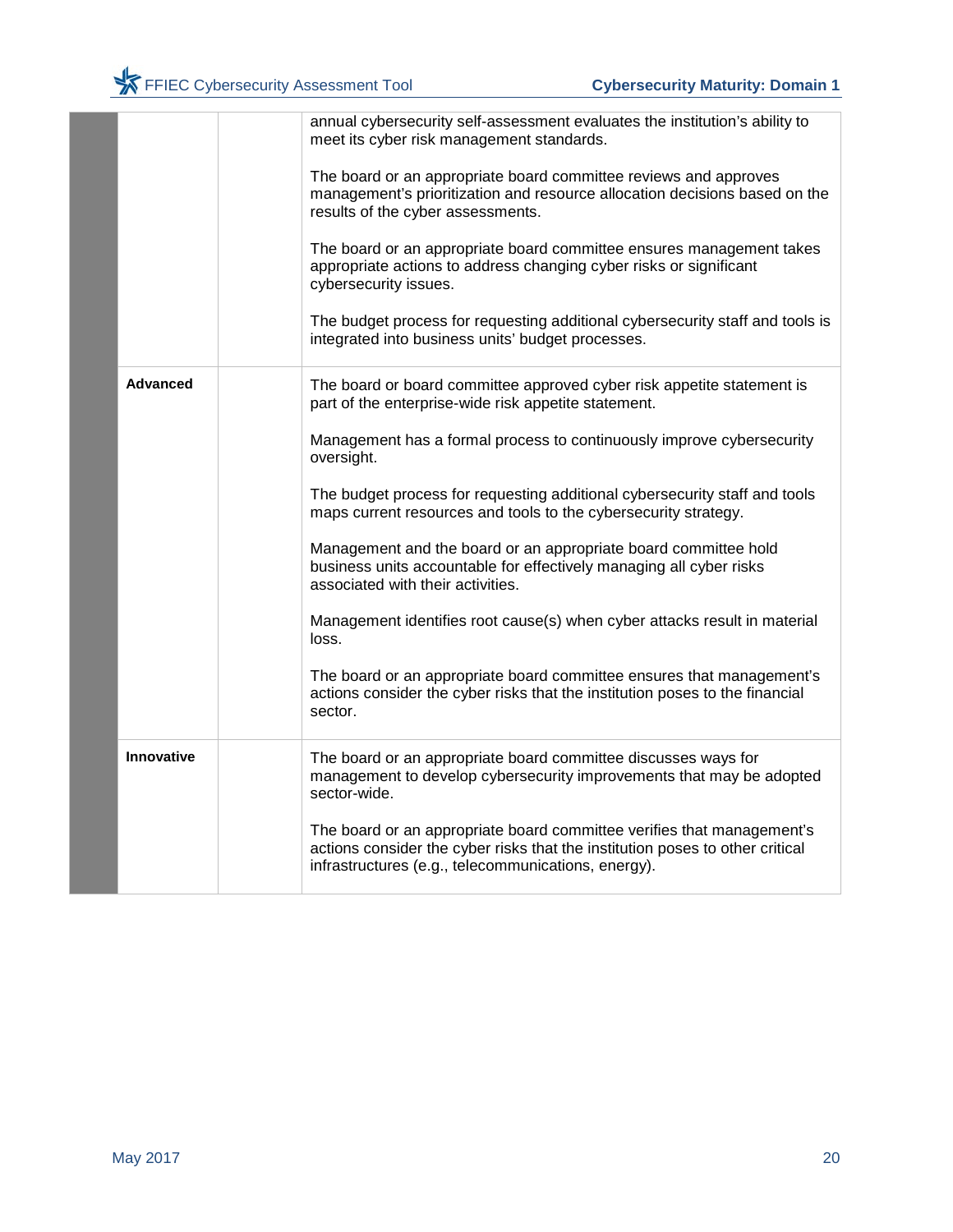| STRATEGY/POLICIES | <b>Baseline</b>     | The institution has an information security strategy that integrates<br>technology, policies, procedures, and training to mitigate risk. (FFIEC<br><b>Information Security Booklet, page 3)</b><br>The institution has policies commensurate with its risk and complexity that<br>address the concepts of information technology risk management. (FFIEC<br><b>Information Security Booklet, page, 16)</b><br>The institution has policies commensurate with its risk and complexity that<br>address the concepts of threat information sharing. (FFIEC E-Banking<br>Booklet, page 28)<br>The institution has board-approved policies commensurate with its risk and<br>complexity that address information security. (FFIEC Information Security<br>Booklet, page 16)<br>The institution has policies commensurate with its risk and complexity that<br>address the concepts of external dependency or third-party management.<br>(FFIEC Outsourcing Booklet, page 2)<br>The institution has policies commensurate with its risk and complexity that<br>address the concepts of incident response and resilience. (FFIEC<br><b>Information Security Booklet, page 83)</b><br>All elements of the information security program are coordinated enterprise-<br>wide. (FFIEC Information Security Booklet, page 7) |
|-------------------|---------------------|------------------------------------------------------------------------------------------------------------------------------------------------------------------------------------------------------------------------------------------------------------------------------------------------------------------------------------------------------------------------------------------------------------------------------------------------------------------------------------------------------------------------------------------------------------------------------------------------------------------------------------------------------------------------------------------------------------------------------------------------------------------------------------------------------------------------------------------------------------------------------------------------------------------------------------------------------------------------------------------------------------------------------------------------------------------------------------------------------------------------------------------------------------------------------------------------------------------------------------------------------------------------------------------------------------------|
|                   | <b>Evolving</b>     | The institution augmented its information security strategy to incorporate<br>cybersecurity and resilience.<br>The institution has a formal cybersecurity program that is based on<br>technology and security industry standards or benchmarks.<br>A formal process is in place to update policies as the institution's inherent<br>risk profile changes.                                                                                                                                                                                                                                                                                                                                                                                                                                                                                                                                                                                                                                                                                                                                                                                                                                                                                                                                                        |
|                   | <b>Intermediate</b> | The institution has a comprehensive set of policies commensurate with its<br>risk and complexity that address the concepts of threat intelligence.<br>Management periodically reviews the cybersecurity strategy to address<br>evolving cyber threats and changes to the institution's inherent risk profile.<br>The cybersecurity strategy is incorporated into, or conceptually fits within,<br>the institution's enterprise-wide risk management strategy.<br>Management links strategic cybersecurity objectives to tactical goals.<br>A formal process is in place to cross-reference and simultaneously update<br>all policies related to cyber risks across business lines.                                                                                                                                                                                                                                                                                                                                                                                                                                                                                                                                                                                                                               |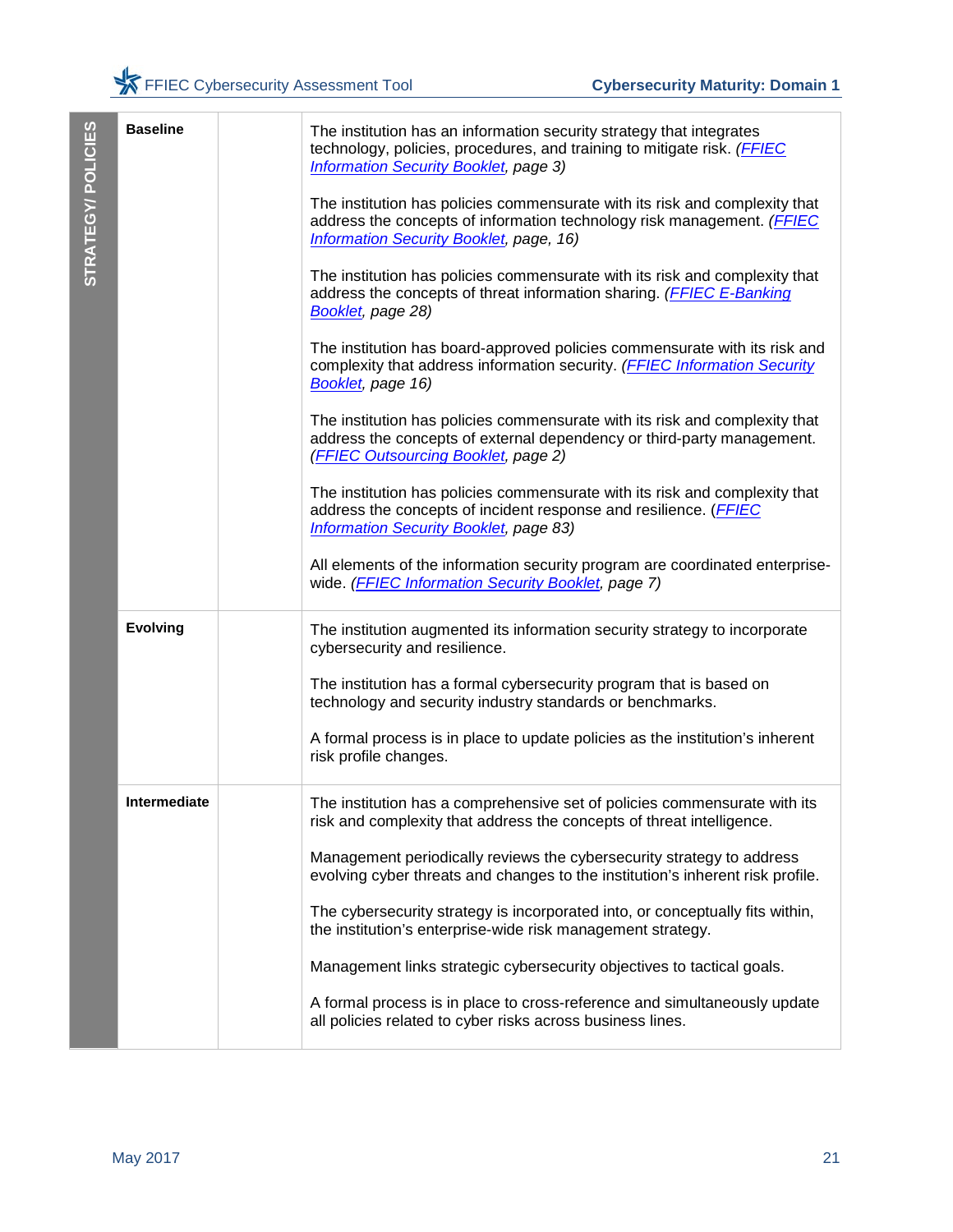|                     | Advanced          | The cybersecurity strategy outlines the institution's future state of<br>cybersecurity with short-term and long-term perspectives.                                                                              |
|---------------------|-------------------|-----------------------------------------------------------------------------------------------------------------------------------------------------------------------------------------------------------------|
|                     |                   | Industry-recognized cybersecurity standards are used as sources during<br>the analysis of cybersecurity program gaps.                                                                                           |
|                     |                   | The cybersecurity strategy identifies and communicates the institution's role<br>as a component of critical infrastructure in the financial services industry.                                                  |
|                     |                   | The risk appetite is informed by the institution's role in critical infrastructure.                                                                                                                             |
|                     |                   | Management is continuously improving the existing cybersecurity program<br>to adapt as the desired cybersecurity target state changes.                                                                          |
|                     | <b>Innovative</b> | The cybersecurity strategy identifies and communicates the institution's role<br>as it relates to other critical infrastructures.                                                                               |
|                     | <b>Baseline</b>   | An inventory of organizational assets (e.g., hardware, software, data, and<br>systems hosted externally) is maintained. (FFIEC Information Security<br><b>Booklet</b> , page 9)                                 |
| IT ASSET MANAGEMENT |                   | Organizational assets (e.g., hardware, systems, data, and applications) are<br>prioritized for protection based on the data classification and business<br>value. (FFIEC Information Security Booklet, page 12) |
|                     |                   | Management assigns accountability for maintaining an inventory of<br>organizational assets. (FFIEC Information Security Booklet, page 9)                                                                        |
|                     |                   | A change management process is in place to request and approve changes<br>to systems configurations, hardware, software, applications, and security<br>tools. (FFIEC Information Security Booklet, page 56)     |
|                     | <b>Evolving</b>   | The asset inventory, including identification of critical assets, is updated at<br>least annually to address new, relocated, re-purposed, and sunset assets.                                                    |
|                     |                   | The institution has a documented asset life-cycle process that considers<br>whether assets to be acquired have appropriate security safeguards.                                                                 |
|                     |                   | The institution proactively manages system EOL (e.g., replacement) to limit<br>security risks.                                                                                                                  |
|                     |                   | Changes are formally approved by an individual or committee with<br>appropriate authority and with separation of duties.                                                                                        |
|                     | Intermediate      | Baseline configurations cannot be altered without a formal change request,<br>documented approval, and an assessment of security implications.                                                                  |
|                     |                   | A formal IT change management process requires cybersecurity risk to be<br>evaluated during the analysis, approval, testing, and reporting of changes.                                                          |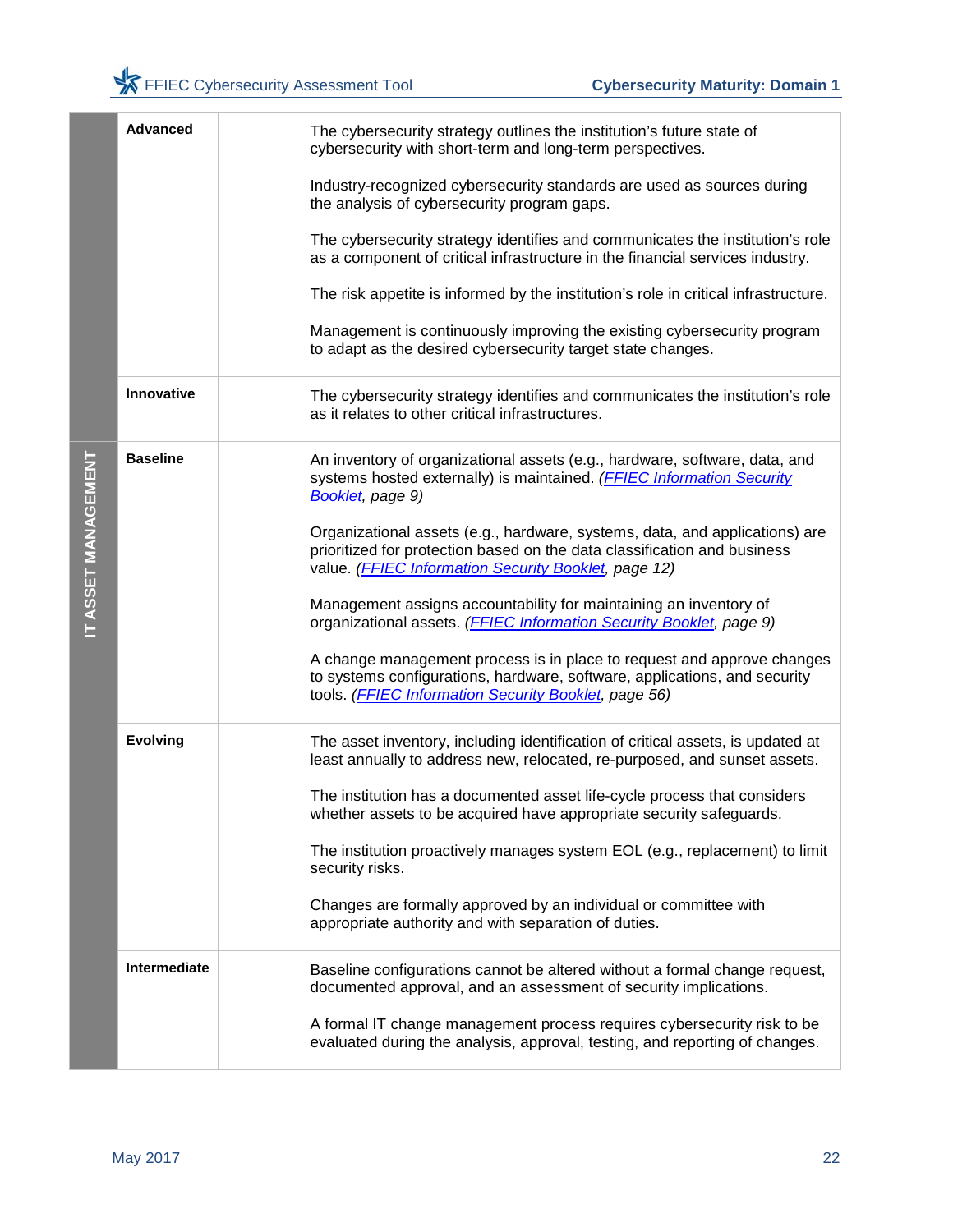| <b>Advanced</b> | Supply chain risk is reviewed before the acquisition of mission-critical<br>information systems including system components.                                                                        |
|-----------------|-----------------------------------------------------------------------------------------------------------------------------------------------------------------------------------------------------|
|                 | Automated tools enable tracking, updating, asset prioritizing, and custom<br>reporting of the asset inventory.                                                                                      |
|                 | Automated processes are in place to detect and block unauthorized<br>changes to software and hardware.                                                                                              |
|                 | The change management system uses thresholds to determine when a risk<br>assessment of the impact of the change is required.                                                                        |
| Innovative      | A formal change management function governs decentralized or highly<br>distributed change requests and identifies and measures security risks that<br>may cause increased exposure to cyber attack. |
|                 | Comprehensive automated enterprise tools are implemented to detect and<br>block unauthorized changes to software and hardware.                                                                      |

|                 | ASSESSINGIILI AULUI. INISK MANAYEMENT                                                                                                                                                               |
|-----------------|-----------------------------------------------------------------------------------------------------------------------------------------------------------------------------------------------------|
| <b>Baseline</b> | An information security and business continuity risk management<br>function(s) exists within the institution. (FFIEC Information Security Booklet,<br>page 68)                                      |
| <b>Evolving</b> | The risk management program incorporates cyber risk identification,<br>measurement, mitigation, monitoring, and reporting.<br>Management reviews and uses the results of audits to improve existing |
|                 | cybersecurity policies, procedures, and controls.                                                                                                                                                   |
|                 | Management monitors moderate and high residual risk issues from the<br>cybersecurity risk assessment until items are addressed.                                                                     |
| Intermediate    | The cybersecurity function has a clear reporting line that does not present a<br>conflict of interest.                                                                                              |
|                 | The risk management program specifically addresses cyber risks beyond<br>the boundaries of the technological impacts (e.g., financial, strategic,<br>regulatory, compliance).                       |
|                 | Benchmarks or target performance metrics have been established for<br>showing improvements or regressions of the security posture over time.                                                        |
|                 | Management uses the results of independent audits and reviews to improve<br>cybersecurity.                                                                                                          |
|                 | There is a process to analyze and assign potential losses and related<br>expenses, by cost center, associated with cybersecurity incidents.                                                         |
|                 |                                                                                                                                                                                                     |

#### **Assessment Factor: Risk Management**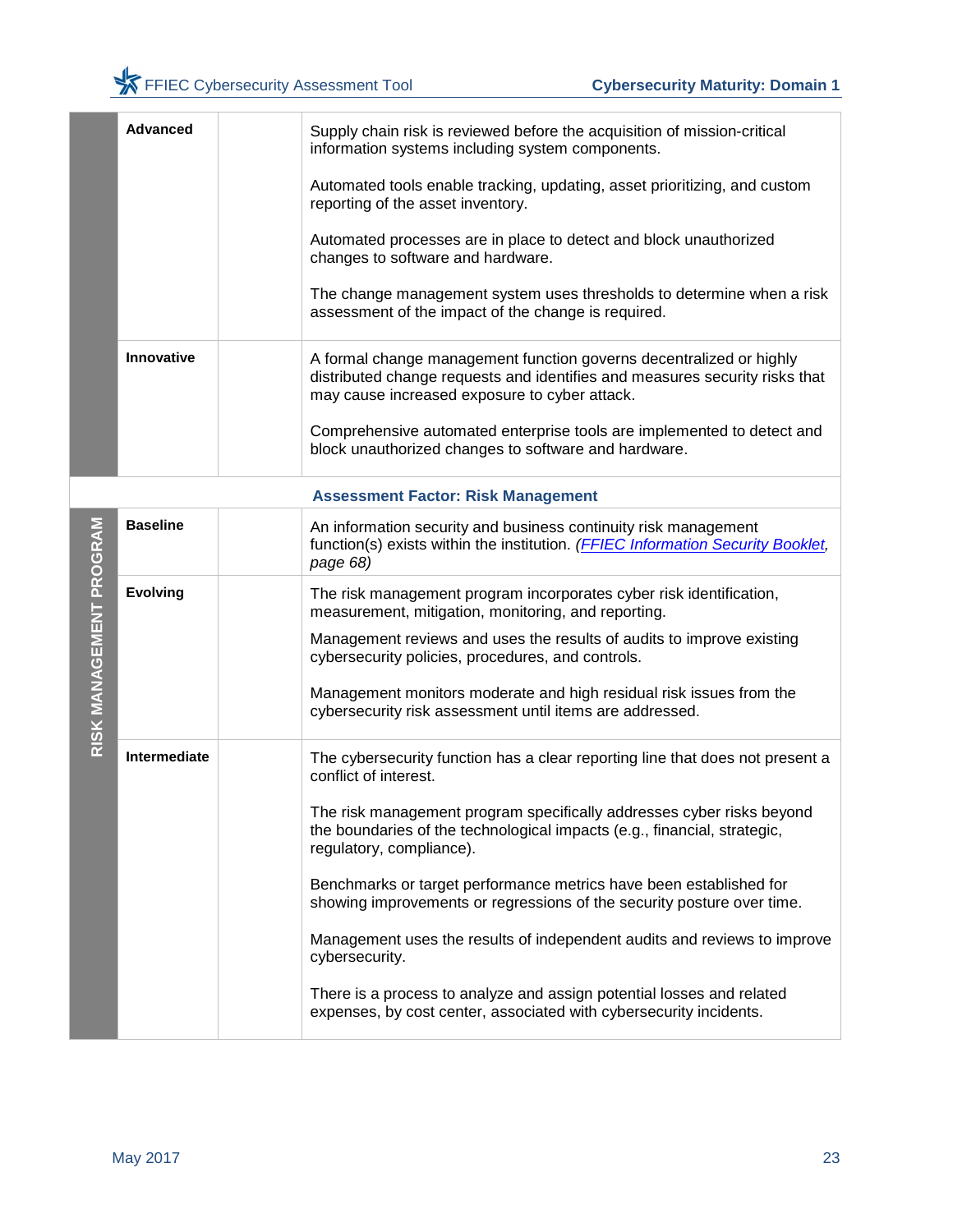|                 | <b>Advanced</b> | Cybersecurity metrics are used to facilitate strategic decision-making and<br>funding in areas of need.                                                                                                                                                                                        |
|-----------------|-----------------|------------------------------------------------------------------------------------------------------------------------------------------------------------------------------------------------------------------------------------------------------------------------------------------------|
|                 |                 | Independent risk management sets and monitors cyber-related risk limits<br>for business units.                                                                                                                                                                                                 |
|                 |                 | Independent risk management staff escalates to management and the<br>board or an appropriate board committee significant discrepancies from<br>business unit's assessments of cyber-related risk.                                                                                              |
|                 |                 | A process is in place to analyze the financial impact cyber incidents have<br>on the institution's capital.                                                                                                                                                                                    |
|                 |                 | The cyber risk data aggregation and real-time reporting capabilities support<br>the institution's ongoing reporting needs, particularly during cyber incidents.                                                                                                                                |
|                 | Innovative      | The risk management function identifies and analyzes commonalities in<br>cyber events that occur both at the institution and across other sectors to<br>enable more predictive risk management.                                                                                                |
|                 |                 | A process is in place to analyze the financial impact that a cyber incident at<br>the institution may have across the financial sector.                                                                                                                                                        |
| RISK ASSESSMENT | <b>Baseline</b> | A risk assessment focused on safeguarding customer information<br>identifies reasonable and foreseeable internal and external threats, the<br>likelihood and potential damage of threats, and the sufficiency of policies,<br>procedures, and customer information systems. (FFIEC Information |
|                 |                 | Security Booklet, page 8)                                                                                                                                                                                                                                                                      |
|                 |                 | The risk assessment identifies internet-based systems and high-risk<br>transactions that warrant additional authentication controls. (FFIEC<br><b>Information Security Booklet, page 12)</b>                                                                                                   |
|                 |                 | The risk assessment is updated to address new technologies, products,<br>services, and connections before deployment. (FFIEC Information Security<br>Booklet, page 13)                                                                                                                         |
|                 | <b>Evolving</b> | Risk assessments are used to identify the cybersecurity risks stemming<br>from new products, services, or relationships.                                                                                                                                                                       |
|                 |                 | The focus of the risk assessment has expanded beyond customer<br>information to address all information assets.                                                                                                                                                                                |
|                 |                 | The risk assessment considers the risk of using EOL software and<br>hardware components.                                                                                                                                                                                                       |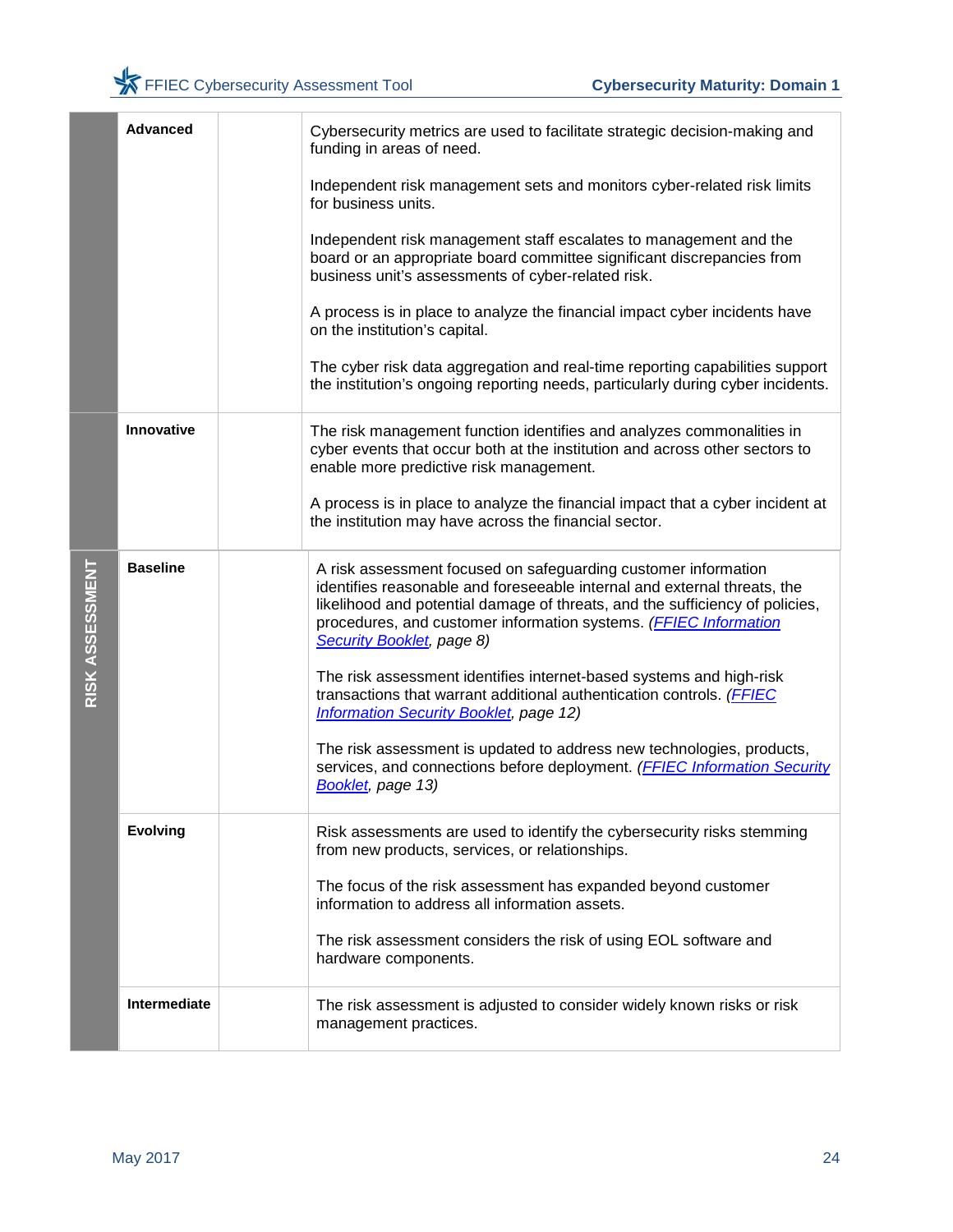|              | <b>Advanced</b> | An enterprise-wide risk management function incorporates cyber threat<br>analysis and specific risk exposure as part of the enterprise risk<br>assessment.                                                                                                                                                     |
|--------------|-----------------|----------------------------------------------------------------------------------------------------------------------------------------------------------------------------------------------------------------------------------------------------------------------------------------------------------------|
|              | Innovative      | The risk assessment is updated in real time as changes to the risk profile<br>occur, new applicable standards are released or updated, and new<br>exposures are anticipated.                                                                                                                                   |
|              |                 | The institution uses information from risk assessments to predict threats<br>and drive real-time responses.                                                                                                                                                                                                    |
|              |                 | Advanced or automated analytics offer predictive information and real-time<br>risk metrics.                                                                                                                                                                                                                    |
| <b>AUDIT</b> | <b>Baseline</b> | Independent audit or review evaluates policies, procedures, and controls<br>across the institution for significant risks and control issues associated with<br>the institution's operations, including risks in new products, emerging<br>technologies, and information systems. (FFIEC Audit Booklet, page 4) |
|              |                 | The independent audit function validates controls related to the storage or<br>transmission of confidential data. (FFIEC Audit Booklet, page 1)                                                                                                                                                                |
|              |                 | Logging practices are independently reviewed periodically to ensure<br>appropriate log management (e.g., access controls, retention, and<br>maintenance). (FFIEC Operations Booklet, page 29)                                                                                                                  |
|              |                 | Issues and corrective actions from internal audits and independent<br>testing/assessments are formally tracked to ensure procedures and control<br>lapses are resolved in a timely manner. (FFIEC Information Security<br>Booklet, page 6)                                                                     |
|              | <b>Evolving</b> | The independent audit function validates that the risk management<br>function is commensurate with the institution's risk and complexity.                                                                                                                                                                      |
|              |                 | The independent audit function validates that the institution's threat<br>information sharing is commensurate with the institution's risk and<br>complexity.                                                                                                                                                   |
|              |                 | The independent audit function validates that the institution's cybersecurity<br>controls function is commensurate with the institution's risk and<br>complexity.                                                                                                                                              |
|              |                 | The independent audit function validates that the institution's third-party<br>relationship management is commensurate with the institution's risk and<br>complexity.                                                                                                                                          |
|              |                 | The independent audit function validates that the institution's incident<br>response program and resilience are commensurate with the institution's<br>risk and complexity.                                                                                                                                    |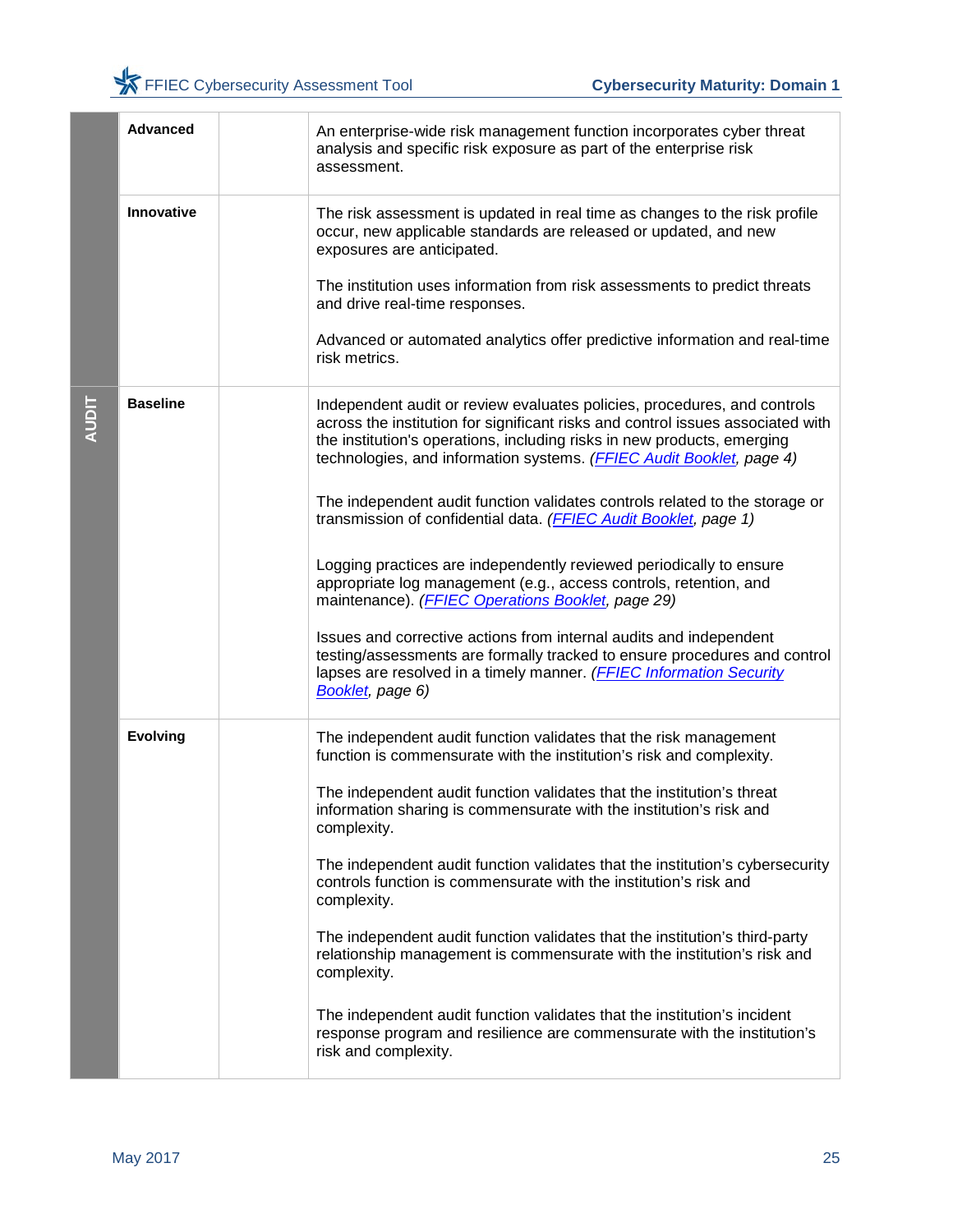|          | <b>Intermediate</b> | A formal process is in place for the independent audit function to update its<br>procedures based on changes to the institution's inherent risk profile.                                            |
|----------|---------------------|-----------------------------------------------------------------------------------------------------------------------------------------------------------------------------------------------------|
|          |                     | The independent audit function validates that the institution's threat<br>intelligence and collaboration are commensurate with the institution's risk<br>and complexity.                            |
|          |                     | The independent audit function regularly reviews management's cyber risk<br>appetite statement.                                                                                                     |
|          |                     | Independent audits or reviews are used to identify gaps in existing security<br>capabilities and expertise.                                                                                         |
|          | <b>Advanced</b>     | A formal process is in place for the independent audit function to update its<br>procedures based on changes to the evolving threat landscape across the<br>sector.                                 |
|          |                     | The independent audit function regularly reviews the institution's cyber risk<br>appetite statement in comparison to assessment results and incorporates<br>gaps into the audit strategy.           |
|          |                     | Independent audits or reviews are used to identify cybersecurity<br>weaknesses, root causes, and the potential impact to business units.                                                            |
|          | Innovative          | A formal process is in place for the independent audit function to update its<br>procedures based on changes to the evolving threat landscape across<br>other sectors the institution depends upon. |
|          |                     | The independent audit function uses sophisticated data mining tools to<br>perform continuous monitoring of cybersecurity processes or controls.                                                     |
|          |                     | <b>Assessment Factor: Resources</b>                                                                                                                                                                 |
| STAFFING | <b>Baseline</b>     | Information security roles and responsibilities have been identified. (FFIEC<br><b>Information Security Booklet, page 7)</b>                                                                        |
|          |                     | Processes are in place to identify additional expertise needed to improve<br>information security defenses. (FFIEC Information Security Work Program,<br>Objective I: 2-8)                          |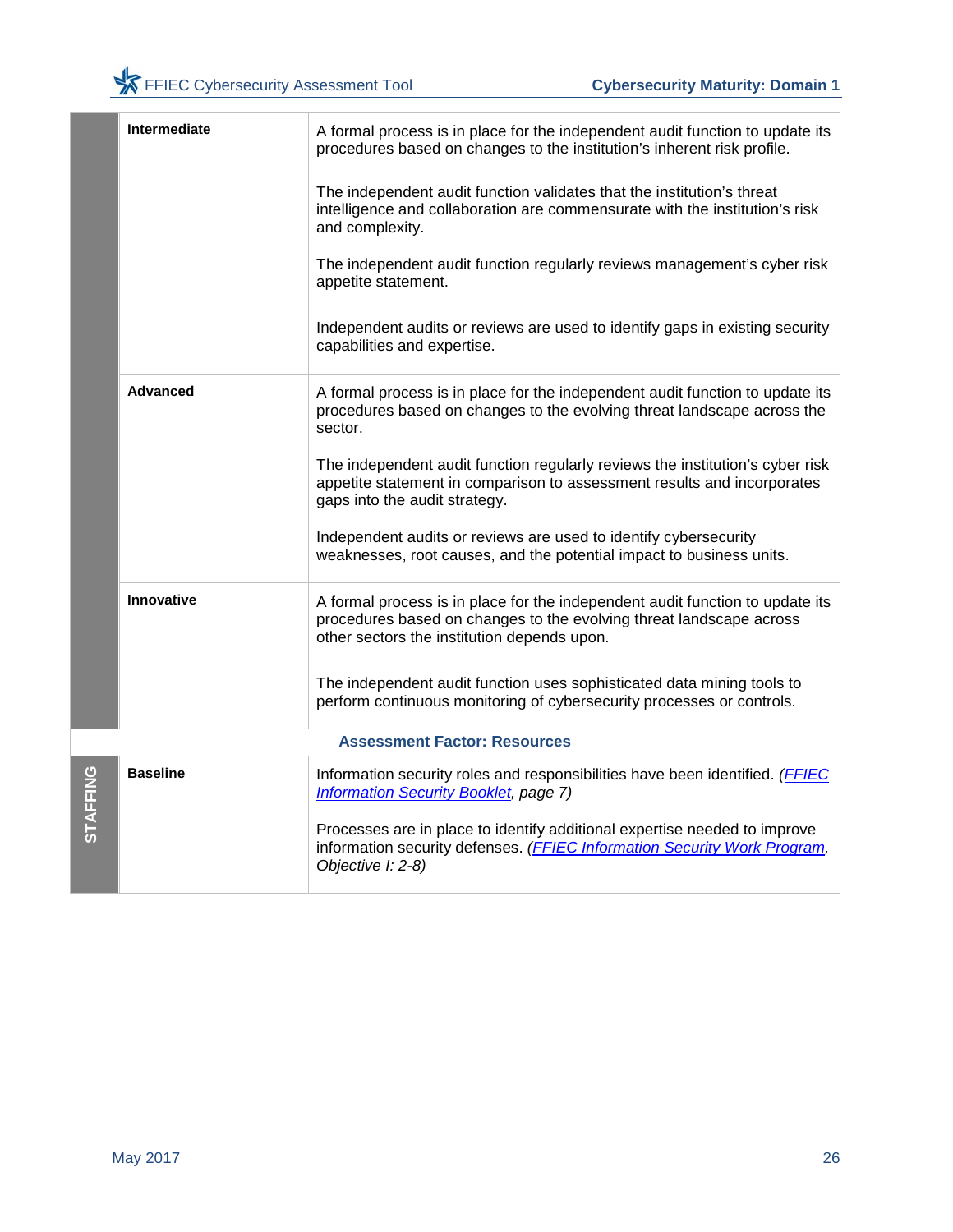|          | <b>Evolving</b> | A formal process is used to identify cybersecurity tools and expertise that<br>may be needed.                                                                                                                                                 |
|----------|-----------------|-----------------------------------------------------------------------------------------------------------------------------------------------------------------------------------------------------------------------------------------------|
|          |                 | Management with appropriate knowledge and experience leads the<br>institution's cybersecurity efforts.                                                                                                                                        |
|          |                 | Staff with cybersecurity responsibilities have the requisite qualifications to<br>perform the necessary tasks of the position.                                                                                                                |
|          |                 | Employment candidates, contractors, and third parties are subject to<br>background verification proportional to the confidentiality of the data<br>accessed, business requirements, and acceptable risk.                                      |
|          | Intermediate    | The institution has a program for talent recruitment, retention, and<br>succession planning for the cybersecurity and resilience staffs.                                                                                                      |
|          | <b>Advanced</b> | The institution benchmarks its cybersecurity staffing against peers to<br>identify whether its recruitment, retention, and succession planning are<br>commensurate.                                                                           |
|          |                 | Dedicated cybersecurity staff develops, or contributes to developing,<br>integrated enterprise-level security and cyber defense strategies.                                                                                                   |
|          | Innovative      | The institution actively partners with industry associations and academia to<br>inform curricula based on future cybersecurity staffing needs of the<br>industry.                                                                             |
|          |                 | <b>Assessment Factor: Training and Culture</b>                                                                                                                                                                                                |
| TRAINING | <b>Baseline</b> | Annual information security training is provided. (FFIEC Information<br>Security Booklet, page 66)                                                                                                                                            |
|          |                 | Annual information security training includes incident response, current<br>cyber threats (e.g., phishing, spear phishing, social engineering, and<br>mobile security), and emerging issues. (FFIEC Information Security<br>Booklet, page 66) |
|          |                 | Situational awareness materials are made available to employees when<br>prompted by highly visible cyber events or by regulatory alerts. (FFIEC<br><b>Information Security Booklet, page 7)</b>                                               |
|          |                 | Customer awareness materials are readily available (e.g., DHS'<br>Cybersecurity Awareness Month materials). (FFIEC E-Banking Work<br>Program, Objective 6-3)                                                                                  |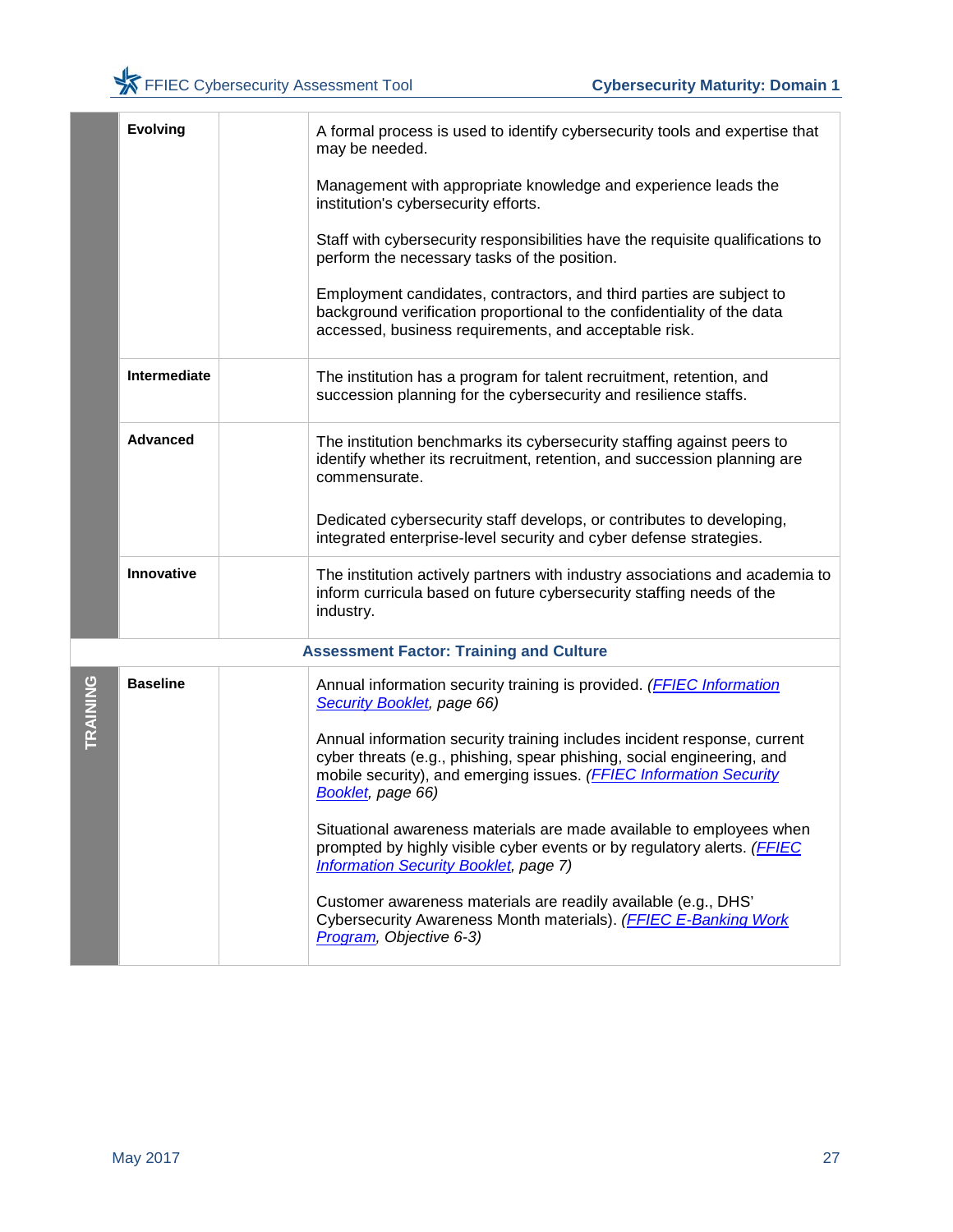|         | <b>Evolving</b> | The institution has a program for continuing cybersecurity training and skill<br>development for cybersecurity staff.                                                          |
|---------|-----------------|--------------------------------------------------------------------------------------------------------------------------------------------------------------------------------|
|         |                 | Management is provided cybersecurity training relevant to their job<br>responsibilities.                                                                                       |
|         |                 | Employees with privileged account permissions receive additional<br>cybersecurity training commensurate with their levels of responsibility.                                   |
|         |                 | Business units are provided cybersecurity training relevant to their<br>particular business risks.                                                                             |
|         |                 | The institution validates the effectiveness of training (e.g., social<br>engineering or phishing tests).                                                                       |
|         | Intermediate    | Management incorporates lessons learned from social engineering and<br>phishing exercises to improve the employee awareness programs.                                          |
|         |                 | Cybersecurity awareness information is provided to retail customers and<br>commercial clients at least annually.                                                               |
|         |                 | Business units are provided cybersecurity training relevant to their<br>particular business risks, over and above what is required of the institution<br>as a whole.           |
|         |                 | The institution routinely updates its training to security staff to adapt to new<br>threats.                                                                                   |
|         | <b>Advanced</b> | Independent directors are provided with cybersecurity training that<br>addresses how complex products, services, and lines of business affect<br>the institution's cyber risk. |
|         | Innovative      | Key performance indicators are used to determine whether training and<br>awareness programs positively influence behavior.                                                     |
| CULTURE | <b>Baseline</b> | Management holds employees accountable for complying with the<br>information security program. (FFIEC Information Security Booklet, page<br>7)                                 |
|         | <b>Evolving</b> | The institution has formal standards of conduct that hold all employees<br>accountable for complying with cybersecurity policies and procedures.                               |
|         |                 | Cyber risks are actively discussed at business unit meetings.                                                                                                                  |
|         |                 | Employees have a clear understanding of how to identify and escalate<br>potential cybersecurity issues.                                                                        |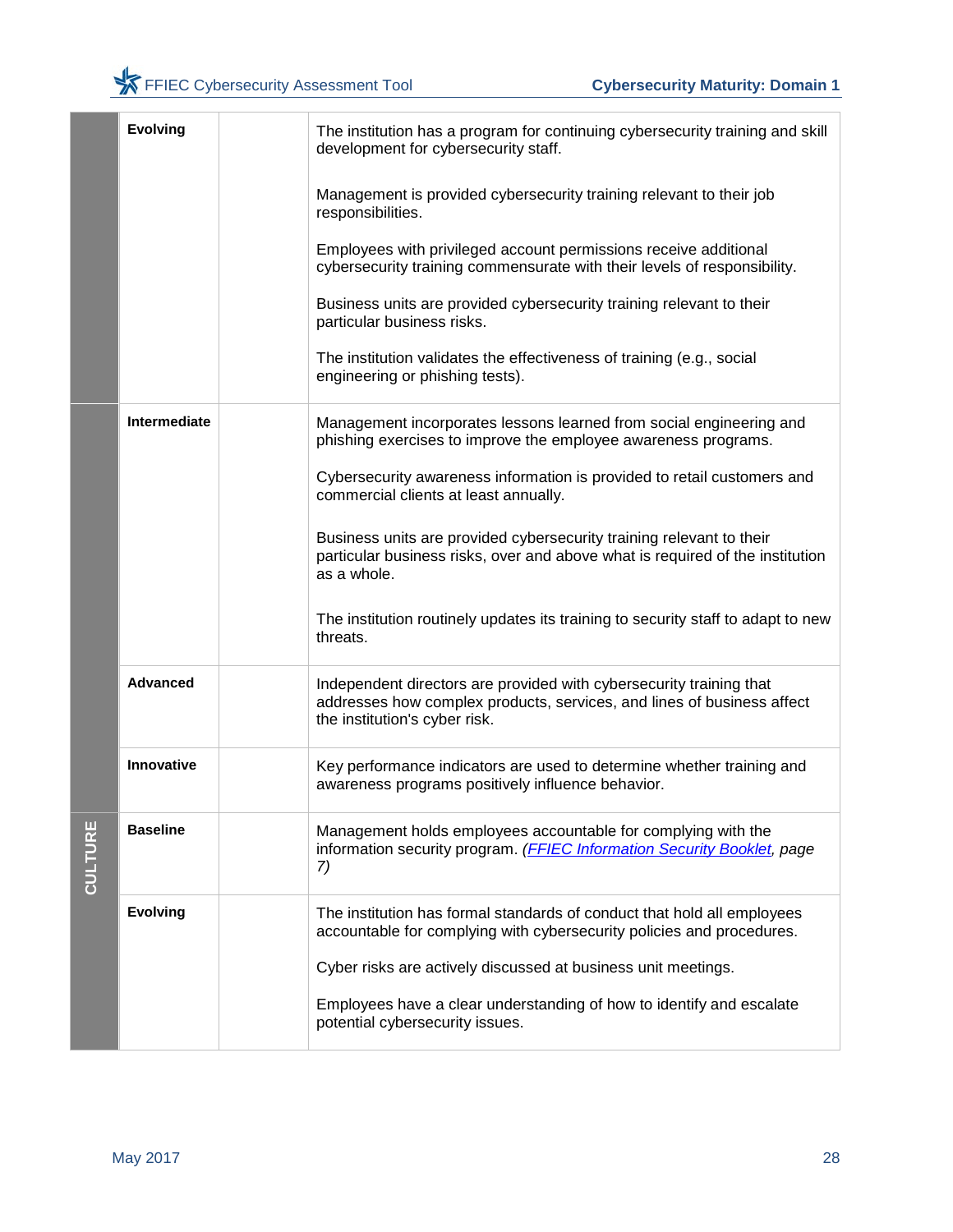|  | Intermediate | Management ensures performance plans are tied to compliance with<br>cybersecurity policies and standards in order to hold employees<br>accountable. |
|--|--------------|-----------------------------------------------------------------------------------------------------------------------------------------------------|
|  |              | The risk culture requires formal consideration of cyber risks in all business<br>decisions.                                                         |
|  |              | Cyber risk reporting is presented and discussed at the independent risk<br>management meetings.                                                     |
|  | Advanced     | Management ensures continuous improvement of cyber risk cultural<br>awareness.                                                                      |
|  | Innovative   | The institution leads efforts to promote cybersecurity culture across the<br>sector and to other sectors that they depend upon.                     |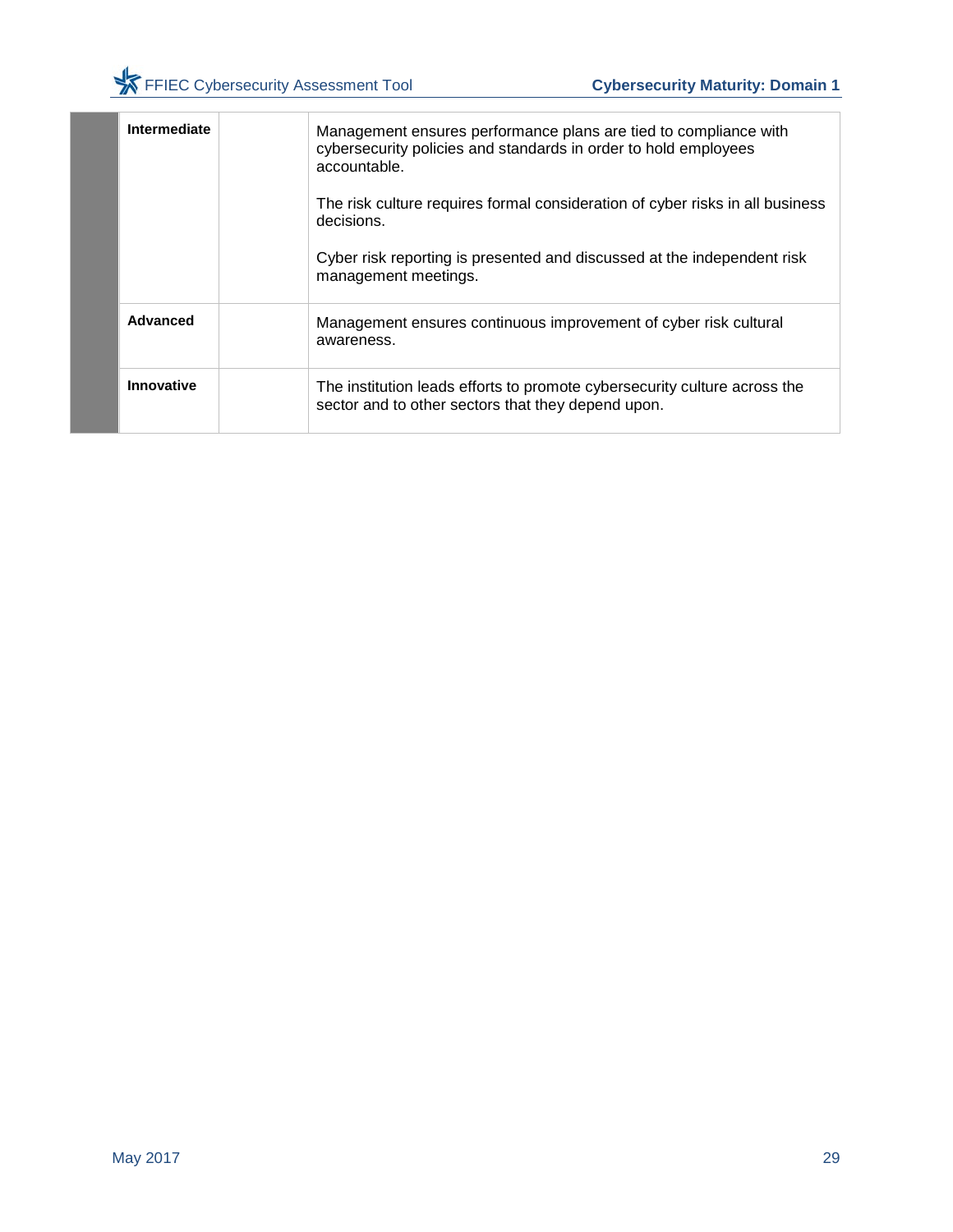<span id="page-31-0"></span>

|                                     | <b>Domain 2: Threat Intelligence and Collaboration</b> |                   |                                                                                                                                                                                                                                                                                                                                                                                                         |  |
|-------------------------------------|--------------------------------------------------------|-------------------|---------------------------------------------------------------------------------------------------------------------------------------------------------------------------------------------------------------------------------------------------------------------------------------------------------------------------------------------------------------------------------------------------------|--|
|                                     |                                                        |                   | <b>Assessment Factor: Threat Intelligence</b>                                                                                                                                                                                                                                                                                                                                                           |  |
|                                     |                                                        | <b>Y, Y(C), N</b> |                                                                                                                                                                                                                                                                                                                                                                                                         |  |
| THREAT INTELLIGENCE AND INFORMATION | <b>Baseline</b>                                        |                   | The institution belongs or subscribes to a threat and vulnerability information<br>sharing source(s) that provides information on threats (e.g., Financial<br>Services Information Sharing and Analysis Center [FS-ISAC], U.S. Computer<br>Emergency Readiness Team [US-CERT]). (FFIEC E-Banking Work Program,<br>page 28)<br>Threat information is used to monitor threats and vulnerabilities. (FFIEC |  |
|                                     |                                                        |                   | <b>Information Security Booklet, page 83)</b>                                                                                                                                                                                                                                                                                                                                                           |  |
|                                     |                                                        |                   | Threat information is used to enhance internal risk management and controls.<br>(FFIEC Information Security Booklet, page 4)                                                                                                                                                                                                                                                                            |  |
|                                     | <b>Evolving</b>                                        |                   | Threat information received by the institution includes analysis of tactics,<br>patterns, and risk mitigation recommendations.                                                                                                                                                                                                                                                                          |  |
|                                     | Intermediate                                           |                   | A formal threat intelligence program is implemented and includes<br>subscription to threat feeds from external providers and internal sources.                                                                                                                                                                                                                                                          |  |
|                                     |                                                        |                   | Protocols are implemented for collecting information from industry peers and<br>government.                                                                                                                                                                                                                                                                                                             |  |
|                                     |                                                        |                   | A read-only, central repository of cyber threat intelligence is maintained.                                                                                                                                                                                                                                                                                                                             |  |
|                                     | <b>Advanced</b>                                        |                   | A cyber intelligence model is used for gathering threat information.                                                                                                                                                                                                                                                                                                                                    |  |
|                                     |                                                        |                   | Threat intelligence is automatically received from multiple sources in real<br>time.                                                                                                                                                                                                                                                                                                                    |  |
|                                     |                                                        |                   | The institution's threat intelligence includes information related to geopolitical<br>events that could increase cybersecurity threat levels.                                                                                                                                                                                                                                                           |  |
|                                     | Innovative                                             |                   | A threat analysis system automatically correlates threat data to specific risks<br>and then takes risk-based automated actions while alerting management.                                                                                                                                                                                                                                               |  |
|                                     |                                                        |                   | The institution is investing in the development of new threat intelligence and<br>collaboration mechanisms (e.g., technologies, business processes) that will<br>transform how information is gathered and shared.                                                                                                                                                                                      |  |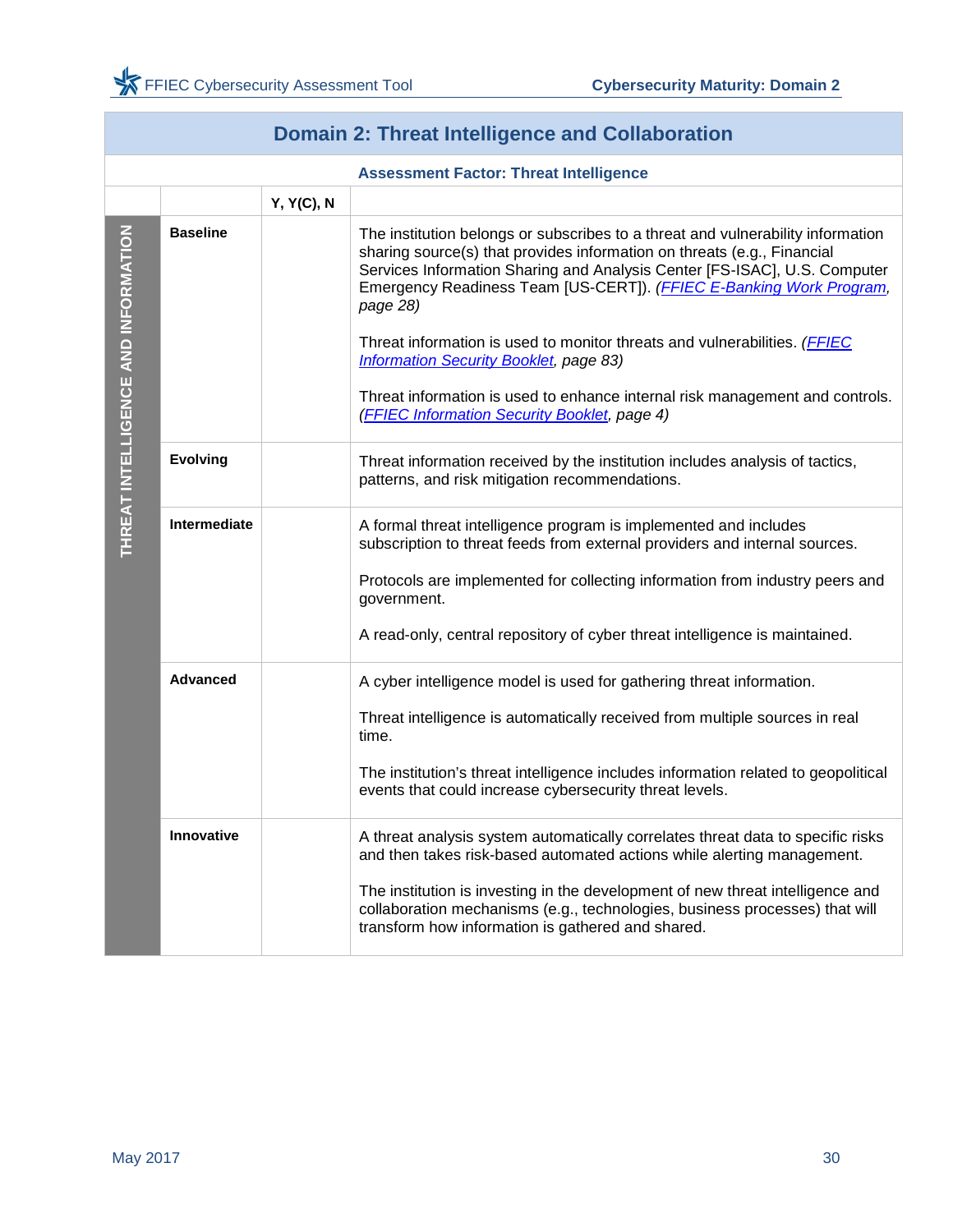|                          | <b>Assessment Factor: Monitoring and Analyzing</b> |                                                                                                                                                                                                                                                                                                                                                                                                                                                                                                                                                                                                                                                                                          |  |  |
|--------------------------|----------------------------------------------------|------------------------------------------------------------------------------------------------------------------------------------------------------------------------------------------------------------------------------------------------------------------------------------------------------------------------------------------------------------------------------------------------------------------------------------------------------------------------------------------------------------------------------------------------------------------------------------------------------------------------------------------------------------------------------------------|--|--|
|                          | <b>Baseline</b>                                    | Audit log records and other security event logs are reviewed and retained in<br>a secure manner. (FFIEC Information Security Booklet, page 79)<br>Computer event logs are used for investigations once an event has<br>occurred. (FFIEC Information Security Booklet, page 83)                                                                                                                                                                                                                                                                                                                                                                                                           |  |  |
| MONITORING AND ANALYZING | <b>Evolving</b>                                    | A process is implemented to monitor threat information to discover<br>emerging threats.<br>The threat information and analysis process is assigned to a specific group<br>or individual.<br>Security processes and technology are centralized and coordinated in a<br>Security Operations Center (SOC) or equivalent.<br>Monitoring systems operate continuously with adequate support for efficient<br>incident handling.                                                                                                                                                                                                                                                               |  |  |
|                          | Intermediate                                       | A threat intelligence team is in place that evaluates threat intelligence from<br>multiple sources for credibility, relevance, and exposure.<br>A profile is created for each threat that identifies the likely intent, capability,<br>and target of the threat.<br>Threat information sources that address all components of the threat profile<br>are prioritized and monitored.<br>Threat intelligence is analyzed to develop cyber threat summaries including<br>risks to the institution and specific actions for the institution to consider.                                                                                                                                      |  |  |
|                          | <b>Advanced</b>                                    | A dedicated cyber threat identification and analysis committee or team<br>exists to centralize and coordinate initiatives and communications.<br>Formal processes have been defined to resolve potential conflicts in<br>information received from sharing and analysis centers or other sources.<br>Emerging internal and external threat intelligence and correlated log<br>analysis are used to predict future attacks.<br>Threat intelligence is viewed within the context of the institution's risk profile<br>and risk appetite to prioritize mitigating actions in anticipation of threats.<br>Threat intelligence is used to update architecture and configuration<br>standards. |  |  |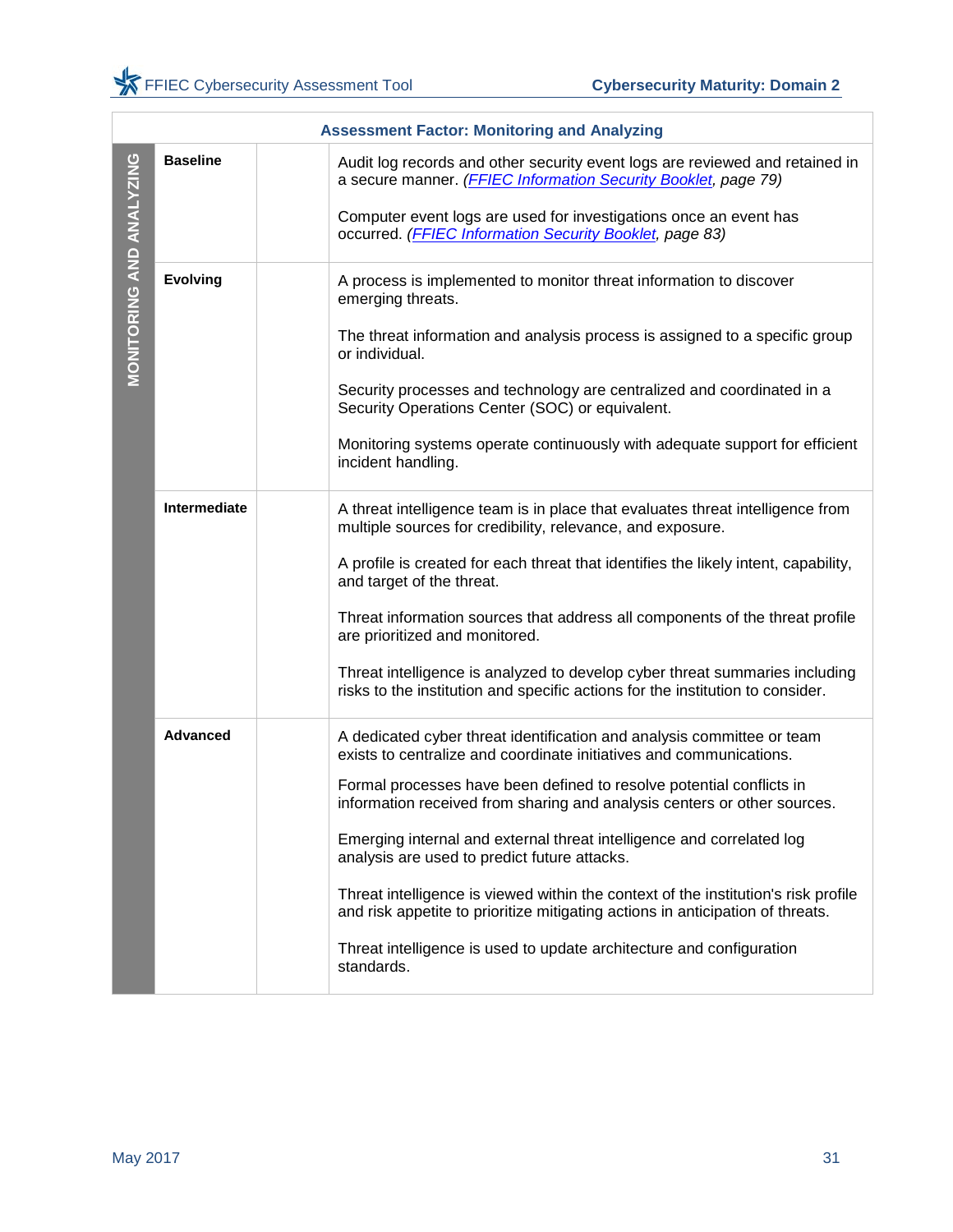|                     | Innovative      | The institution uses multiple sources of intelligence, correlated log analysis,<br>alerts, internal traffic flows, and geopolitical events to predict potential future<br>attacks and attack trends.<br>Highest risk scenarios are used to predict threats against specific business<br>targets.                                                                                                                                                                                                                                                               |
|---------------------|-----------------|----------------------------------------------------------------------------------------------------------------------------------------------------------------------------------------------------------------------------------------------------------------------------------------------------------------------------------------------------------------------------------------------------------------------------------------------------------------------------------------------------------------------------------------------------------------|
|                     |                 | IT systems automatically detect configuration weaknesses based on threat<br>intelligence and alert management so actions can be prioritized.                                                                                                                                                                                                                                                                                                                                                                                                                   |
|                     |                 | <b>Assessment Factor: Information Sharing</b>                                                                                                                                                                                                                                                                                                                                                                                                                                                                                                                  |
| INFORMATION SHARING | <b>Baseline</b> | Information security threats are gathered and shared with applicable internal<br>employees. (FFIEC Information Security Booklet, page 83)<br>Contact information for law enforcement and the regulator(s) is maintained<br>and updated regularly. (FFIEC Business Continuity Planning Work Program,<br>Objective I: 5-1)<br>Information about threats is shared with law enforcement and regulators<br>when required or prompted. (FFIEC Information Security Booklet, page 84)                                                                                |
|                     | <b>Evolving</b> | A formal and secure process is in place to share threat and vulnerability<br>information with other entities.<br>A representative from the institution participates in law enforcement or<br>information-sharing organization meetings.                                                                                                                                                                                                                                                                                                                        |
|                     | Intermediate    | A formal protocol is in place for sharing threat, vulnerability, and incident<br>information to employees based on their specific job function.<br>Information-sharing agreements are used as needed or required to facilitate<br>sharing threat information with other financial sector organizations or third<br>parties.<br>Information is shared proactively with the industry, law enforcement,<br>regulators, and information-sharing forums.<br>A process is in place to communicate and collaborate with the public sector<br>regarding cyber threats. |
|                     | <b>Advanced</b> | Management communicates threat intelligence with business risk context<br>and specific risk management recommendations to the business units.<br>Relationships exist with employees of peer institutions for sharing cyber<br>threat intelligence.<br>A network of trust relationships (formal and/or informal) has been<br>established to evaluate information about cyber threats.                                                                                                                                                                           |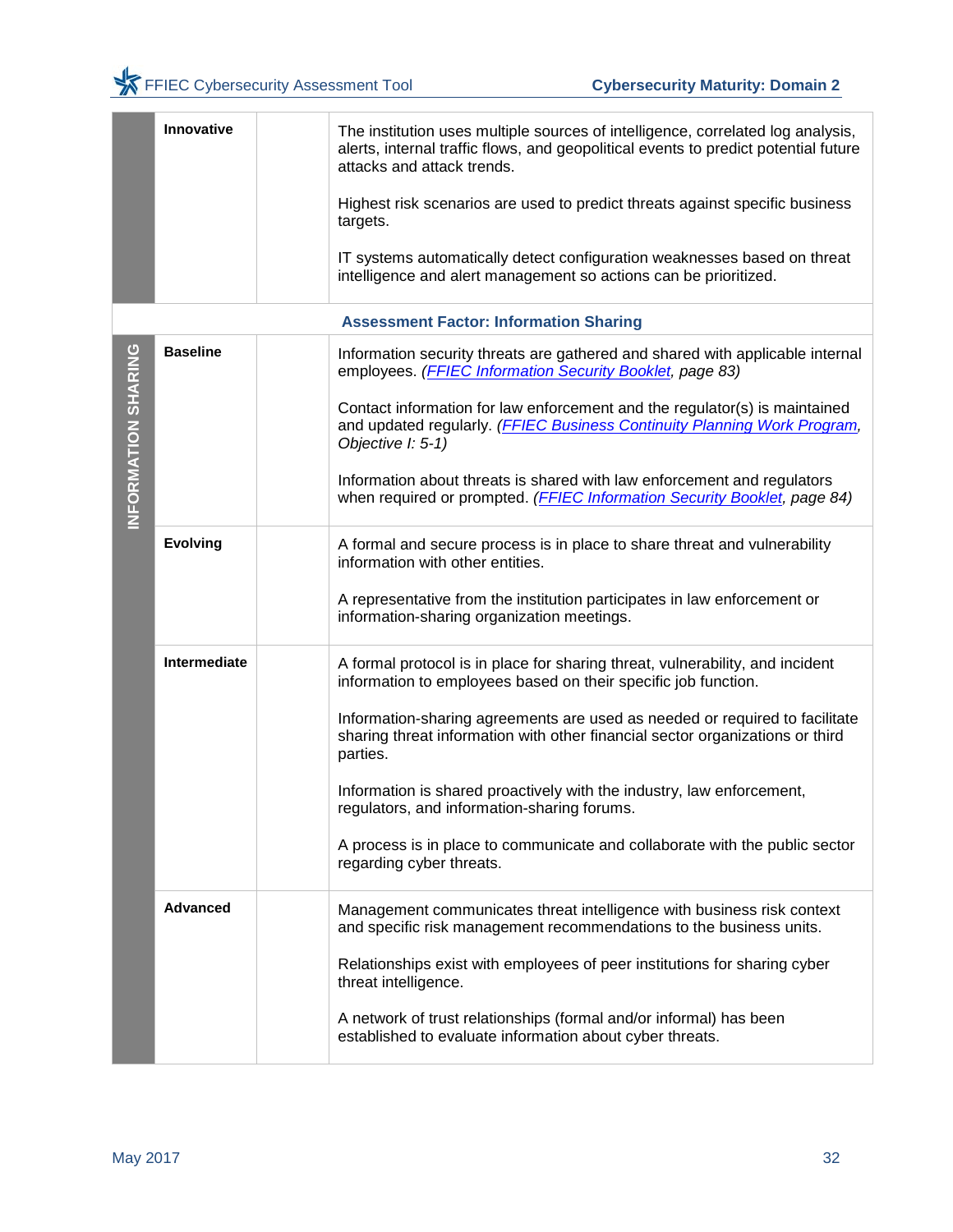| Innovative | A mechanism is in place for sharing cyber threat intelligence with business<br>units in real time including the potential financial and operational impact of<br>inaction.   |
|------------|------------------------------------------------------------------------------------------------------------------------------------------------------------------------------|
|            | A system automatically informs management of the level of business risk<br>specific to the institution and the progress of recommended steps taken to<br>mitigate the risks. |
|            | The institution is leading efforts to create new sector-wide information-<br>sharing channels to address gaps in external-facing information-sharing<br>mechanisms.          |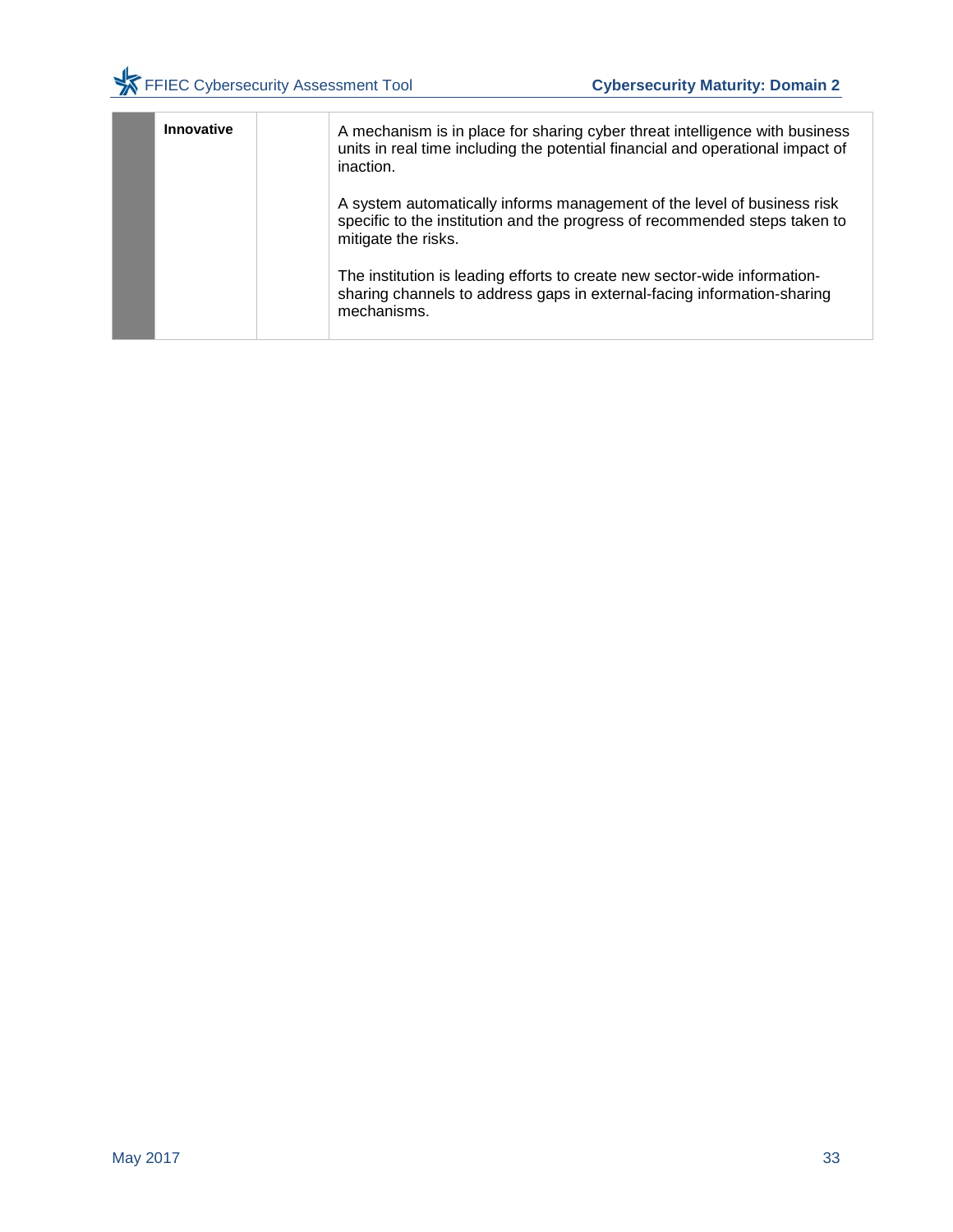<span id="page-35-0"></span>

|                           | <b>Domain 3: Cybersecurity Controls</b>         |            |                                                                                                                                                                                                                                                                                                                                                                                                                                                                                                                                                                                                                                                                                                                                                                                                                                                                                                                                                                                                                                                                                                                                                                                                                                                                                                                                                                                                                                                                                                                                                                                                         |  |
|---------------------------|-------------------------------------------------|------------|---------------------------------------------------------------------------------------------------------------------------------------------------------------------------------------------------------------------------------------------------------------------------------------------------------------------------------------------------------------------------------------------------------------------------------------------------------------------------------------------------------------------------------------------------------------------------------------------------------------------------------------------------------------------------------------------------------------------------------------------------------------------------------------------------------------------------------------------------------------------------------------------------------------------------------------------------------------------------------------------------------------------------------------------------------------------------------------------------------------------------------------------------------------------------------------------------------------------------------------------------------------------------------------------------------------------------------------------------------------------------------------------------------------------------------------------------------------------------------------------------------------------------------------------------------------------------------------------------------|--|
|                           | <b>Assessment Factor: Preventative Controls</b> |            |                                                                                                                                                                                                                                                                                                                                                                                                                                                                                                                                                                                                                                                                                                                                                                                                                                                                                                                                                                                                                                                                                                                                                                                                                                                                                                                                                                                                                                                                                                                                                                                                         |  |
|                           |                                                 | Y, Y(C), N |                                                                                                                                                                                                                                                                                                                                                                                                                                                                                                                                                                                                                                                                                                                                                                                                                                                                                                                                                                                                                                                                                                                                                                                                                                                                                                                                                                                                                                                                                                                                                                                                         |  |
| INFRASTRUCTURE MANAGEMENT | <b>Baseline</b>                                 |            | Network perimeter defense tools (e.g., border router and firewall) are<br>used. (FFIEC Information Security Booklet, page 33)<br>Systems that are accessed from the Internet or by external parties are<br>protected by firewalls or other similar devices. (FFIEC Information<br>Security Booklet, page 46)<br>All ports are monitored. (FFIEC Information Security Booklet, page 50)<br>Up to date antivirus and anti-malware tools are used. ( <b>FFIEC Information</b><br>Security Booklet, page 78)<br>Systems configurations (for servers, desktops, routers, etc.) follow<br>industry standards and are enforced. (FFIEC Information Security<br>Booklet, page 56)<br>Ports, functions, protocols and services are prohibited if no longer needed<br>for business purposes. (FFIEC Information Security Booklet, page 50)<br>Access to make changes to systems configurations (including virtual<br>machines and hypervisors) is controlled and monitored. (FFIEC<br><b>Information Security Booklet, page 56)</b><br>Programs that can override system, object, network, virtual machine, and<br>application controls are restricted. (FFIEC Information Security Booklet,<br>page 41)<br>System sessions are locked after a pre-defined period of inactivity and<br>are terminated after pre-defined conditions are met. (FFIEC Information<br>Security Booklet, page 23)<br>Wireless network environments require security settings with strong<br>encryption for authentication and transmission. (*N/A if there are no<br>wireless networks.) (FFIEC Information Security Booklet, page 40) |  |
|                           | <b>Evolving</b>                                 |            | There is a firewall at each Internet connection and between any<br>Demilitarized Zone (DMZ) and internal network(s).                                                                                                                                                                                                                                                                                                                                                                                                                                                                                                                                                                                                                                                                                                                                                                                                                                                                                                                                                                                                                                                                                                                                                                                                                                                                                                                                                                                                                                                                                    |  |
|                           |                                                 |            | Antivirus and intrusion detection/prevention systems (IDS/IPS) detect and<br>block actual and attempted attacks or intrusions.<br>Technical controls prevent unauthorized devices, including rogue wireless                                                                                                                                                                                                                                                                                                                                                                                                                                                                                                                                                                                                                                                                                                                                                                                                                                                                                                                                                                                                                                                                                                                                                                                                                                                                                                                                                                                             |  |
|                           |                                                 |            | access devices and removable media, from connecting to the internal<br>network(s).<br>A risk-based solution is in place at the institution or Internet hosting                                                                                                                                                                                                                                                                                                                                                                                                                                                                                                                                                                                                                                                                                                                                                                                                                                                                                                                                                                                                                                                                                                                                                                                                                                                                                                                                                                                                                                          |  |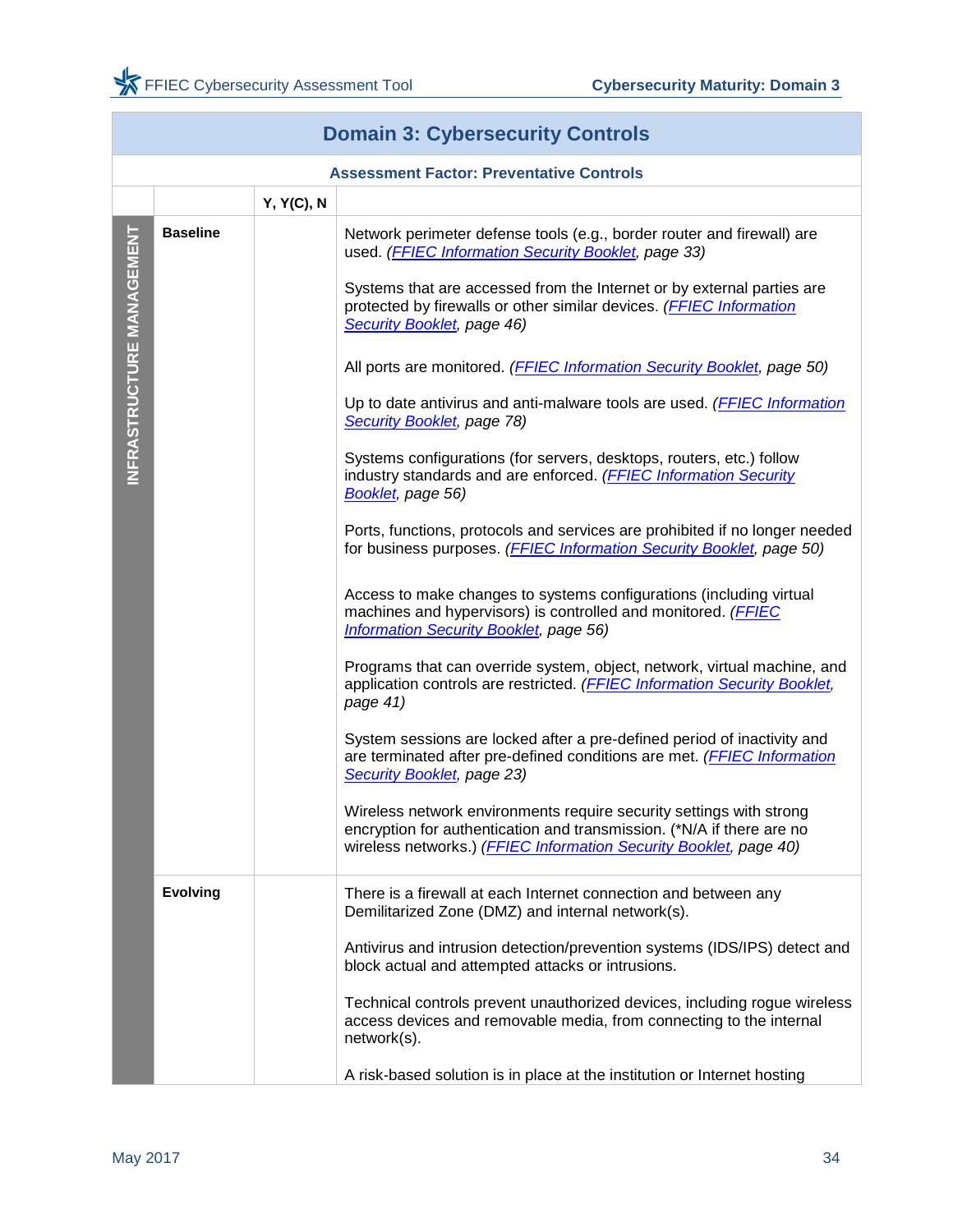|                     | provider to mitigate disruptive cyber attacks (e.g., DDoS attacks).                                                                                                                                        |
|---------------------|------------------------------------------------------------------------------------------------------------------------------------------------------------------------------------------------------------|
|                     | Guest wireless networks are fully segregated from the internal network(s).<br>(*N/A if there are no wireless networks.)                                                                                    |
|                     | Domain Name System Security Extensions (DNSSEC) is deployed<br>across the enterprise.                                                                                                                      |
|                     | Critical systems supported by legacy technologies are regularly reviewed<br>to identify for potential vulnerabilities, upgrade opportunities, or new<br>defense layers.                                    |
|                     | Controls for unsupported systems are implemented and tested.                                                                                                                                               |
| <b>Intermediate</b> | The enterprise network is segmented in multiple, separate trust/security<br>zones with defense-in-depth strategies (e.g., logical network<br>segmentation, hard backups, air-gapping) to mitigate attacks. |
|                     | Security controls are used for remote access to all administrative<br>consoles, including restricted virtual systems.                                                                                      |
|                     | Wireless network environments have perimeter firewalls that are<br>implemented and configured to restrict unauthorized traffic. (*N/A if there<br>are no wireless networks.)                               |
|                     | Wireless networks use strong encryption with encryption keys that are<br>changed frequently. (*N/A if there are no wireless networks.)                                                                     |
|                     | The broadcast range of the wireless network(s) is confined to institution-<br>controlled boundaries. (*N/A if there are no wireless networks.)                                                             |
|                     | Technical measures are in place to prevent the execution of unauthorized<br>code on institution owned or managed devices, network infrastructure,<br>and systems components.                               |
| <b>Advanced</b>     | Network environments and virtual instances are designed and configured<br>to restrict and monitor traffic between trusted and untrusted zones.                                                             |
|                     | Only one primary function is permitted per server to prevent functions that<br>require different security levels from co-existing on the same server.                                                      |
|                     | Anti-spoofing measures are in place to detect and block forged source IP<br>addresses from entering the network.                                                                                           |
| <b>Innovative</b>   | The institution risk scores all of its infrastructure assets and updates in<br>real time based on threats, vulnerabilities, or operational changes.                                                        |
|                     | Automated controls are put in place based on risk scores to infrastructure<br>assets, including automatically disconnecting affected assets.                                                               |
|                     | The institution proactively seeks to identify control gaps that may be used<br>as part of a zero-day attack.                                                                                               |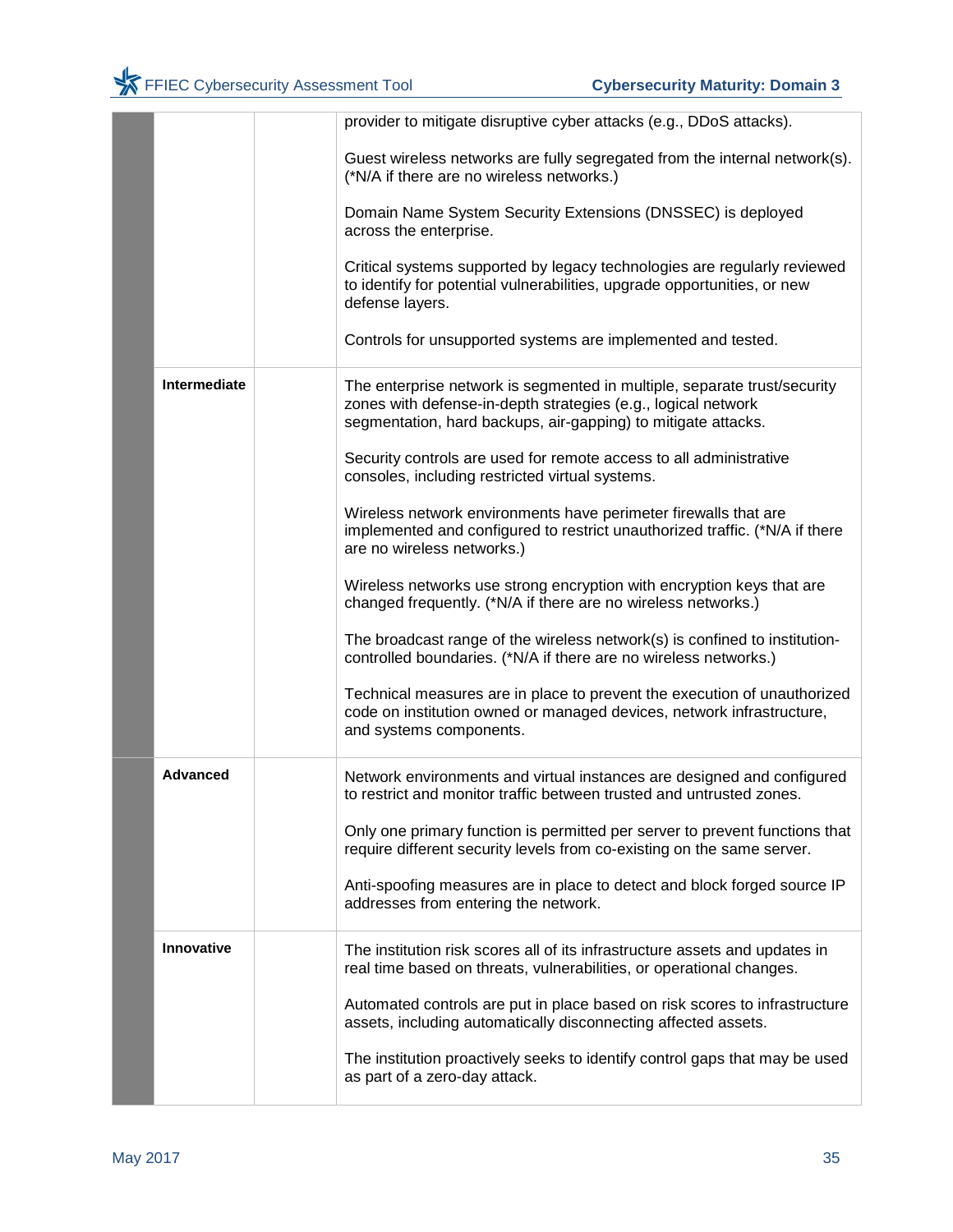|                            |                 | Public-facing servers are routinely rotated and restored to a known clean<br>state to limit the window of time a system is exposed to potential threats.                                                                                                                          |
|----------------------------|-----------------|-----------------------------------------------------------------------------------------------------------------------------------------------------------------------------------------------------------------------------------------------------------------------------------|
|                            | <b>Baseline</b> | Employee access is granted to systems and confidential data based on<br>job responsibilities and the principles of least privilege. (FFIEC<br><b>Information Security Booklet, page 19)</b>                                                                                       |
|                            |                 | Employee access to systems and confidential data provides for<br>separation of duties. (FFIEC Information Security Booklet, page 19)                                                                                                                                              |
|                            |                 | Elevated privileges (e.g., administrator privileges) are limited and tightly<br>controlled (e.g., assigned to individuals, not shared, and require stronger<br>password controls). ( <b>FFIEC Information Security Booklet</b> , page 19)                                         |
| ACCESS AND DATA MANAGEMENT |                 | User access reviews are performed periodically for all systems and<br>applications based on the risk to the application or system. (FFIEC<br><b>Information Security Booklet, page 18)</b>                                                                                        |
|                            |                 | Changes to physical and logical user access, including those that result<br>from voluntary and involuntary terminations, are submitted to and<br>approved by appropriate personnel. (FFIEC Information Security Booklet,<br>page 18)                                              |
|                            |                 | Identification and authentication are required and managed for access to<br>systems, applications, and hardware. (FFIEC Information Security<br>Booklet, page 21)                                                                                                                 |
|                            |                 | Access controls include password complexity and limits to password<br>attempts and reuse. ( <b>FFIEC Information Security Booklet</b> , page 66)                                                                                                                                  |
|                            |                 | All default passwords and unnecessary default accounts are changed<br>before system implementation. (FFIEC Information Security Booklet,<br>page 61)                                                                                                                              |
|                            |                 | Customer access to Internet-based products or services requires<br>authentication controls (e.g., layered controls, multifactor) that are<br>commensurate with the risk. (FFIEC Information Security Booklet, page<br>21)                                                         |
|                            |                 | Production and non-production environments are segregated to prevent<br>unauthorized access or changes to information assets. (*N/A if no<br>production environment exists at the institution or the institution's third<br>party.) (FFIEC Information Security Booklet, page 64) |
|                            |                 | Physical security controls are used to prevent unauthorized access to<br>information systems and telecommunication systems. (FFIEC Information<br>Security Booklet, page 47)                                                                                                      |
|                            |                 | All passwords are encrypted in storage and in transit. (FFIEC Information<br>Security Booklet, page 21)                                                                                                                                                                           |
|                            |                 |                                                                                                                                                                                                                                                                                   |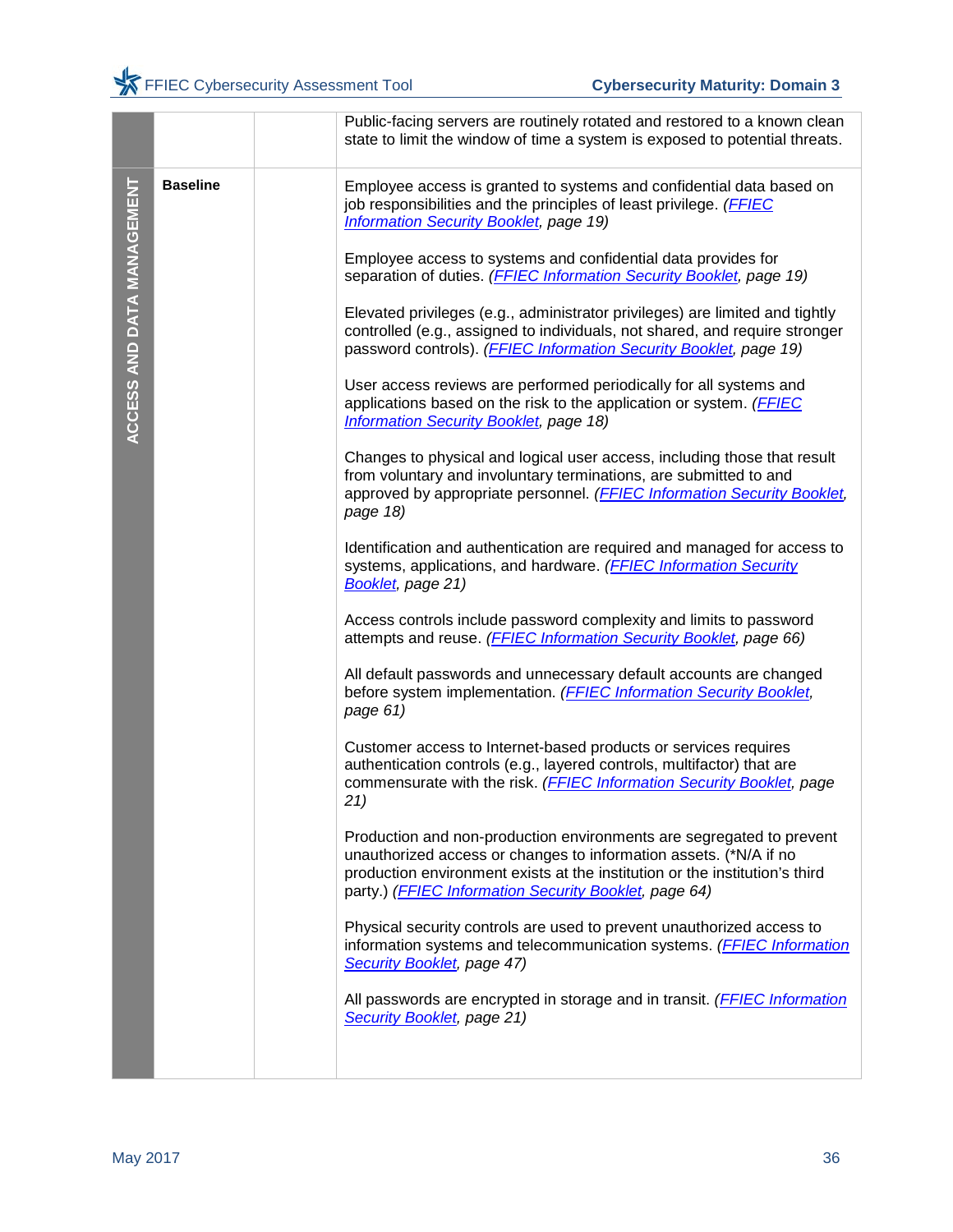|                 | Confidential data are encrypted when transmitted across public or<br>untrusted networks (e.g., Internet). (FFIEC Information Security Booklet,<br>page 51)                                                       |
|-----------------|------------------------------------------------------------------------------------------------------------------------------------------------------------------------------------------------------------------|
|                 | Mobile devices (e.g., laptops, tablets, and removable media) are<br>encrypted if used to store confidential data. (*N/A if mobile devices are<br>not used.) (FFIEC Information Security Booklet, page 51)        |
|                 | Remote access to critical systems by employees, contractors, and third<br>parties uses encrypted connections and multifactor authentication.<br>(FFIEC Information Security Booklet, page 45)                    |
|                 | Administrative, physical, or technical controls are in place to prevent<br>users without administrative responsibilities from installing unauthorized<br>software. (FFIEC Information Security Booklet, page 25) |
|                 | Customer service (e.g., the call center) utilizes formal procedures to<br>authenticate customers commensurate with the risk of the transaction or<br>request. (FFIEC Information Security Booklet, page 19)      |
|                 | Data is disposed of or destroyed according to documented requirements<br>and within expected time frames. (FFIEC Information Security Booklet,<br>page 66)                                                       |
| <b>Evolving</b> | Changes to user access permissions trigger automated notices to<br>appropriate personnel.                                                                                                                        |
|                 | Administrators have two accounts: one for administrative use and one for<br>general purpose, non-administrative tasks.                                                                                           |
|                 | Use of customer data in non-production environments complies with<br>legal, regulatory, and internal policy requirements for concealing or<br>removing of sensitive data elements.                               |
|                 | Physical access to high-risk or confidential systems is restricted, logged,<br>and unauthorized access is blocked.                                                                                               |
|                 | Controls are in place to prevent unauthorized access to cryptographic<br>keys.                                                                                                                                   |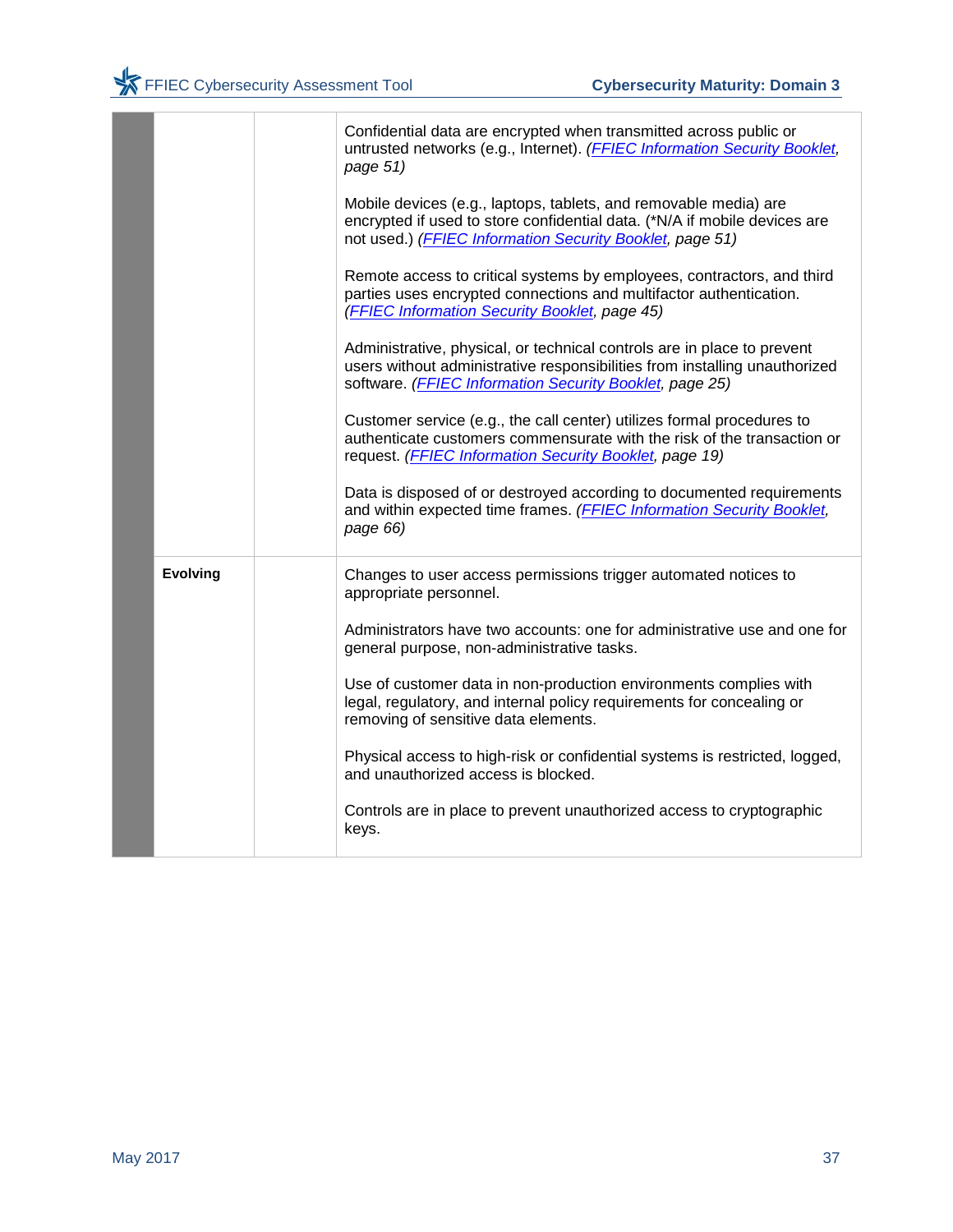| <b>Intermediate</b> | The institution has implemented tools to prevent unauthorized access to<br>or exfiltration of confidential data.                                                                                                                                                                                        |
|---------------------|---------------------------------------------------------------------------------------------------------------------------------------------------------------------------------------------------------------------------------------------------------------------------------------------------------|
|                     | Controls are in place to prevent unauthorized escalation of user<br>privileges.                                                                                                                                                                                                                         |
|                     | Access controls are in place for database administrators to prevent<br>unauthorized downloading or transmission of confidential data.                                                                                                                                                                   |
|                     | All physical and logical access is removed immediately upon notification<br>of involuntary termination and within 24 hours of an employee's voluntary<br>departure.                                                                                                                                     |
|                     | Multifactor authentication and/or layered controls have been implemented<br>to secure all third-party access to the institution's network and/or systems<br>and applications.                                                                                                                           |
|                     | Multifactor authentication (e.g., tokens, digital certificates) techniques are<br>used for employee access to high-risk systems as identified in the risk<br>assessment(s). (*N/A if no high risk systems.)                                                                                             |
|                     | Confidential data are encrypted in transit across private connections (e.g.,<br>frame relay and T1) and within the institution's trusted zones.                                                                                                                                                         |
|                     | Controls are in place to prevent unauthorized access to collaborative<br>computing devices and applications (e.g., networked white boards,<br>cameras, microphones, online applications such as instant messaging<br>and document sharing). (* N/A if collaborative computing devices are not<br>used.) |
| <b>Advanced</b>     | Encryption of select data at rest is determined by the institution's data<br>classification and risk assessment.                                                                                                                                                                                        |
|                     | Customer authentication for high-risk transactions includes methods to<br>prevent malware and man-in-the-middle attacks (e.g., using visual<br>transaction signing).                                                                                                                                    |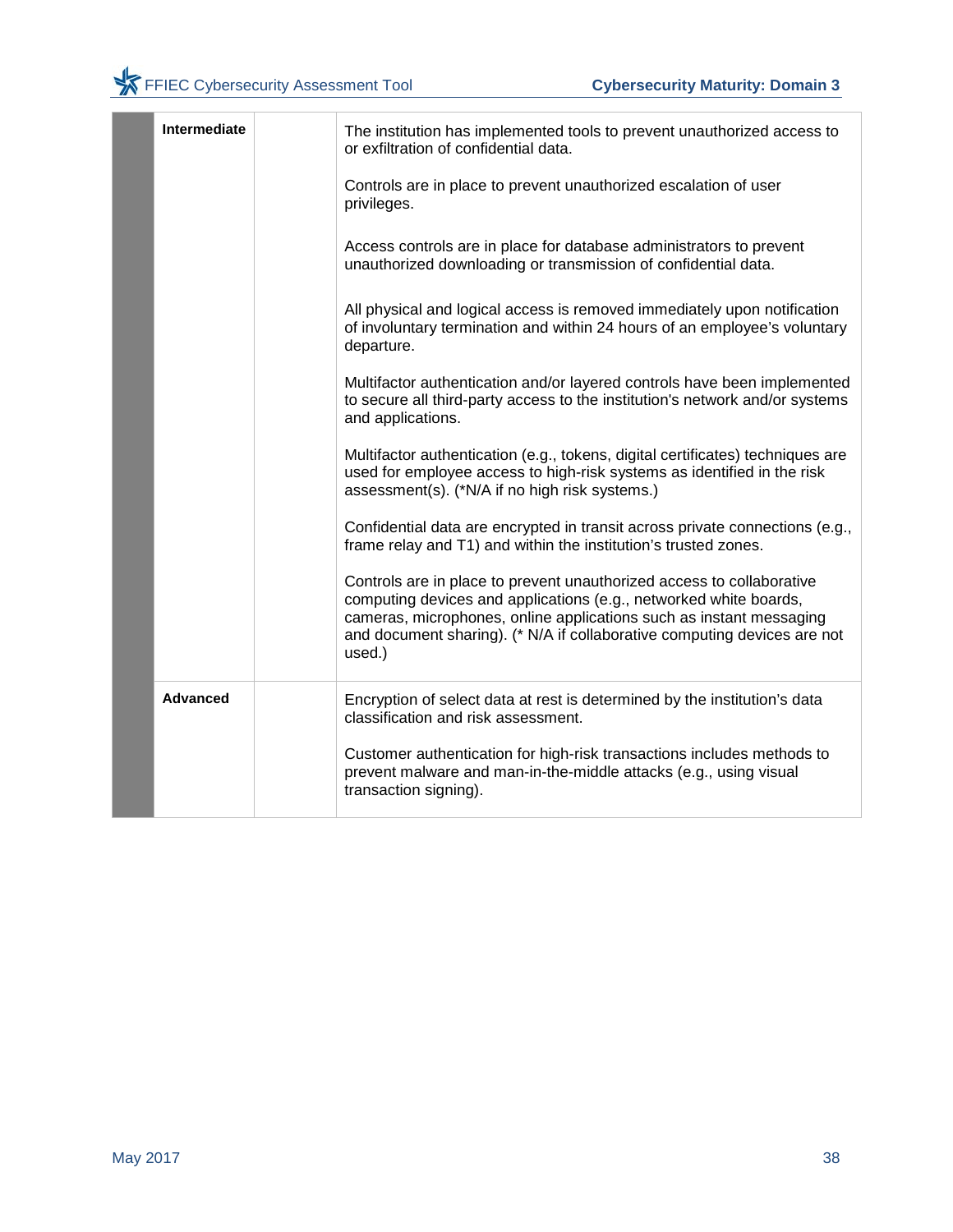|                                  | Innovative      | Adaptive access controls de-provision or isolate an employee, third-party,<br>or customer credentials to minimize potential damage if malicious<br>behavior is suspected.<br>Unstructured confidential data are tracked and secured through an<br>identity-aware, cross-platform storage system that protects against<br>internal threats, monitors user access, and tracks changes.<br>Tokenization is used to substitute unique values for confidential<br>information (e.g., virtual credit card).<br>The institution is leading efforts to create new technologies and<br>processes for managing customer, employee, and third-party<br>authentication and access.<br>Real-time risk mitigation is taken based on automated risk scoring of user<br>credentials.                                                                        |
|----------------------------------|-----------------|---------------------------------------------------------------------------------------------------------------------------------------------------------------------------------------------------------------------------------------------------------------------------------------------------------------------------------------------------------------------------------------------------------------------------------------------------------------------------------------------------------------------------------------------------------------------------------------------------------------------------------------------------------------------------------------------------------------------------------------------------------------------------------------------------------------------------------------------|
|                                  | <b>Baseline</b> | Controls are in place to restrict the use of removable media to authorized<br>personnel. (FFIEC Information Security Work Program, Objective I: 4-1)                                                                                                                                                                                                                                                                                                                                                                                                                                                                                                                                                                                                                                                                                        |
| <b>DEVICE/END-POINT SECURITY</b> | <b>Evolving</b> | Tools automatically block attempted access from unpatched employee<br>and third-party devices.<br>Tools automatically block attempted access by unregistered devices to<br>internal networks.<br>The institution has controls to prevent the unauthorized addition of new<br>connections.<br>Controls are in place to prevent unauthorized individuals from copying<br>confidential data to removable media.<br>Antivirus and anti-malware tools are deployed on end-point devices (e.g.,<br>workstations, laptops, and mobile devices).<br>Mobile devices with access to the institution's data are centrally managed<br>for antivirus and patch deployment. (*N/A if mobile devices are not used.)<br>The institution wipes data remotely on mobile devices when a device is<br>missing or stolen. (*N/A if mobile devices are not used.) |
|                                  | Intermediate    | Data loss prevention controls or devices are implemented for inbound<br>and outbound communications (e.g., e-mail, FTP, Telnet, prevention of<br>large file transfers).<br>Mobile device management includes integrity scanning (e.g.,<br>jailbreak/rooted detection). (*N/A if mobile devices are not used.)<br>Mobile devices connecting to the corporate network for storing and<br>accessing company information allow for remote software version/patch<br>validation. (*N/A if mobile devices are not used.)                                                                                                                                                                                                                                                                                                                          |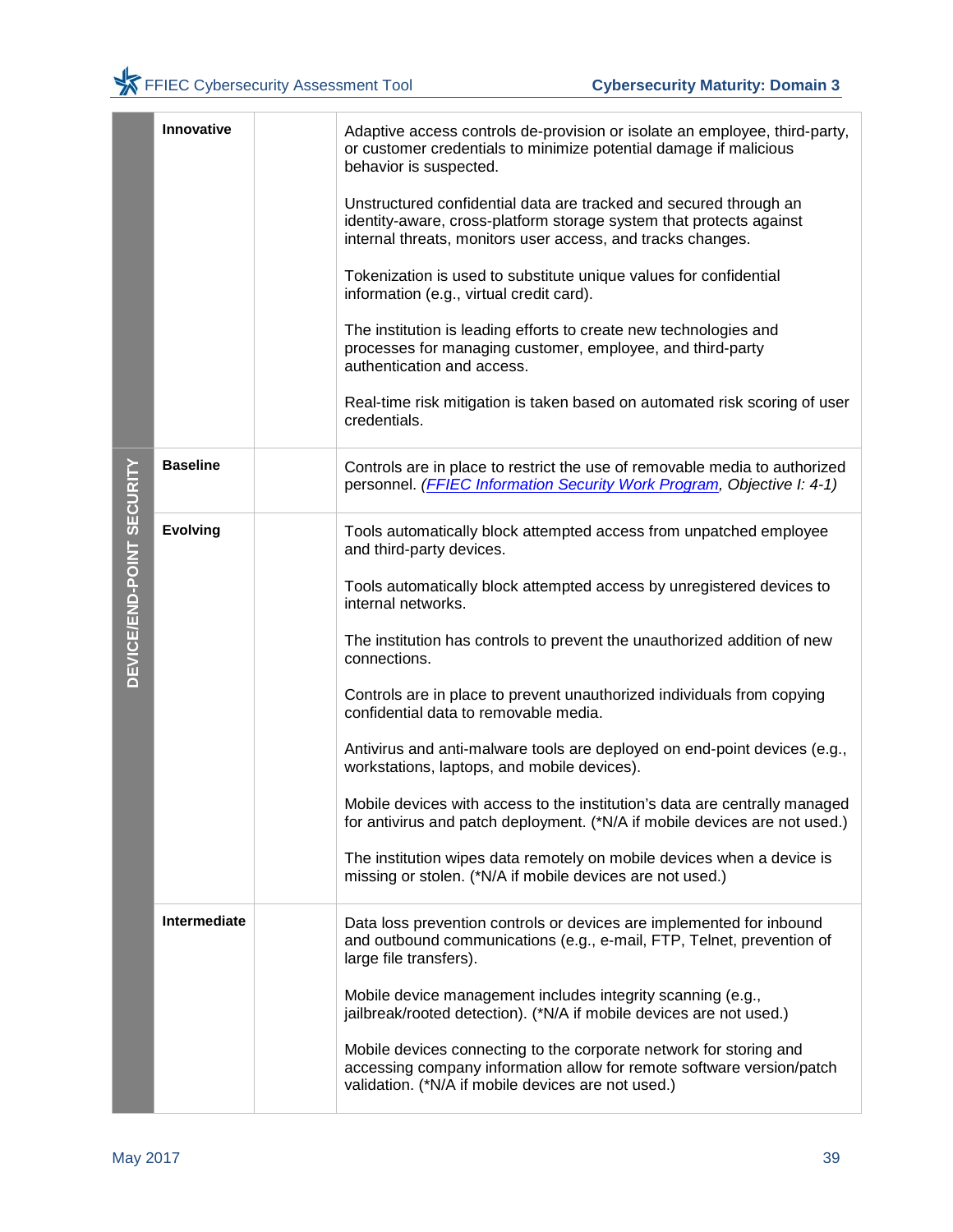|               | <b>Advanced</b> | Employees' and third parties' devices (including mobile) without the latest<br>security patches are quarantined and patched before the device is<br>granted access to the network.<br>Confidential data and applications on mobile devices are only accessible<br>via a secure, isolated sandbox or a secure container.                                                                                                                                                                                                                                                                                                                                                                                                                                                                                                                                             |
|---------------|-----------------|---------------------------------------------------------------------------------------------------------------------------------------------------------------------------------------------------------------------------------------------------------------------------------------------------------------------------------------------------------------------------------------------------------------------------------------------------------------------------------------------------------------------------------------------------------------------------------------------------------------------------------------------------------------------------------------------------------------------------------------------------------------------------------------------------------------------------------------------------------------------|
|               | Innovative      | A centralized end-point management tool provides fully integrated patch,<br>configuration, and vulnerability management, while also being able to<br>detect malware upon arrival to prevent an exploit.                                                                                                                                                                                                                                                                                                                                                                                                                                                                                                                                                                                                                                                             |
| SECURE CODING | <b>Baseline</b> | Developers working for the institution follow secure program coding<br>practices, as part of a system development life cycle (SDLC), that meet<br>industry standards. (FFIEC Information Security Booklet, page 56)<br>The security controls of internally developed software are periodically<br>reviewed and tested. (*N/A if there is no software development.) (FFIEC<br><b>Information Security Booklet, page 59)</b><br>The security controls in internally developed software code are<br>independently reviewed before migrating the code to production. (*N/A if<br>there is no software development.) (FFIEC Development and Acquisition<br>Booklet, page 2)<br>Intellectual property and production code are held in escrow. (*N/A if<br>there is no production code to hold in escrow.) (FFIEC Development and<br><b>Acquisition Booklet</b> , page 39) |
|               | <b>Evolving</b> | Security testing occurs at all post-design phases of the SDLC for all<br>applications, including mobile applications. (*N/A if there is no software<br>development.)                                                                                                                                                                                                                                                                                                                                                                                                                                                                                                                                                                                                                                                                                                |
|               | Intermediate    | Processes are in place to mitigate vulnerabilities identified as part of the<br>secure development of systems and applications.<br>The security of applications, including Web-based applications connected<br>to the Internet, is tested against known types of cyber attacks (e.g., SQL<br>injection, cross-site scripting, buffer overflow) before implementation or<br>following significant changes.<br>Software code executables and scripts are digitally signed to confirm the<br>software author and guarantee that the code has not been altered or<br>corrupted.<br>A risk-based, independent information assurance function evaluates the<br>security of internal applications.                                                                                                                                                                         |
|               | <b>Advanced</b> | Vulnerabilities identified through a static code analysis are remediated<br>before implementing newly developed or changed applications into<br>production.<br>All interdependencies between applications and services have been                                                                                                                                                                                                                                                                                                                                                                                                                                                                                                                                                                                                                                    |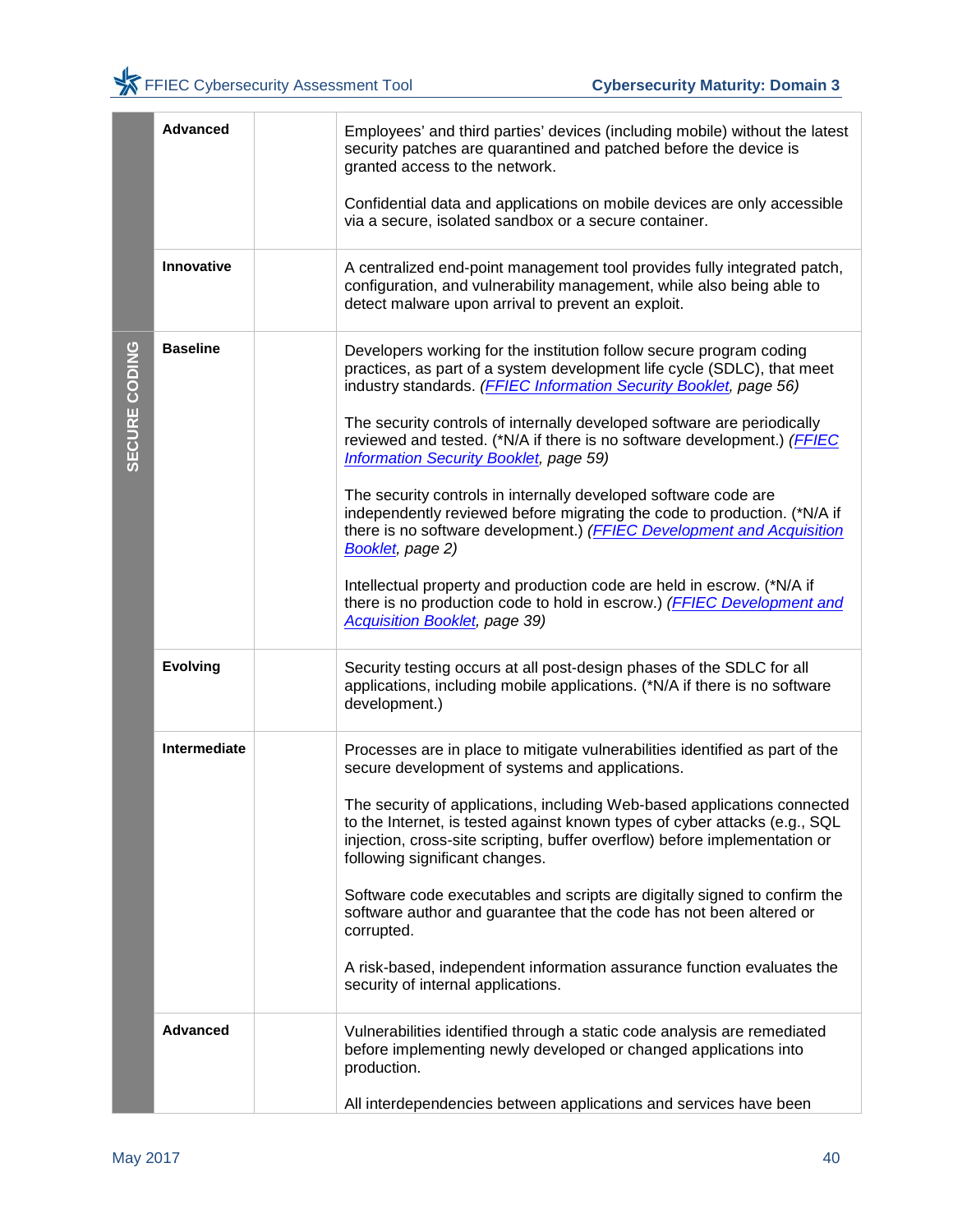|                                    |                 | identified.                                                                                                                                                                                                                                |
|------------------------------------|-----------------|--------------------------------------------------------------------------------------------------------------------------------------------------------------------------------------------------------------------------------------------|
|                                    |                 | Independent code reviews are completed on internally developed or<br>vendor-provided custom applications to ensure there are no security<br>gaps.                                                                                          |
|                                    | Innovative      | Software code is actively scanned by automated tools in the development<br>environment so that security weaknesses can be resolved immediately<br>during the design phase.                                                                 |
|                                    |                 | <b>Assessment Factor: Detective Controls</b>                                                                                                                                                                                               |
|                                    | <b>Baseline</b> | Independent testing (including penetration testing and vulnerability<br>scanning) is conducted according to the risk assessment for external-<br>facing systems and the internal network. (FFIEC Information Security<br>Booklet, page 61) |
|                                    |                 | Antivirus and anti-malware tools are used to detect attacks. ( <b>FFIEC</b><br><b>Information Security Booklet, page 55)</b>                                                                                                               |
|                                    |                 | Firewall rules are audited or verified at least quarterly. (FFIEC Information<br>Security Booklet, page 82)                                                                                                                                |
| THREAT AND VULNERABILITY DETECTION |                 | E-mail protection mechanisms are used to filter for common cyber threats<br>(e.g., attached malware or malicious links). ( <b>FFIEC Information Security</b><br>Booklet, page 39)                                                          |
|                                    | <b>Evolving</b> | Independent penetration testing of network boundary and critical Web-<br>facing applications is performed routinely to identify security control gaps.                                                                                     |
|                                    |                 | Independent penetration testing is performed on Internet-facing<br>applications or systems before they are launched or undergo significant<br>change.                                                                                      |
|                                    |                 | Antivirus and anti-malware tools are updated automatically.                                                                                                                                                                                |
|                                    |                 | Firewall rules are updated routinely.                                                                                                                                                                                                      |
|                                    |                 | Vulnerability scanning is conducted and analyzed before<br>deployment/redeployment of new/existing devices.                                                                                                                                |
|                                    |                 | Processes are in place to monitor potential insider activity that could lead<br>to data theft or destruction.                                                                                                                              |
|                                    | Intermediate    | Audit or risk management resources review the penetration testing scope<br>and results to help determine the need for rotating companies based on<br>the quality of the work.                                                              |
|                                    |                 | E-mails and attachments are automatically scanned to detect malware<br>and are blocked when malware is present.                                                                                                                            |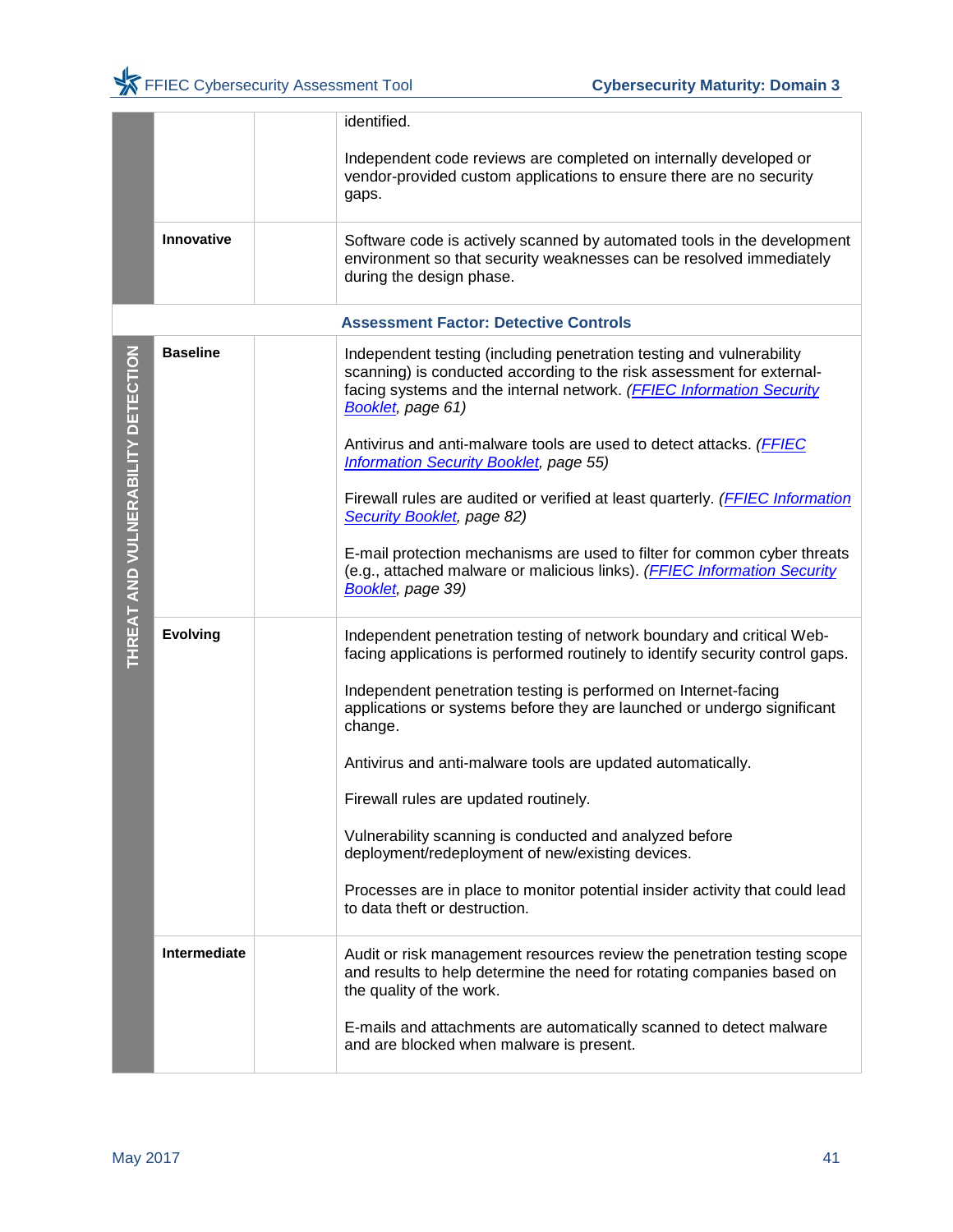|                              | <b>Advanced</b>   | Weekly vulnerability scanning is rotated among environments to scan all<br>environments throughout the year.                                                                                                                                                                                                                                                                                                                                                                                          |
|------------------------------|-------------------|-------------------------------------------------------------------------------------------------------------------------------------------------------------------------------------------------------------------------------------------------------------------------------------------------------------------------------------------------------------------------------------------------------------------------------------------------------------------------------------------------------|
|                              |                   | Penetration tests include cyber attack simulations and/or real-world<br>tactics and techniques such as red team testing to detect control gaps in<br>employee behavior, security defenses, policies, and resources.                                                                                                                                                                                                                                                                                   |
|                              |                   | Automated tool(s) proactively identifies high-risk behavior signaling an<br>employee who may pose an insider threat.                                                                                                                                                                                                                                                                                                                                                                                  |
|                              | <b>Innovative</b> | User tasks and content (e.g., opening an e-mail attachment) are<br>automatically isolated in a secure container or virtual environment so that<br>malware can be analyzed but cannot access vital data, end-point<br>operating systems, or applications on the institution's network.                                                                                                                                                                                                                 |
|                              |                   | Vulnerability scanning is performed on a weekly basis across all<br>environments.                                                                                                                                                                                                                                                                                                                                                                                                                     |
| ANOMALOUS ACTIVITY DETECTION | <b>Baseline</b>   | The institution is able to detect anomalous activities through monitoring<br>across the environment. (FFIEC Information Security Booklet, page 32)<br>Customer transactions generating anomalous activity alerts are<br>monitored and reviewed. (FFIEC Wholesale Payments Booklet, page 12)<br>Logs of physical and/or logical access are reviewed following events.<br>(FFIEC Information Security Booklet, page 73)<br>Access to critical systems by third parties is monitored for unauthorized or |
|                              |                   | unusual activity. (FFIEC Outsourcing Booklet, page 26)<br>Elevated privileges are monitored. (FFIEC Information Security Booklet,<br>page 19)                                                                                                                                                                                                                                                                                                                                                         |
|                              | <b>Evolving</b>   | Systems are in place to detect anomalous behavior automatically during<br>customer, employee, and third-party authentication.                                                                                                                                                                                                                                                                                                                                                                         |
|                              |                   | Security logs are reviewed regularly.                                                                                                                                                                                                                                                                                                                                                                                                                                                                 |
|                              |                   | Logs provide traceability for all system access by individual users.                                                                                                                                                                                                                                                                                                                                                                                                                                  |
|                              |                   | Thresholds have been established to determine activity within logs that<br>would warrant management response.                                                                                                                                                                                                                                                                                                                                                                                         |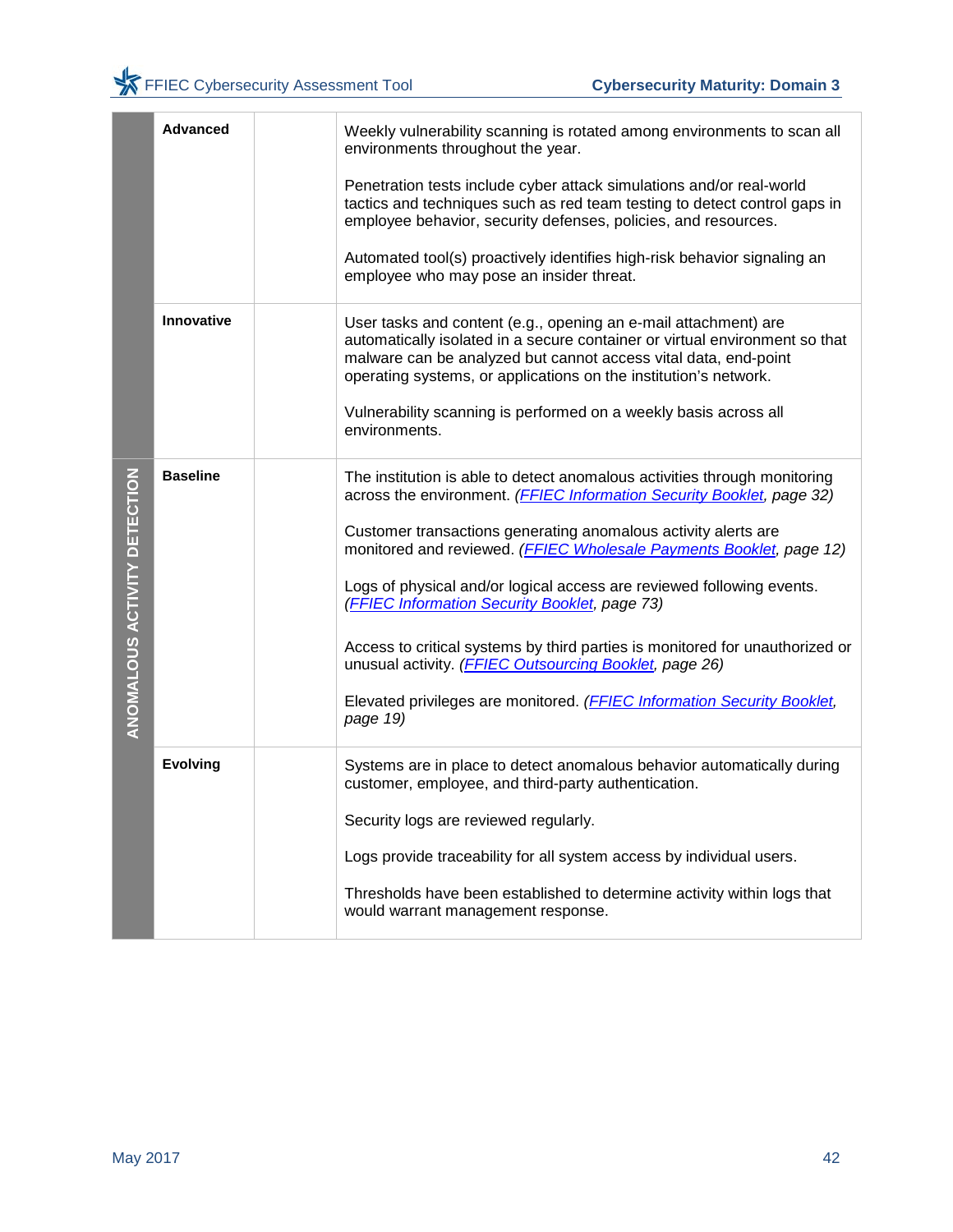|  | Intermediate    | Online customer transactions are actively monitored for anomalous<br>behavior.                                                                                                                      |
|--|-----------------|-----------------------------------------------------------------------------------------------------------------------------------------------------------------------------------------------------|
|  |                 | Tools to detect unauthorized data mining are used.                                                                                                                                                  |
|  |                 | Tools actively monitor security logs for anomalous behavior and alert<br>within established parameters.                                                                                             |
|  |                 | Audit logs are backed up to a centralized log server or media that is<br>difficult to alter.                                                                                                        |
|  |                 | Thresholds for security logging are evaluated periodically.                                                                                                                                         |
|  |                 | Anomalous activity and other network and system alerts are correlated<br>across business units to detect and prevent multifaceted attacks (e.g.,<br>simultaneous account takeover and DDoS attack). |
|  | <b>Advanced</b> | An automated tool triggers system and/or fraud alerts when customer<br>logins occur within a short period of time but from physically distant IP<br>locations.                                      |
|  |                 | External transfers from customer accounts generate alerts and require<br>review and authorization if anomalous behavior is detected.                                                                |
|  |                 | A system is in place to monitor and analyze employee behavior (network<br>use patterns, work hours, and known devices) to alert on anomalous<br>activities.                                         |
|  |                 | An automated tool(s) is in place to detect and prevent data mining by<br>insider threats.                                                                                                           |
|  |                 | Tags on fictitious confidential data or files are used to provide advanced<br>alerts of potential malicious activity when the data is accessed.                                                     |
|  | Innovative      | The institution has a mechanism for real-time automated risk scoring of<br>threats.                                                                                                                 |
|  |                 | The institution is developing new technologies that will detect potential<br>insider threats and block activity in real time.                                                                       |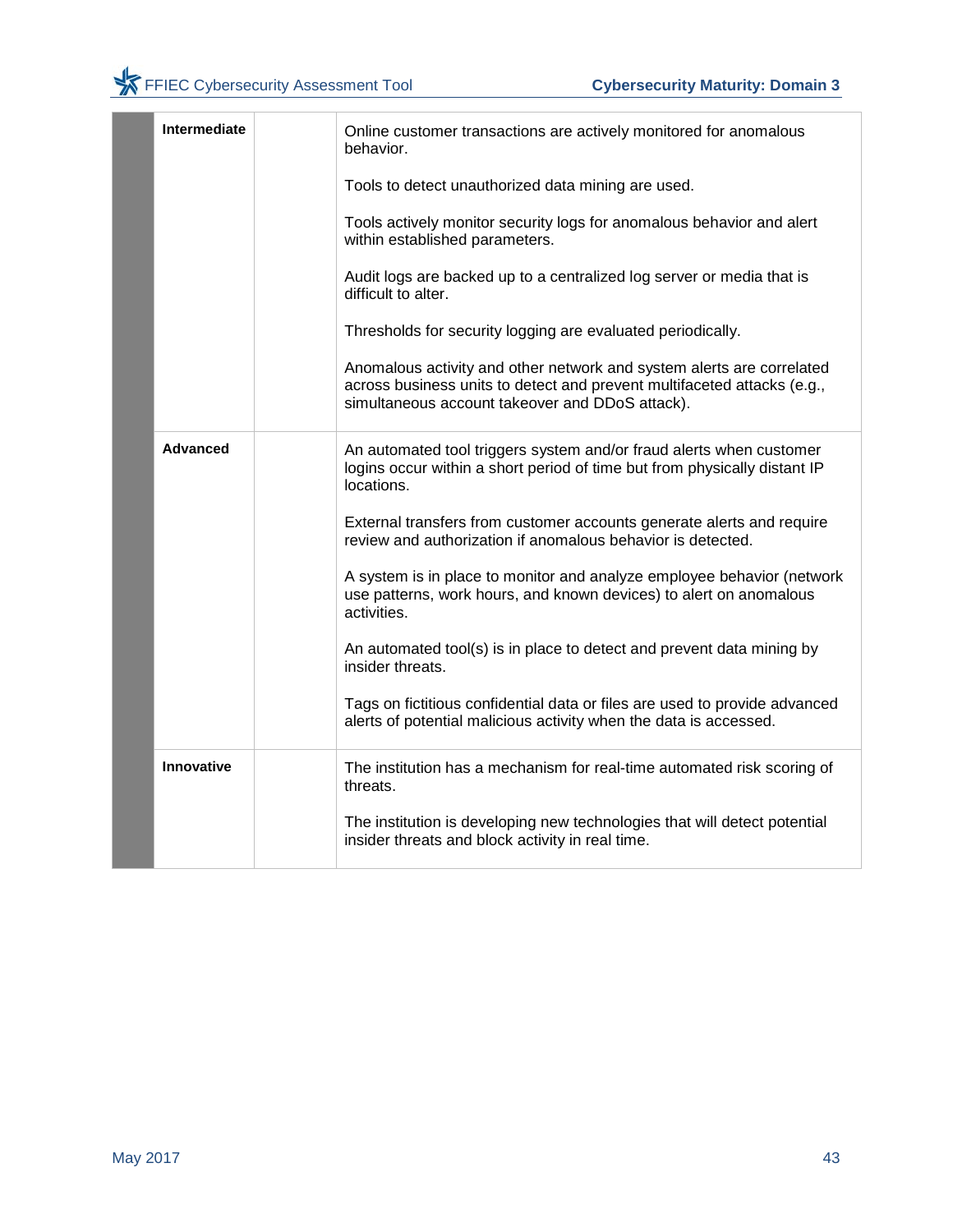| EVENT DETECTION | <b>Baseline</b> | A normal network activity baseline is established. (FFIEC Information<br>Security Booklet, page 77)                                                                              |
|-----------------|-----------------|----------------------------------------------------------------------------------------------------------------------------------------------------------------------------------|
|                 |                 | Mechanisms (e.g., antivirus alerts, log event alerts) are in place to alert<br>management to potential attacks. (FFIEC Information Security Booklet,<br>page 78)                 |
|                 |                 | Processes are in place to monitor for the presence of unauthorized users,<br>devices, connections, and software. (FFIEC Information Security Work<br>Program, Objective II: M-9) |
|                 |                 | Responsibilities for monitoring and reporting suspicious systems activity<br>have been assigned. (FFIEC Information Security Booklet, page 83)                                   |
|                 |                 | The physical environment is monitored to detect potential unauthorized<br>access. (FFIEC Information Security Booklet, page 47)                                                  |
|                 | <b>Evolving</b> | A process is in place to correlate event information from multiple sources<br>(e.g., network, application, or firewall).                                                         |
|                 | Intermediate    | Controls or tools (e.g., data loss prevention) are in place to detect<br>potential unauthorized or unintentional transmissions of confidential data.                             |
|                 |                 | Event detection processes are proven reliable.                                                                                                                                   |
|                 |                 | Specialized security monitoring is used for critical assets throughout the<br>infrastructure.                                                                                    |
|                 | <b>Advanced</b> | Automated tools detect unauthorized changes to critical system files,<br>firewalls, IPS, IDS, or other security devices.                                                         |
|                 |                 | Real-time network monitoring and detection is implemented and<br>incorporates sector-wide event information.                                                                     |
|                 |                 | Real-time alerts are automatically sent when unauthorized software,<br>hardware, or changes occur.                                                                               |
|                 |                 | Tools are in place to actively correlate event information from multiple<br>sources and send alerts based on established parameters.                                             |
|                 | Innovative      | The institution is leading efforts to develop event detection systems that<br>will correlate in real time when events are about to occur.                                        |
|                 |                 | The institution is leading the development effort to design new<br>technologies that will detect potential insider threats and block activity in<br>real time.                   |
|                 |                 |                                                                                                                                                                                  |
|                 |                 |                                                                                                                                                                                  |
|                 |                 |                                                                                                                                                                                  |
| May 2017        |                 | 44                                                                                                                                                                               |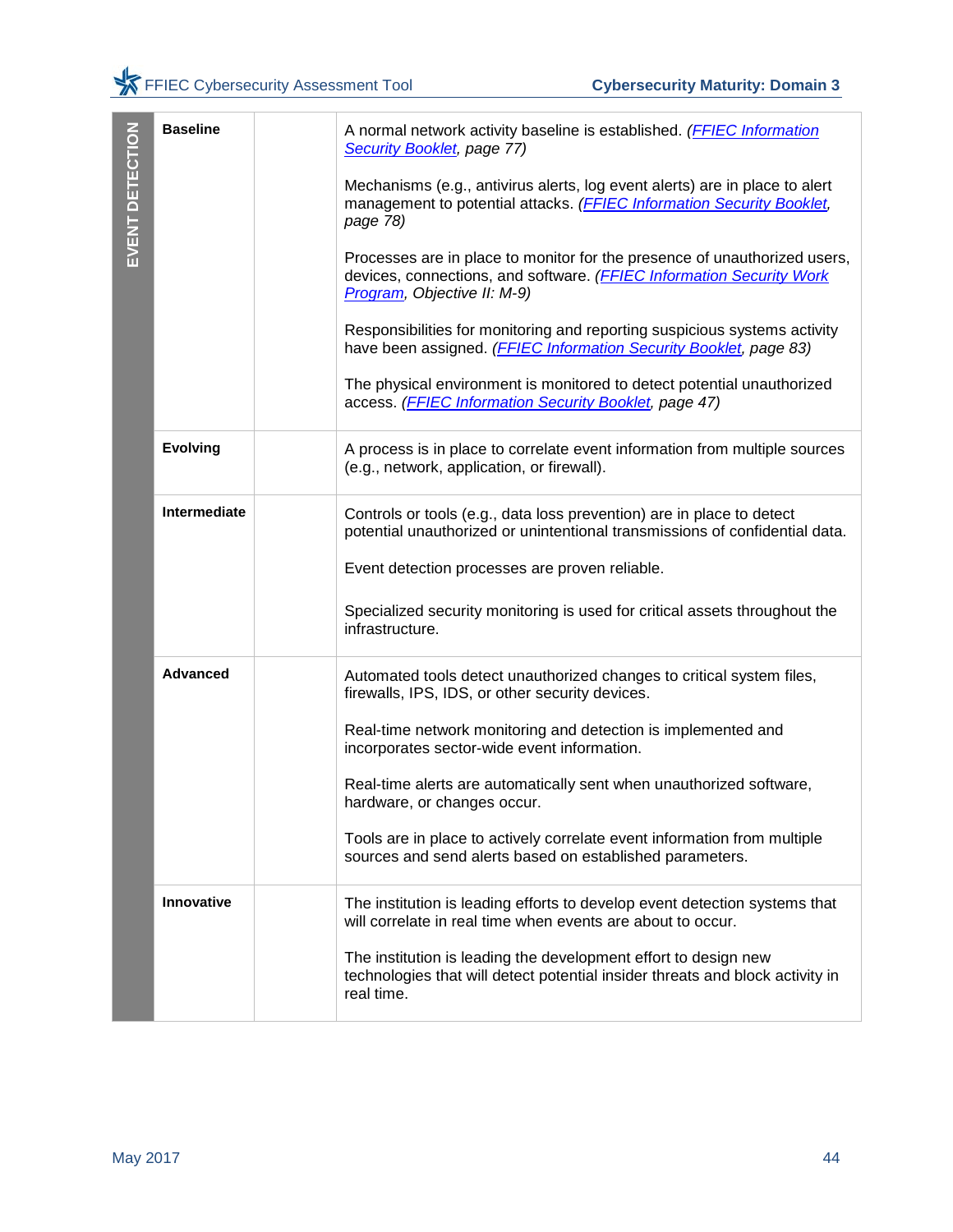|                  |                 | <b>Assessment Factor: Corrective Controls</b>                                                                                                                                                                                                                                                                                                                                                                                     |
|------------------|-----------------|-----------------------------------------------------------------------------------------------------------------------------------------------------------------------------------------------------------------------------------------------------------------------------------------------------------------------------------------------------------------------------------------------------------------------------------|
| PATCH MANAGEMENT | <b>Baseline</b> | A patch management program is implemented and ensures that software<br>and firmware patches are applied in a timely manner. (FFIEC Information<br>Security Booklet, page 62)<br>Patches are tested before being applied to systems and/or software.<br>(FFIEC Operations Booklet, page 22)<br>Patch management reports are reviewed and reflect missing security<br>patches. (FFIEC Development and Acquisition Booklet, page 50) |
|                  |                 |                                                                                                                                                                                                                                                                                                                                                                                                                                   |
|                  | <b>Evolving</b> | A formal process is in place to acquire, test, and deploy software patches<br>based on criticality.                                                                                                                                                                                                                                                                                                                               |
|                  |                 | Systems are configured to retrieve patches automatically.                                                                                                                                                                                                                                                                                                                                                                         |
|                  |                 | Operational impact is evaluated before deploying security patches.                                                                                                                                                                                                                                                                                                                                                                |
|                  |                 | An automated tool(s) is used to identify missing security patches as well<br>as the number of days since each patch became available.                                                                                                                                                                                                                                                                                             |
|                  |                 | Missing patches across all environments are prioritized and tracked.                                                                                                                                                                                                                                                                                                                                                              |
|                  | Intermediate    | Patches for high-risk vulnerabilities are tested and applied when released<br>or the risk is accepted and accountability assigned.                                                                                                                                                                                                                                                                                                |
|                  | <b>Advanced</b> | Patch monitoring software is installed on all servers to identify any<br>missing patches for the operating system software, middleware,<br>database, and other key software.                                                                                                                                                                                                                                                      |
|                  |                 | The institution monitors patch management reports to ensure security<br>patches are tested and implemented within aggressive time frames (e.g.,<br>0-30 days).                                                                                                                                                                                                                                                                    |
|                  | Innovative      | The institution develops security patches or bug fixes or contributes to<br>open source code development for systems it uses.                                                                                                                                                                                                                                                                                                     |
|                  |                 | Segregated or separate systems are in place that mirror production<br>systems allowing for rapid testing and implementation of patches and<br>provide for rapid fallback when needed.                                                                                                                                                                                                                                             |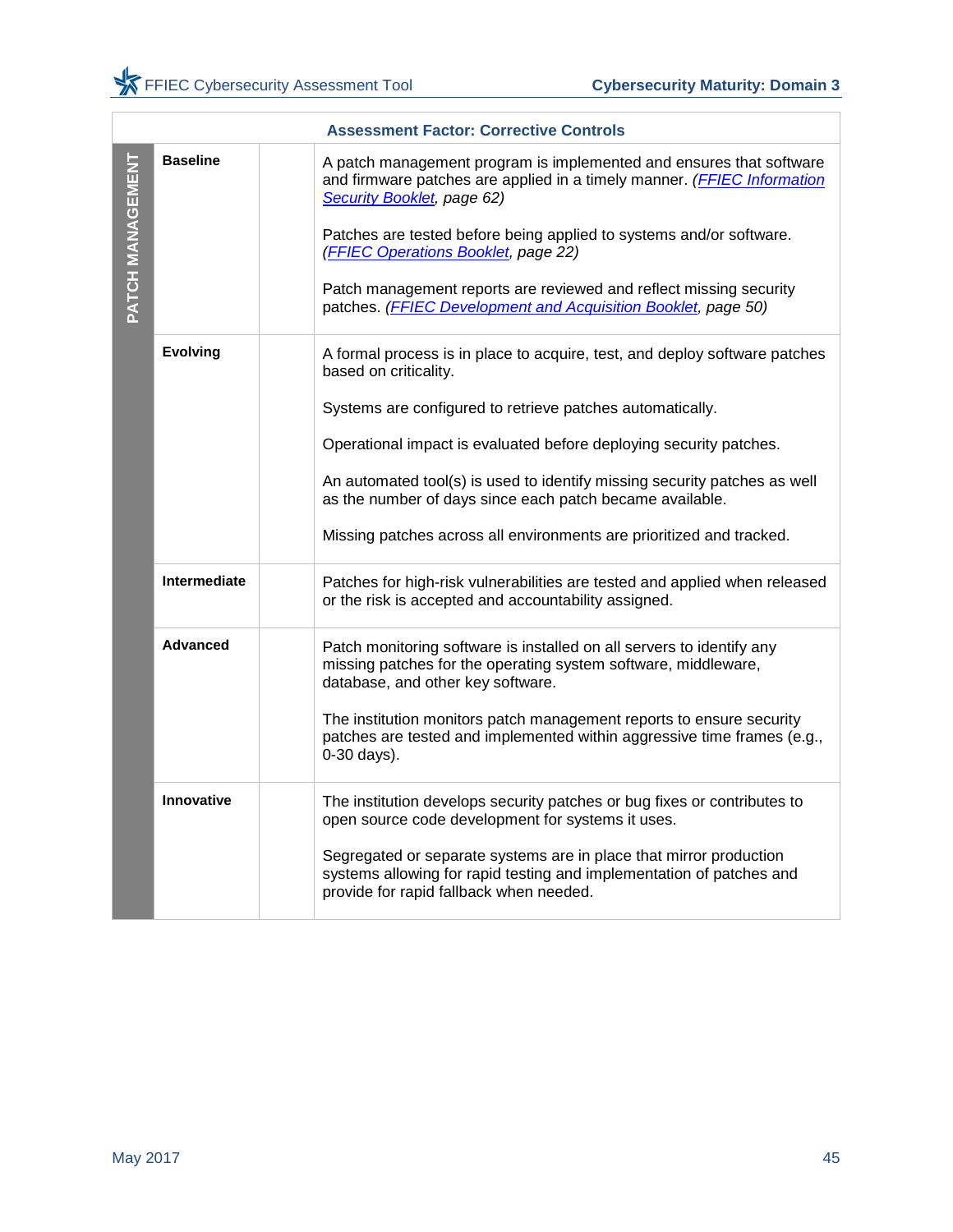| REMEDIATION     | <b>Baseline</b> | Issues identified in assessments are prioritized and resolved based on<br>criticality and within the time frames established in the response to the<br>assessment report. (FFIEC Information Security Booklet, page 87)                                |    |
|-----------------|-----------------|--------------------------------------------------------------------------------------------------------------------------------------------------------------------------------------------------------------------------------------------------------|----|
|                 | <b>Evolving</b> | Data is destroyed or wiped on hardware and portable/mobile media when<br>a device is missing, stolen, or no longer needed.                                                                                                                             |    |
|                 |                 | Formal processes are in place to resolve weaknesses identified during<br>penetration testing.                                                                                                                                                          |    |
|                 | Intermediate    | Remediation efforts are confirmed by conducting a follow-up vulnerability<br>scan.                                                                                                                                                                     |    |
|                 |                 | Penetration testing is repeated to confirm that medium- and high-risk,<br>exploitable vulnerabilities have been resolved.                                                                                                                              |    |
|                 |                 | Security investigations, forensic analysis, and remediation are performed<br>by qualified staff or third parties.                                                                                                                                      |    |
|                 |                 | Generally accepted and appropriate forensic procedures, including chain<br>of custody, are used to gather and present evidence to support potential<br>legal action.                                                                                   |    |
|                 |                 | The maintenance and repair of organizational assets are performed by<br>authorized individuals with approved and controlled tools.                                                                                                                     |    |
|                 |                 | The maintenance and repair of organizational assets are logged in a<br>timely manner.                                                                                                                                                                  |    |
|                 | <b>Advanced</b> | All medium and high risk issues identified in penetration testing,<br>vulnerability scanning, and other independent testing are escalated to the<br>board or an appropriate board committee for risk acceptance if not<br>resolved in a timely manner. |    |
|                 | Innovative      | The institution is developing technologies that will remediate systems<br>damaged by zero-day attacks to maintain current recovery time<br>objectives.                                                                                                 |    |
|                 |                 |                                                                                                                                                                                                                                                        |    |
| <b>May 2017</b> |                 |                                                                                                                                                                                                                                                        | 46 |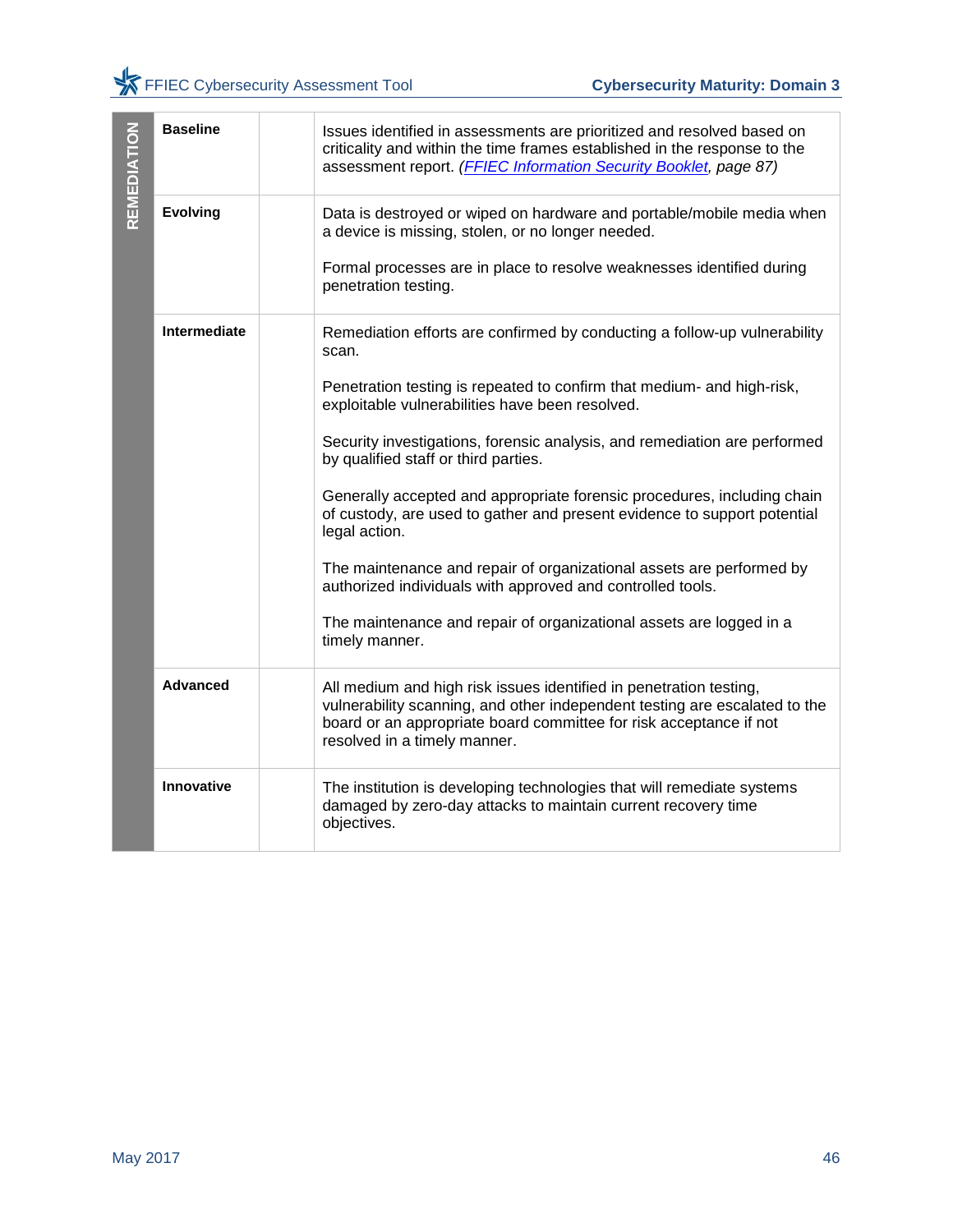<span id="page-48-0"></span>г

|             | <b>Domain 4: External Dependency Management</b> |            |                                                                                                                                                                                                                                                                                                                                                                                                                                                                                                                                                |  |
|-------------|-------------------------------------------------|------------|------------------------------------------------------------------------------------------------------------------------------------------------------------------------------------------------------------------------------------------------------------------------------------------------------------------------------------------------------------------------------------------------------------------------------------------------------------------------------------------------------------------------------------------------|--|
|             |                                                 |            | <b>Assessment Factor: Connections</b>                                                                                                                                                                                                                                                                                                                                                                                                                                                                                                          |  |
|             |                                                 | Y, Y(C), N |                                                                                                                                                                                                                                                                                                                                                                                                                                                                                                                                                |  |
| CONNECTIONS | <b>Baseline</b>                                 |            | The critical business processes that are dependent on external<br>connectivity have been identified. (FFIEC Information Security Booklet,<br>page 9)<br>The institution ensures that third-party connections are authorized.<br>(FFIEC Information Security Booklet, page 17)<br>A network diagram is in place and identifies all external connections.<br>(FFIEC Information Security Booklet, page 9)<br>Data flow diagrams are in place and document information flow to<br>external parties. (FFIEC Information Security Booklet, page 10) |  |
|             | <b>Evolving</b>                                 |            | Critical business processes have been mapped to the supporting external<br>connections.<br>The network diagram is updated when connections with third parties<br>change or at least annually.<br>Network and systems diagrams are stored in a secure manner with<br>proper restrictions on access.<br>Controls for primary and backup third-party connections are monitored<br>and tested on a regular basis.                                                                                                                                  |  |
|             | Intermediate                                    |            | A validated asset inventory is used to create comprehensive diagrams<br>depicting data repositories, data flow, infrastructure, and connectivity.<br>Security controls are designed and verified to detect and prevent<br>intrusions from third-party connections.<br>Monitoring controls cover all external connections (e.g., third-party<br>service providers, business partners, customers).<br>Monitoring controls cover all internal network-to-network connections.                                                                     |  |
|             | <b>Advanced</b>                                 |            | The security architecture is validated and documented before network<br>connection infrastructure changes.<br>The institution works closely with third-party service providers to maintain<br>and improve the security of external connections.                                                                                                                                                                                                                                                                                                |  |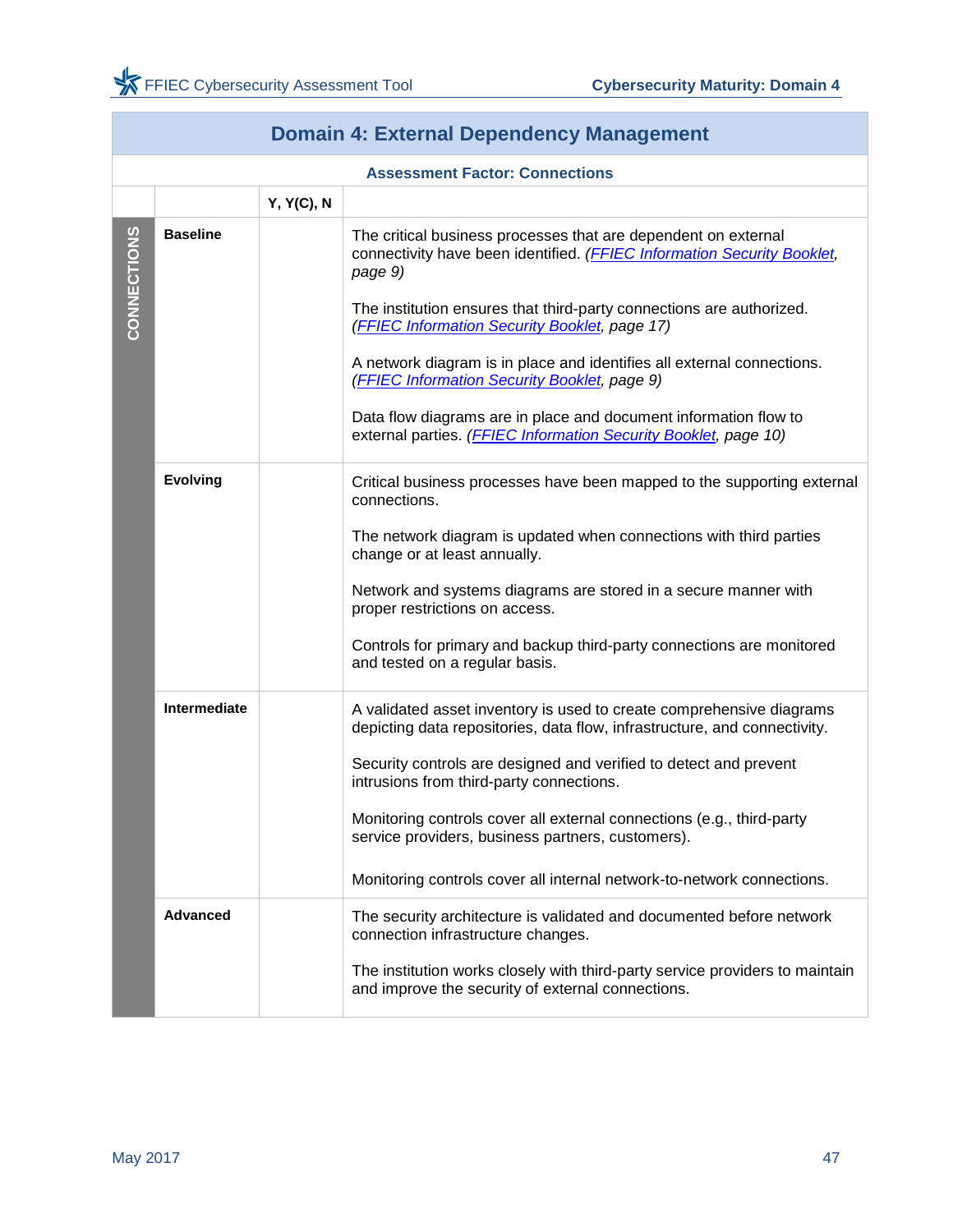|               | Innovative        | Diagram(s) of external connections is interactive, shows real-time<br>changes to the network connection infrastructure, new connections,<br>and volume fluctuations, and alerts when risks arise.<br>The institution's connections can be segmented or severed<br>instantaneously to prevent contagion from cyber attacks. |
|---------------|-------------------|----------------------------------------------------------------------------------------------------------------------------------------------------------------------------------------------------------------------------------------------------------------------------------------------------------------------------|
|               |                   | <b>Assessment Factor: Relationship Management</b>                                                                                                                                                                                                                                                                          |
| DUE DILIGENCE | <b>Baseline</b>   | Risk-based due diligence is performed on prospective third parties<br>before contracts are signed, including reviews of their background,<br>reputation, financial condition, stability, and security controls. (FFIEC<br><b>Information Security Booklet, page 69)</b>                                                    |
|               |                   | A list of third-party service providers is maintained. (FFIEC Outsourcing<br><b>Booklet</b> , page 19)                                                                                                                                                                                                                     |
|               |                   | A risk assessment is conducted to identify criticality of service<br>providers. (FFIEC Outsourcing Booklet, page 6)                                                                                                                                                                                                        |
|               | <b>Evolving</b>   | A formal process exists to analyze assessments of third-party<br>cybersecurity controls.                                                                                                                                                                                                                                   |
|               |                   | The board or an appropriate board committee reviews a summary of<br>due diligence results including management's recommendations to use<br>third parties that will affect the institution's inherent risk profile.                                                                                                         |
|               | Intermediate      | A process is in place to confirm that the institution's third-party service<br>providers conduct due diligence of their third parties (e.g.,<br>subcontractors).                                                                                                                                                           |
|               |                   | Pre-contract, physical site visits of high-risk vendors are conducted by<br>the institution or by a qualified third party.                                                                                                                                                                                                 |
|               | <b>Advanced</b>   | A continuous process improvement program is in place for third-party<br>due diligence activity.                                                                                                                                                                                                                            |
|               |                   | Audits of high-risk vendors are conducted on an annual basis.                                                                                                                                                                                                                                                              |
|               | <b>Innovative</b> | The institution promotes sector-wide efforts to build due diligence<br>mechanisms that lead to in-depth and efficient security and resilience<br>reviews.                                                                                                                                                                  |
|               |                   | The institution is leading efforts to develop new auditable processes<br>and for conducting due diligence and ongoing monitoring of<br>cybersecurity risks posed by third parties.                                                                                                                                         |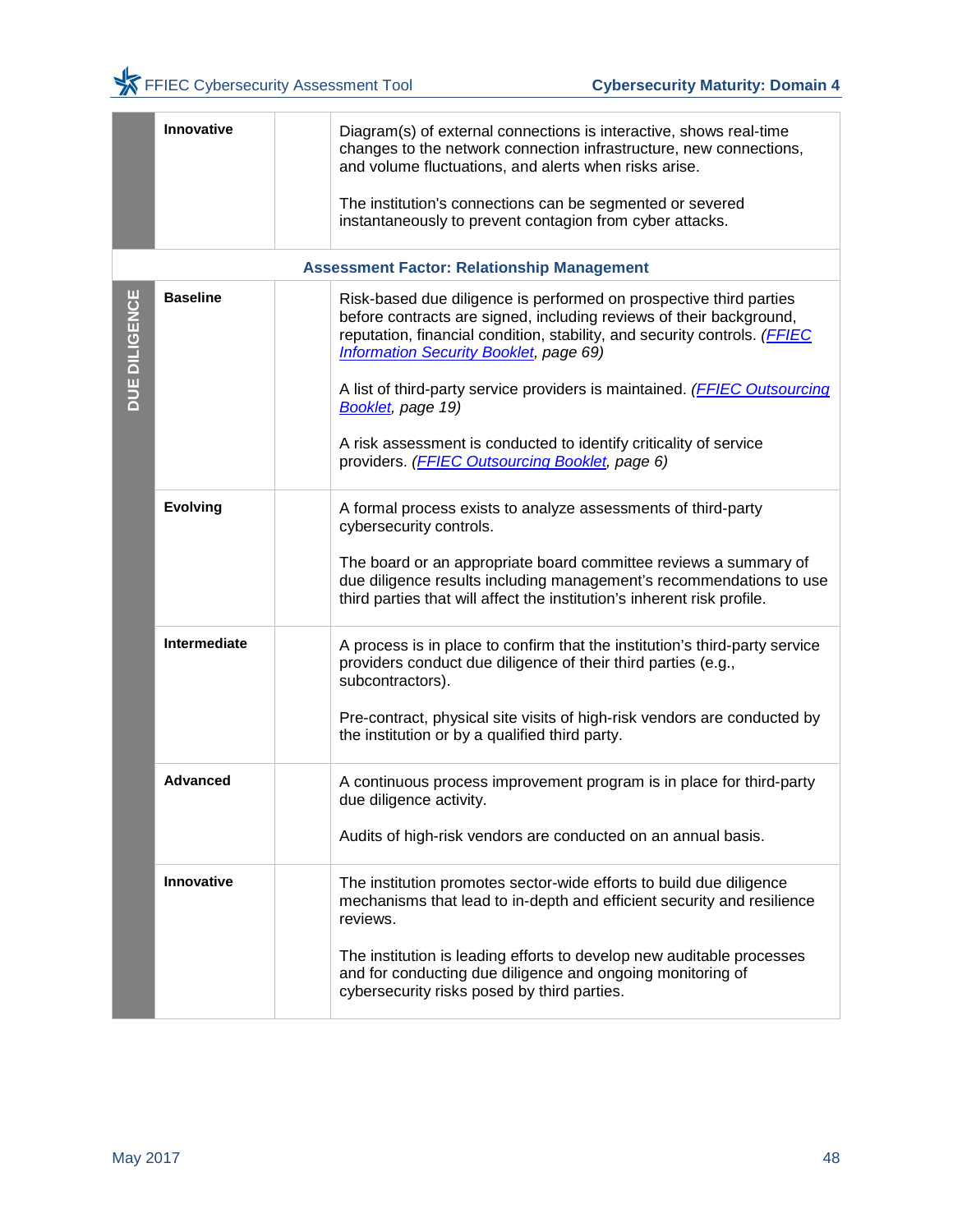| CONTRACTS | <b>Baseline</b>     | Formal contracts that address relevant security and privacy<br>requirements are in place for all third parties that process, store, or<br>transmit confidential data or provide critical services. (FFIEC<br><b>Information Security Booklet, page 7)</b><br>Contracts acknowledge that the third party is responsible for the<br>security of the institution's confidential data that it possesses, stores,<br>processes, or transmits. (FFIEC Information Security Booklet, page 12)<br>Contracts stipulate that the third-party security controls are regularly<br>reviewed and validated by an independent party. ( <b>FFIEC Information</b><br>Security Booklet, page 12)<br>Contracts identify the recourse available to the institution should the<br>third party fail to meet defined security requirements. (FFIEC<br><b>Outsourcing Booklet, page 12)</b><br>Contracts establish responsibilities for responding to security incidents.<br>(FFIEC E-Banking Booklet, page 22)<br>Contracts specify the security requirements for the return or destruction<br>of data upon contract termination. (FFIEC Outsourcing Booklet,<br>page 15) |
|-----------|---------------------|----------------------------------------------------------------------------------------------------------------------------------------------------------------------------------------------------------------------------------------------------------------------------------------------------------------------------------------------------------------------------------------------------------------------------------------------------------------------------------------------------------------------------------------------------------------------------------------------------------------------------------------------------------------------------------------------------------------------------------------------------------------------------------------------------------------------------------------------------------------------------------------------------------------------------------------------------------------------------------------------------------------------------------------------------------------------------------------------------------------------------------------------------|
|           | <b>Evolving</b>     | Responsibilities for managing devices (e.g., firewalls, routers) that<br>secure connections with third parties are formally documented in the<br>contract.<br>Responsibility for notification of direct and indirect security incidents<br>and vulnerabilities is documented in contracts or service-level<br>agreements (SLAs).<br>Contracts stipulate geographic limits on where data can be stored or<br>transmitted.                                                                                                                                                                                                                                                                                                                                                                                                                                                                                                                                                                                                                                                                                                                           |
|           | <b>Intermediate</b> | Third-party SLAs or similar means are in place that require timely<br>notification of security events.                                                                                                                                                                                                                                                                                                                                                                                                                                                                                                                                                                                                                                                                                                                                                                                                                                                                                                                                                                                                                                             |
|           | <b>Advanced</b>     | Contracts require third-party service provider's security policies meet or<br>exceed those of the institution.<br>A third-party termination/exit strategy has been established and<br>validated with management.                                                                                                                                                                                                                                                                                                                                                                                                                                                                                                                                                                                                                                                                                                                                                                                                                                                                                                                                   |
|           | Innovative          | The institution promotes a sector-wide effort to influence contractual<br>requirements for critical third parties to the industry.                                                                                                                                                                                                                                                                                                                                                                                                                                                                                                                                                                                                                                                                                                                                                                                                                                                                                                                                                                                                                 |
| May 2017  |                     | 49                                                                                                                                                                                                                                                                                                                                                                                                                                                                                                                                                                                                                                                                                                                                                                                                                                                                                                                                                                                                                                                                                                                                                 |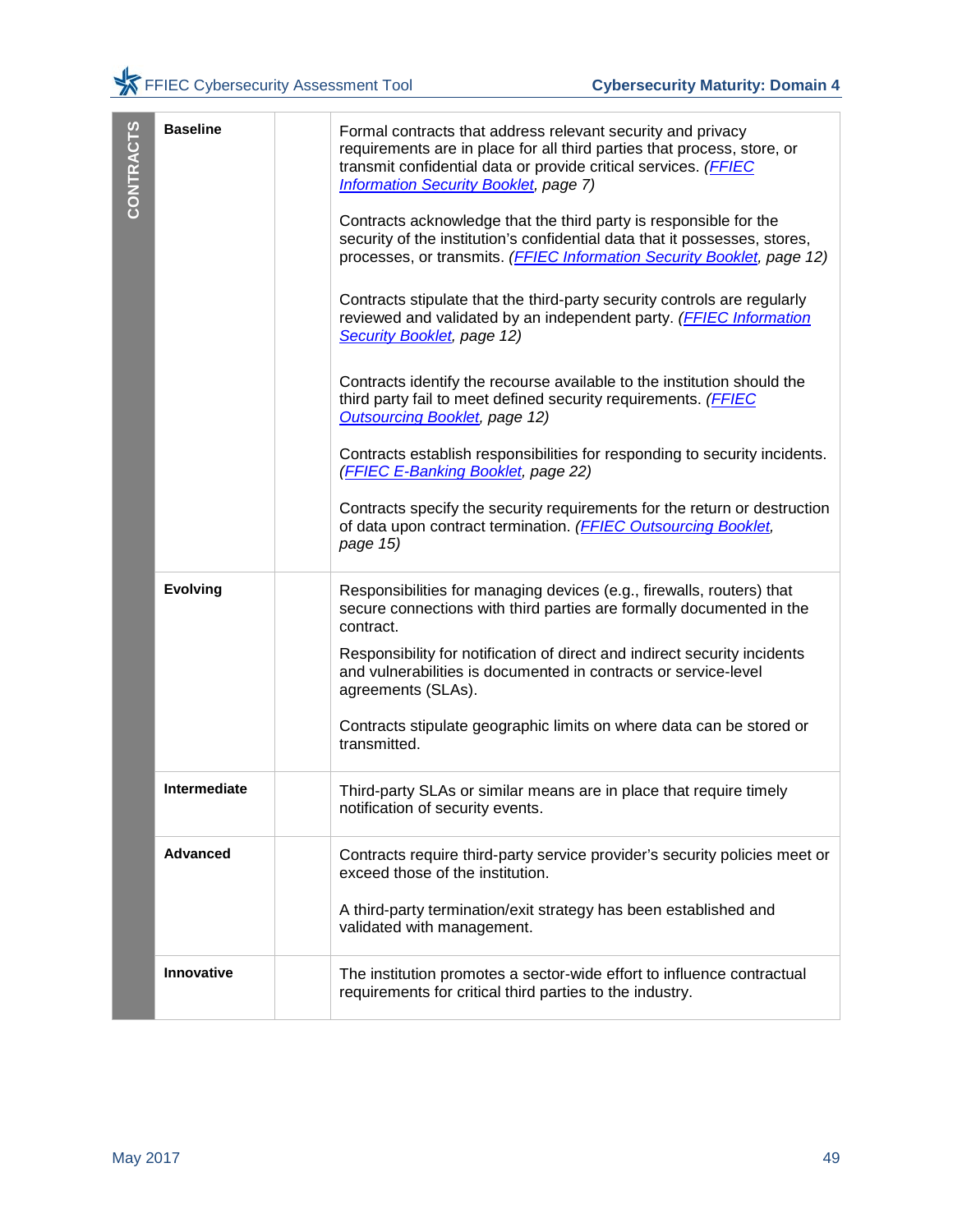| <b>ONGOING MONITORING</b> | <b>Baseline</b>     | The third-party risk assessment is updated regularly. ( <b>FFIEC</b><br><b>Outsourcing Booklet, page 3)</b>                                                                                               |    |
|---------------------------|---------------------|-----------------------------------------------------------------------------------------------------------------------------------------------------------------------------------------------------------|----|
|                           |                     | Audits, assessments, and operational performance reports are<br>obtained and reviewed regularly validating security controls for critical<br>third parties. (FFIEC Information Security Booklet, page 86) |    |
|                           |                     | Ongoing monitoring practices include reviewing critical third-parties'<br>resilience plans. (FFIEC Outsourcing Booklet, page 19)                                                                          |    |
|                           | <b>Evolving</b>     | A process to identify new third-party relationships is in place, including<br>identifying new relationships that were established without formal<br>approval.                                             |    |
|                           |                     | A formal program assigns responsibility for ongoing oversight of third-<br>party access.                                                                                                                  |    |
|                           |                     | Monitoring of third parties is scaled, in terms of depth and frequency,<br>according to the risk of the third parties.                                                                                    |    |
|                           |                     | Automated reminders or ticklers are in place to identify when required<br>third-party information needs to be obtained or analyzed.                                                                       |    |
|                           | <b>Intermediate</b> | Third-party employee access to the institution's confidential data are<br>tracked actively based on the principles of least privilege.                                                                    |    |
|                           |                     | Periodic on-site assessments of high-risk vendors are conducted to<br>ensure appropriate security controls are in place.                                                                                  |    |
|                           | <b>Advanced</b>     | Third-party employee access to confidential data on third-party hosted<br>systems is tracked actively via automated reports and alerts.                                                                   |    |
|                           | Innovative          | The institution is leading efforts to develop new auditable processes for<br>ongoing monitoring of cybersecurity risks posed by third parties.                                                            |    |
|                           |                     |                                                                                                                                                                                                           |    |
|                           |                     |                                                                                                                                                                                                           |    |
|                           |                     |                                                                                                                                                                                                           |    |
|                           |                     |                                                                                                                                                                                                           |    |
|                           |                     |                                                                                                                                                                                                           |    |
| May 2017                  |                     |                                                                                                                                                                                                           | 50 |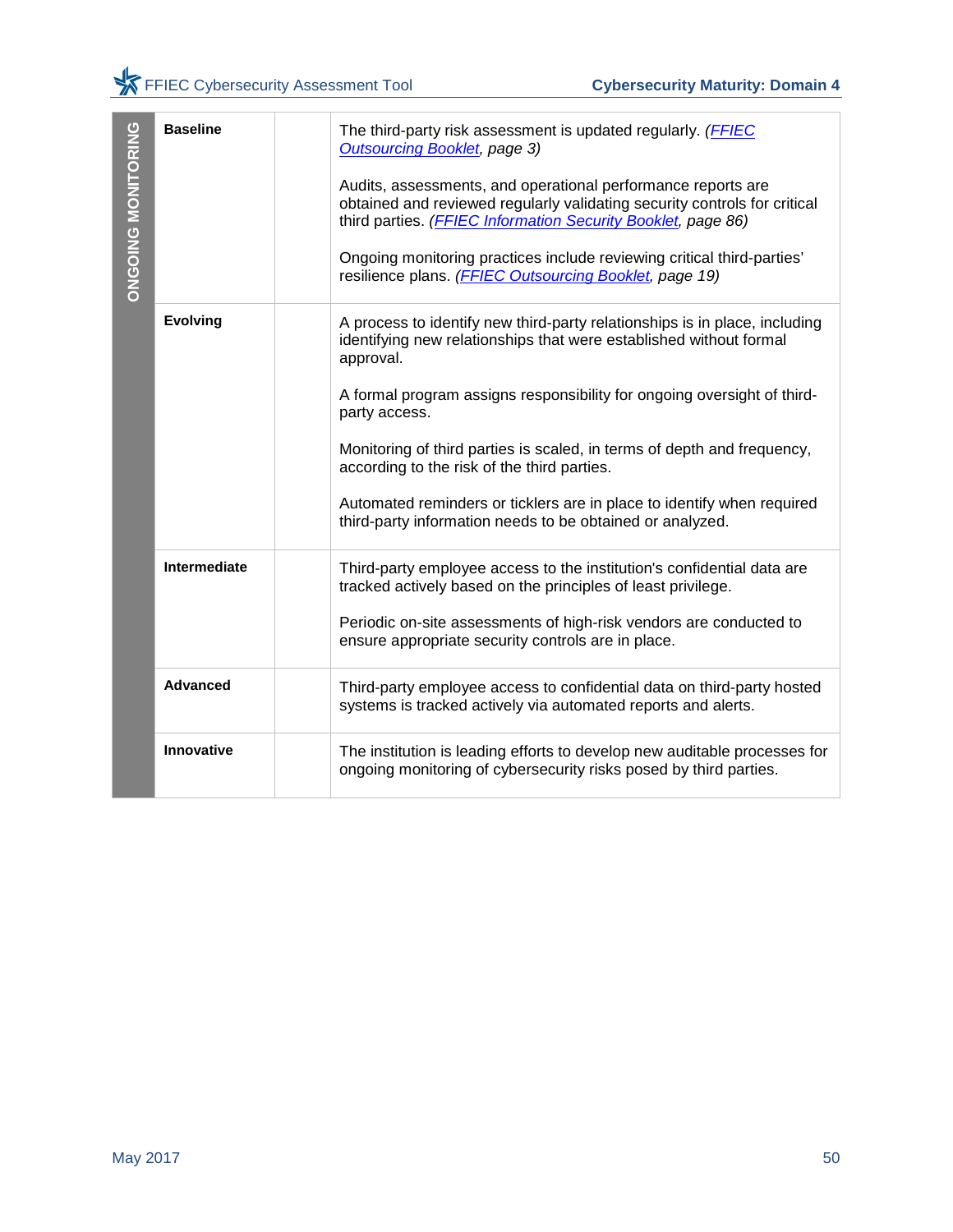<span id="page-52-0"></span>

|          | <b>Domain 5: Cyber Incident Management and Resilience</b> |                   |                                                                                                                                                                                                                                                                                                                                                                                                                                                                                                                                                                                                                                                                                                                                                                                                                                                                                                                                                                                                                                                                                        |  |  |
|----------|-----------------------------------------------------------|-------------------|----------------------------------------------------------------------------------------------------------------------------------------------------------------------------------------------------------------------------------------------------------------------------------------------------------------------------------------------------------------------------------------------------------------------------------------------------------------------------------------------------------------------------------------------------------------------------------------------------------------------------------------------------------------------------------------------------------------------------------------------------------------------------------------------------------------------------------------------------------------------------------------------------------------------------------------------------------------------------------------------------------------------------------------------------------------------------------------|--|--|
|          |                                                           |                   | <b>Assessment Factor: Incident Resilience Planning and Strategy</b>                                                                                                                                                                                                                                                                                                                                                                                                                                                                                                                                                                                                                                                                                                                                                                                                                                                                                                                                                                                                                    |  |  |
|          |                                                           | <b>Y, Y(C), N</b> |                                                                                                                                                                                                                                                                                                                                                                                                                                                                                                                                                                                                                                                                                                                                                                                                                                                                                                                                                                                                                                                                                        |  |  |
| PLANNING | <b>Baseline</b>                                           |                   | The institution has documented how it will react and respond to cyber<br>incidents. (FFIEC Business Continuity Planning Booklet, page 4)<br>Communication channels exist to provide employees a means for<br>reporting information security events in a timely manner. (FFIEC<br>Information Security Booklet, page 83)<br>Roles and responsibilities for incident response team members are<br>defined. (FFIEC Information Security Booklet, page 84)<br>The response team includes individuals with a wide range of backgrounds<br>and expertise, from many different areas within the institution (e.g.,<br>management, legal, public relations, as well as information technology).<br>(FFIEC Information Security Booklet, page 84)<br>A formal backup and recovery plan exists for all critical business lines.<br>(FFIEC Business Continuity Planning Booklet, page 4)<br>The institution plans to use business continuity, disaster recovery, and<br>data backup programs to recover operations following an incident. (FFIEC<br><b>Information Security Booklet, page 71)</b> |  |  |
|          | <b>Evolving</b>                                           |                   | The remediation plan and process outlines the mitigating actions,<br>resources, and time parameters.<br>The corporate disaster recovery, business continuity, and crisis<br>management plans have integrated consideration of cyber incidents.<br>Alternative processes have been established to continue critical activity<br>within a reasonable time period.<br>Business impact analyses have been updated to include cybersecurity.<br>Due diligence has been performed on technical sources, consultants, or<br>forensic service firms that could be called to assist the institution during or<br>following an incident.                                                                                                                                                                                                                                                                                                                                                                                                                                                         |  |  |

## **Domain 5: Cyber Incident Management and Resilience**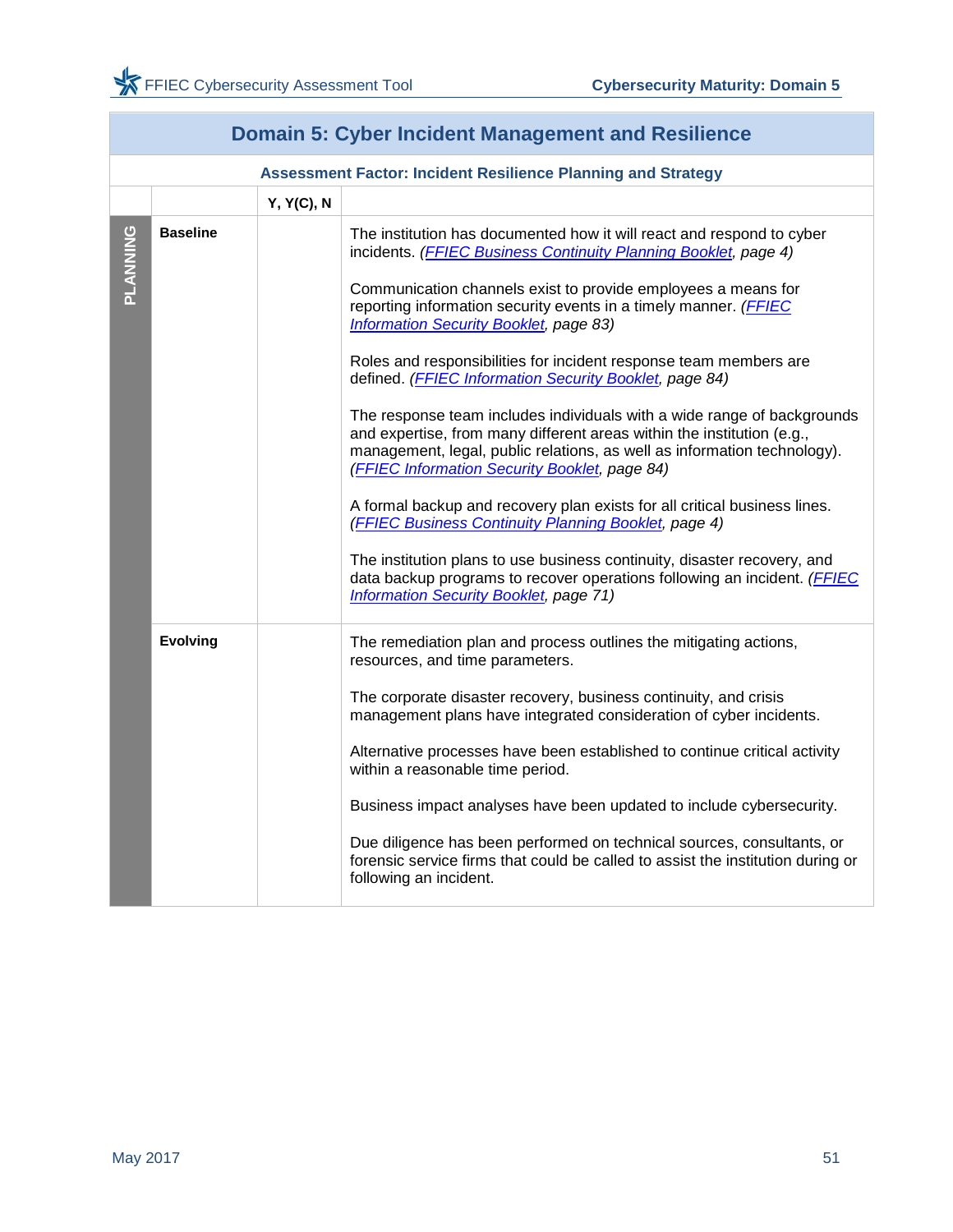|        | Intermediate    | A strategy is in place to coordinate and communicate with internal and<br>external stakeholders during or following a cyber attack.                                                                                                   |
|--------|-----------------|---------------------------------------------------------------------------------------------------------------------------------------------------------------------------------------------------------------------------------------|
|        |                 | Plans are in place to re-route or substitute critical functions and/or<br>services that may be affected by a successful attack on Internet-facing<br>systems.                                                                         |
|        |                 | A direct cooperative or contractual agreement(s) is in place with an<br>incident response organization(s) or provider(s) to assist rapidly with<br>mitigation efforts.                                                                |
|        |                 | Lessons learned from real-life cyber incidents and attacks on the<br>institution and other organizations are used to improve the institution's<br>risk mitigation capabilities and response plan.                                     |
|        | <b>Advanced</b> | Methods for responding to and recovering from cyber incidents are<br>tightly woven throughout the business units' disaster recovery,<br>business continuity, and crisis management plans.                                             |
|        |                 | Multiple systems, programs, or processes are implemented into a<br>comprehensive cyber resilience program to sustain, minimize, and<br>recover operations from an array of potentially disruptive and<br>destructive cyber incidents. |
|        |                 | A process is in place to continuously improve the resilience plan.                                                                                                                                                                    |
|        | Innovative      | The incident response plan is designed to ensure recovery from<br>disruption of services, assurance of data integrity, and recovery of lost<br>or corrupted data following a cybersecurity incident.                                  |
|        |                 | The incident response process includes detailed actions and rule-<br>based triggers for automated response.                                                                                                                           |
| ESTING | <b>Baseline</b> | Scenarios are used to improve incident detection and response.<br>(FFIEC Information Security Booklet, page 71)                                                                                                                       |
|        |                 | Business continuity testing involves collaboration with critical third<br>parties. (FFIEC Business Continuity Planning Booklet, page J-6)                                                                                             |
|        |                 | Systems, applications, and data recovery is tested at least annually.<br>(FFIEC Business Continuity Planning Booklet, page J-7)                                                                                                       |
|        | <b>Evolving</b> | Recovery scenarios include plans to recover from data destruction<br>and impacts to data integrity, data loss, and system and data<br>availability.                                                                                   |
|        |                 | Widely reported events are used to evaluate and improve the<br>institution's response.                                                                                                                                                |
|        |                 | Information backups are tested periodically to verify they are<br>accessible and readable.                                                                                                                                            |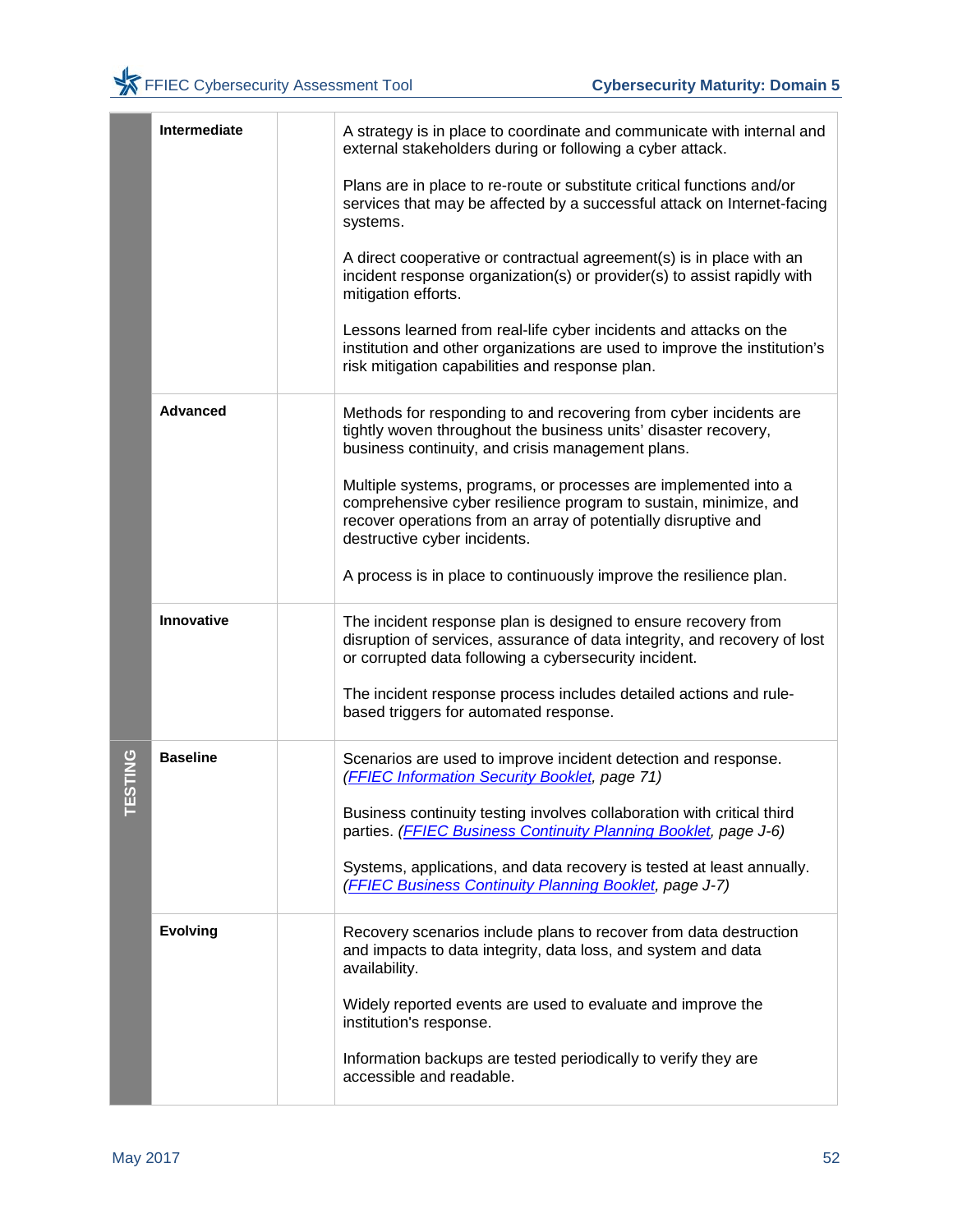| <b>Intermediate</b> | Cyber-attack scenarios are analyzed to determine potential impact to<br>critical business processes.                                                                                                                                 |
|---------------------|--------------------------------------------------------------------------------------------------------------------------------------------------------------------------------------------------------------------------------------|
|                     | The institution participates in sector-specific cyber exercises or<br>scenarios (e.g., FS-ISAC Cyber Attack (against) Payment Processors<br>$(CAPP)$ ).                                                                              |
|                     | Resilience testing is based on analysis and identification of realistic<br>and highly likely threats as well as new and emerging threats facing<br>the institution.                                                                  |
|                     | The critical online systems and processes are tested to withstand<br>stresses for extended periods (e.g., DDoS).                                                                                                                     |
|                     | The results of cyber event exercises are used to improve the incident<br>response plan and automated triggers.                                                                                                                       |
| <b>Advanced</b>     | Resilience testing is comprehensive and coordinated across all critical<br>business functions.                                                                                                                                       |
|                     | The institution validates that it is able to recover from cyber events<br>similar to by known sophisticated attacks at other organizations.                                                                                          |
|                     | Incident response testing evaluates the institution from an attacker's<br>perspective to determine how the institution or its assets at critical<br>third parties may be targeted.                                                   |
|                     | The institution corrects root causes for problems discovered during<br>cybersecurity resilience testing.                                                                                                                             |
|                     | Cybersecurity incident scenarios involving significant financial loss are<br>used to stress test the institution's risk management.                                                                                                  |
| Innovative          | The institution tests the ability to shift business processes or functions<br>between different processing centers or technology systems for cyber<br>incidents without interruption to business or loss of productivity or<br>data. |
|                     | The institution has validated that it is able to remediate systems<br>damaged by zero-day attacks to maintain current recovery time<br>objectives.                                                                                   |
|                     | The institution is leading the development of more realistic test<br>environments.                                                                                                                                                   |
|                     | Cyber incident scenarios are used to stress test potential financial<br>losses across the sector.                                                                                                                                    |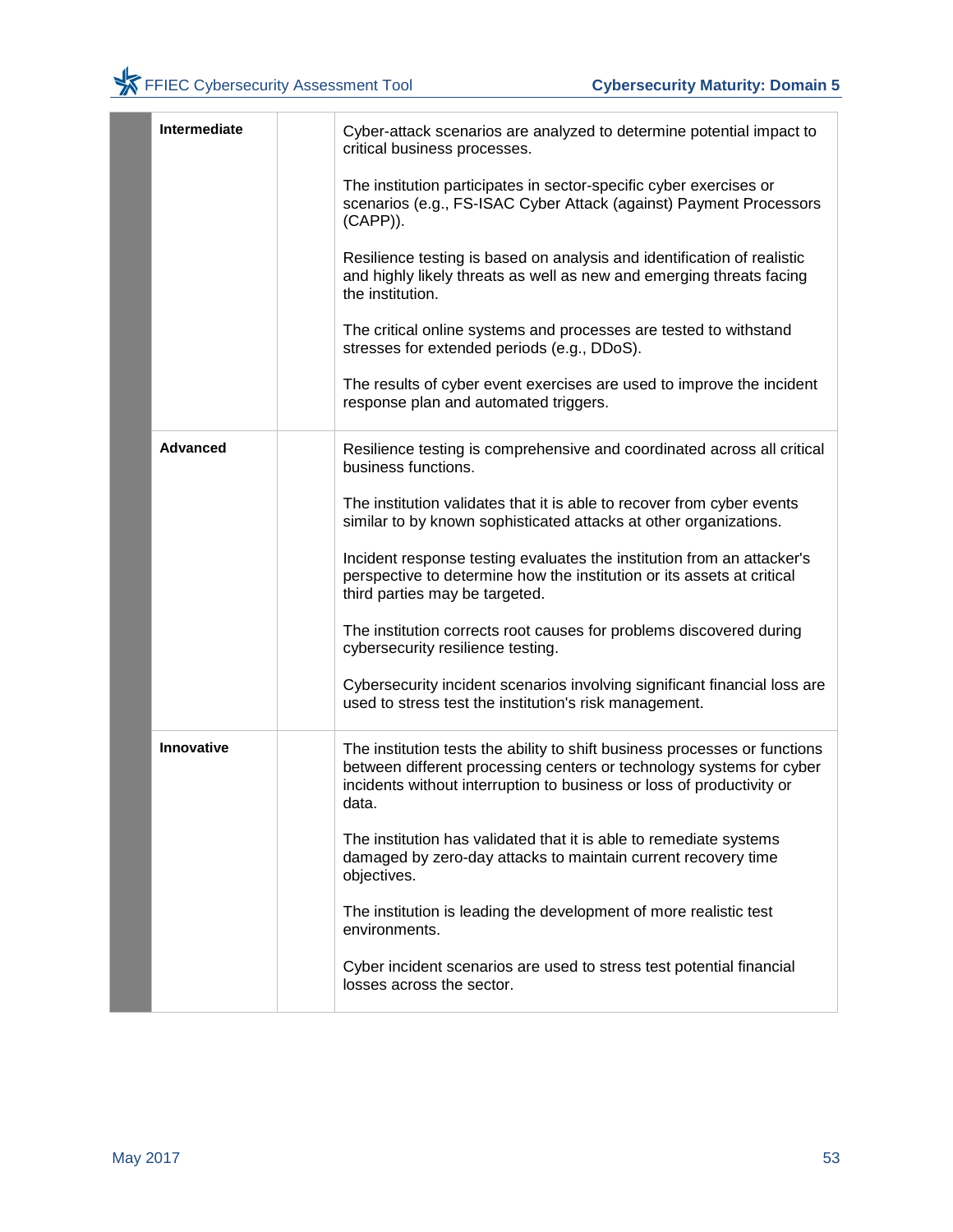|                  | <b>Assessment Factor: Detection, Response, and Mitigation</b> |                                                                                                                                                                                                                                                                                                                                                                                                                                                                                                                                                                                                                                                                                                                                                    |  |
|------------------|---------------------------------------------------------------|----------------------------------------------------------------------------------------------------------------------------------------------------------------------------------------------------------------------------------------------------------------------------------------------------------------------------------------------------------------------------------------------------------------------------------------------------------------------------------------------------------------------------------------------------------------------------------------------------------------------------------------------------------------------------------------------------------------------------------------------------|--|
| <b>DETECTION</b> | <b>Baseline</b>                                               | Alert parameters are set for detecting information security incidents that<br>prompt mitigating actions. (FFIEC Information Security Booklet, page 43)<br>System performance reports contain information that can be used as a<br>risk indicator to detect information security incidents. (FFIEC Information<br>Security Booklet, page 86)<br>Tools and processes are in place to detect, alert, and trigger the incident<br>response program. (FFIEC Information Security Booklet, page 84)                                                                                                                                                                                                                                                      |  |
|                  | <b>Evolving</b>                                               | The institution has processes to detect and alert the incident response<br>team when potential insider activity manifests that could lead to data theft<br>or destruction.                                                                                                                                                                                                                                                                                                                                                                                                                                                                                                                                                                         |  |
|                  | Intermediate                                                  | The incident response program is triggered when anomalous behaviors<br>and attack patterns or signatures are detected.<br>The institution has the ability to discover infiltration, before the attacker<br>traverses across systems, establishes a foothold, steals information, or<br>causes damage to data and systems.<br>Incidents are detected in real time through automated processes that<br>include instant alerts to appropriate personnel who can respond.<br>Network and system alerts are correlated across business units to better<br>detect and prevent multifaceted attacks (e.g., simultaneous DDoS attack<br>and account takeover).<br>Incident detection processes are capable of correlating events across the<br>enterprise. |  |
|                  | <b>Advanced</b>                                               | Sophisticated and adaptive technologies are deployed that can detect and<br>alert the incident response team of specific tasks when threat indicators<br>across the enterprise indicate potential external and internal threats.<br>Automated tools are implemented to provide specialized security<br>monitoring based on the risk of the assets to detect and alert incident<br>response teams in real time.                                                                                                                                                                                                                                                                                                                                     |  |
|                  | Innovative                                                    | The institution is able to detect and block zero-day attempts and inform<br>management and the incident response team in real time.                                                                                                                                                                                                                                                                                                                                                                                                                                                                                                                                                                                                                |  |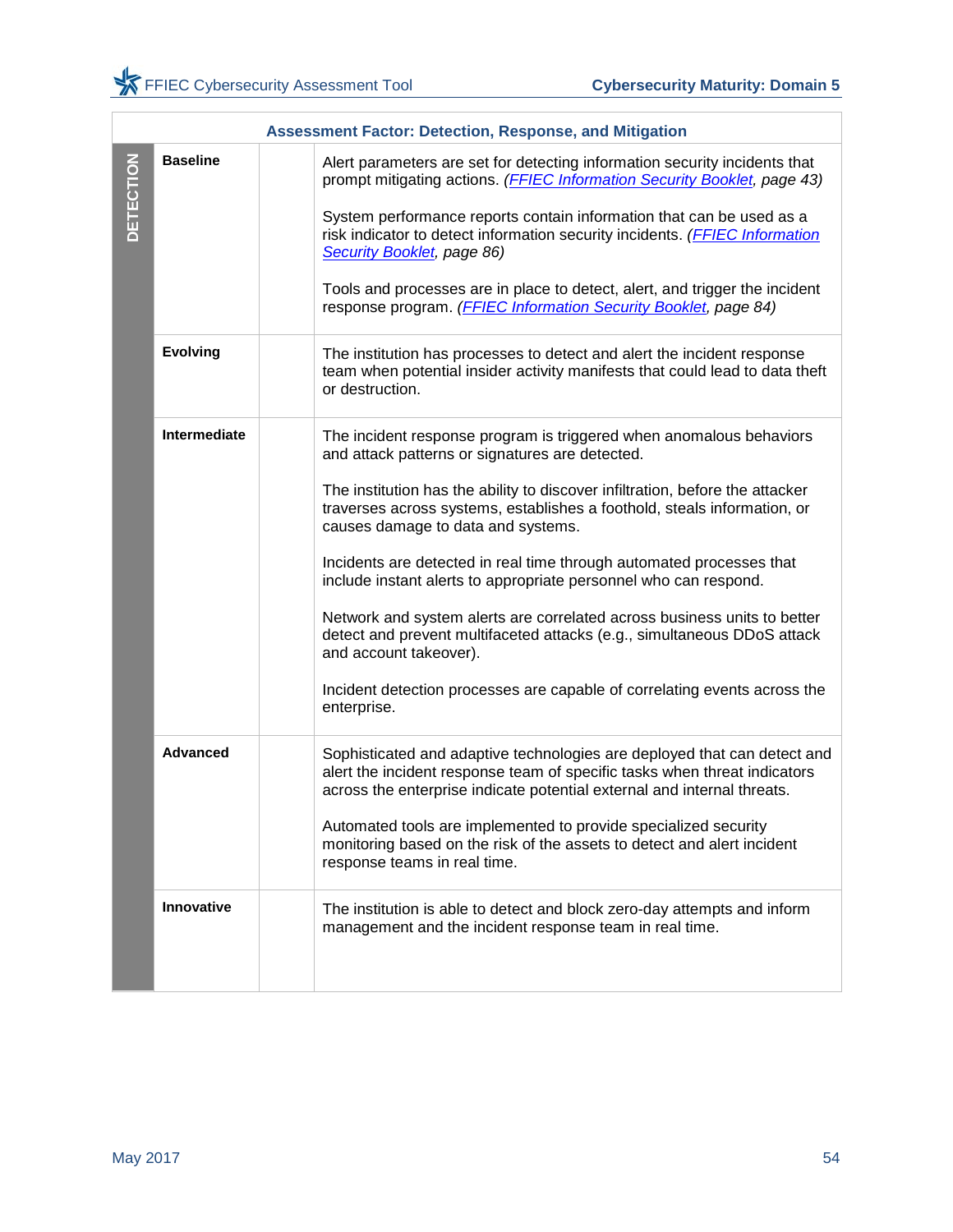| RESPONSE AND MITIGATION | <b>Baseline</b> | Appropriate steps are taken to contain and control an incident to prevent<br>further unauthorized access to or use of customer information. (FFIEC<br>Information Security Booklet, page 84)                                                                |    |
|-------------------------|-----------------|-------------------------------------------------------------------------------------------------------------------------------------------------------------------------------------------------------------------------------------------------------------|----|
|                         | <b>Evolving</b> | The incident response plan is designed to prioritize incidents, enabling a<br>rapid response for significant cybersecurity incidents or vulnerabilities.                                                                                                    |    |
|                         |                 | A process is in place to help contain incidents and restore operations with<br>minimal service disruption.                                                                                                                                                  |    |
|                         |                 | Containment and mitigation strategies are developed for multiple incident<br>types (e.g., DDoS, malware).                                                                                                                                                   |    |
|                         |                 | Procedures include containment strategies and notifying potentially<br>impacted third parties.                                                                                                                                                              |    |
|                         |                 | Processes are in place to trigger the incident response program when an<br>incident occurs at a third party.                                                                                                                                                |    |
|                         |                 | Records are generated to support incident investigation and mitigation.                                                                                                                                                                                     |    |
|                         |                 | The institution calls upon third parties, as needed, to provide mitigation<br>services.                                                                                                                                                                     |    |
|                         |                 | Analysis of events is used to improve the institution's security measures<br>and policies.                                                                                                                                                                  |    |
|                         | Intermediate    | Analysis of security incidents is performed in the early stages of an<br>intrusion to minimize the impact of the incident.                                                                                                                                  |    |
|                         |                 | Any changes to systems/applications or to access entitlements necessary<br>for incident management are reviewed by management for formal<br>approval before implementation.                                                                                 |    |
|                         |                 | Processes are in place to ensure assets affected by a security incident<br>that cannot be returned to operational status are quarantined, removed,<br>disposed of, and/or replaced.                                                                         |    |
|                         |                 | Processes are in place to ensure that restored assets are appropriately<br>reconfigured and thoroughly tested before being placed back into<br>operation.                                                                                                   |    |
|                         | Advanced        | The incident management function collaborates effectively with the cyber<br>threat intelligence function during an incident.                                                                                                                                |    |
|                         |                 | Links between threat intelligence, network operations, and incident<br>response allow for proactive response to potential incidents.                                                                                                                        |    |
|                         |                 | Technical measures apply defense-in-depth techniques such as deep-<br>packet inspection and black holing for detection and timely response to<br>network-based attacks associated with anomalous ingress or egress<br>traffic patterns and/or DDoS attacks. |    |
|                         |                 |                                                                                                                                                                                                                                                             |    |
| May 2017                |                 |                                                                                                                                                                                                                                                             | 55 |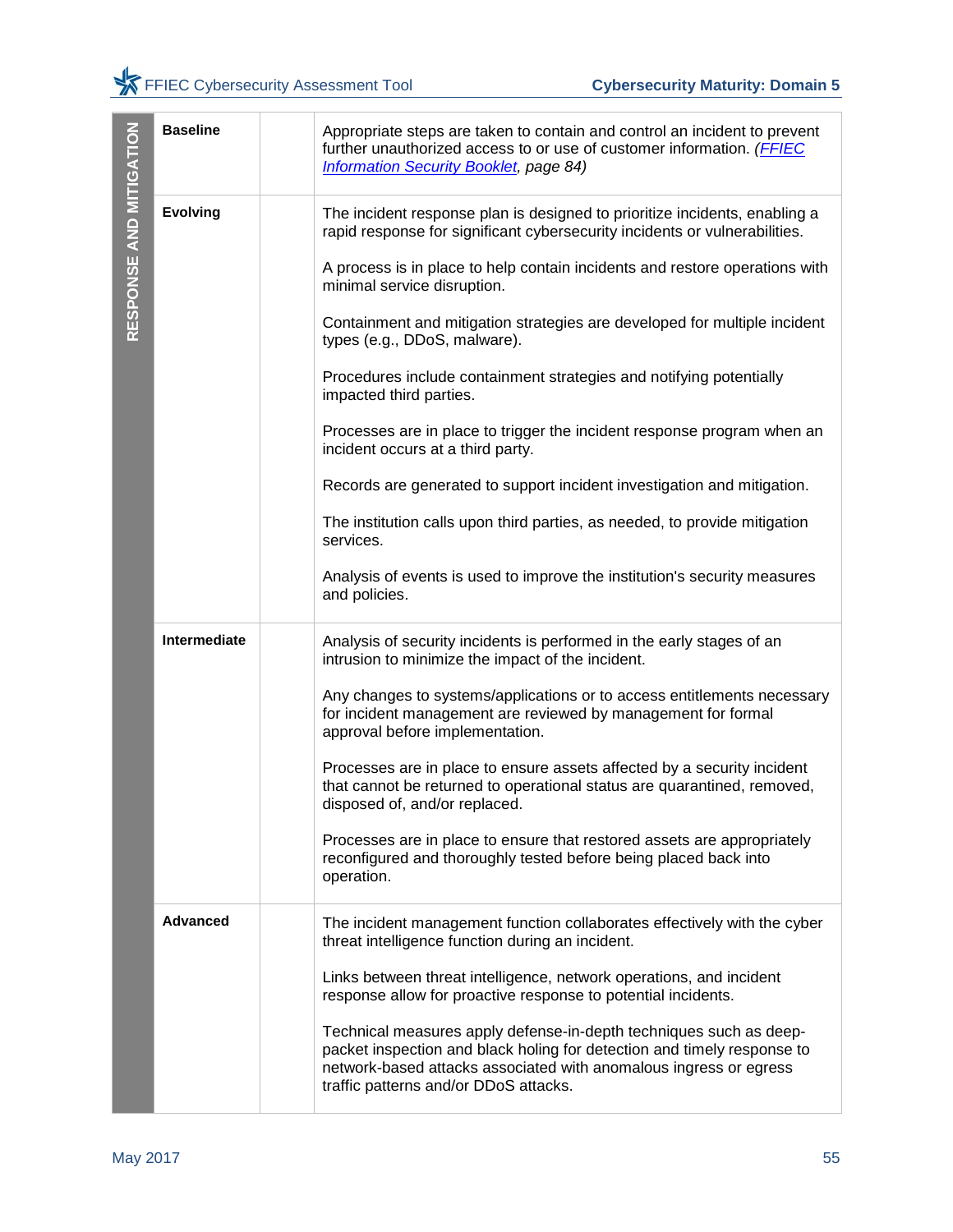|                          | Innovative      | The institution's risk management of significant cyber incidents results in<br>limited to no disruptions to critical services.                                                                                                         |
|--------------------------|-----------------|----------------------------------------------------------------------------------------------------------------------------------------------------------------------------------------------------------------------------------------|
|                          |                 | The technology infrastructure has been engineered to limit the effects of a<br>cyber attack on the production environment from migrating to the backup<br>environment (e.g., air-gapped environment and processes).                    |
|                          |                 | <b>Assessment Factor: Escalation and Reporting</b>                                                                                                                                                                                     |
| ESCALATION AND REPORTING | <b>Baseline</b> | A process exists to contact personnel who are responsible for analyzing<br>and responding to an incident. (FFIEC Information Security Booklet,<br>page 83)<br>Procedures exist to notify customers, regulators, and law enforcement as |
|                          |                 | required or necessary when the institution becomes aware of an incident<br>involving the unauthorized access to or use of sensitive customer<br>information. ( <b>FFIEC Information Security Booklet</b> , page 84)                    |
|                          |                 | The institution prepares an annual report of security incidents or violations<br>for the board or an appropriate board committee. (FFIEC Information<br>Security Booklet, page 5)                                                      |
|                          |                 | Incidents are classified, logged, and tracked. ( <b>FFIEC Operations Booklet</b> ,<br>page 28)                                                                                                                                         |
|                          | <b>Evolving</b> | Criteria have been established for escalating cyber incidents or<br>vulnerabilities to the board and senior management based on the<br>potential impact and criticality of the risk.                                                   |
|                          |                 | Regulators, law enforcement, and service providers, as appropriate, are<br>notified when the institution is aware of any unauthorized access to<br>systems or a cyber incident occurs that could result in degradation of<br>services. |
|                          |                 | Tracked cyber incidents are correlated for trend analysis and reporting.                                                                                                                                                               |
|                          | Intermediate    | Employees that are essential to mitigate the risk (e.g., fraud, business<br>resilience) know their role in incident escalation.                                                                                                        |
|                          |                 | A communication plan is used to notify other organizations, including third<br>parties, of incidents that may affect them or their customers.                                                                                          |
|                          |                 | An external communication plan is used for notifying media regarding<br>incidents when applicable.                                                                                                                                     |
|                          | <b>Advanced</b> | The institution has established quantitative and qualitative metrics for the<br>cybersecurity incident response process.                                                                                                               |
|                          |                 | Detailed metrics, dashboards, and/or scorecards outlining cyber incidents<br>and events are provided to management and are part of the board<br>meeting package.                                                                       |